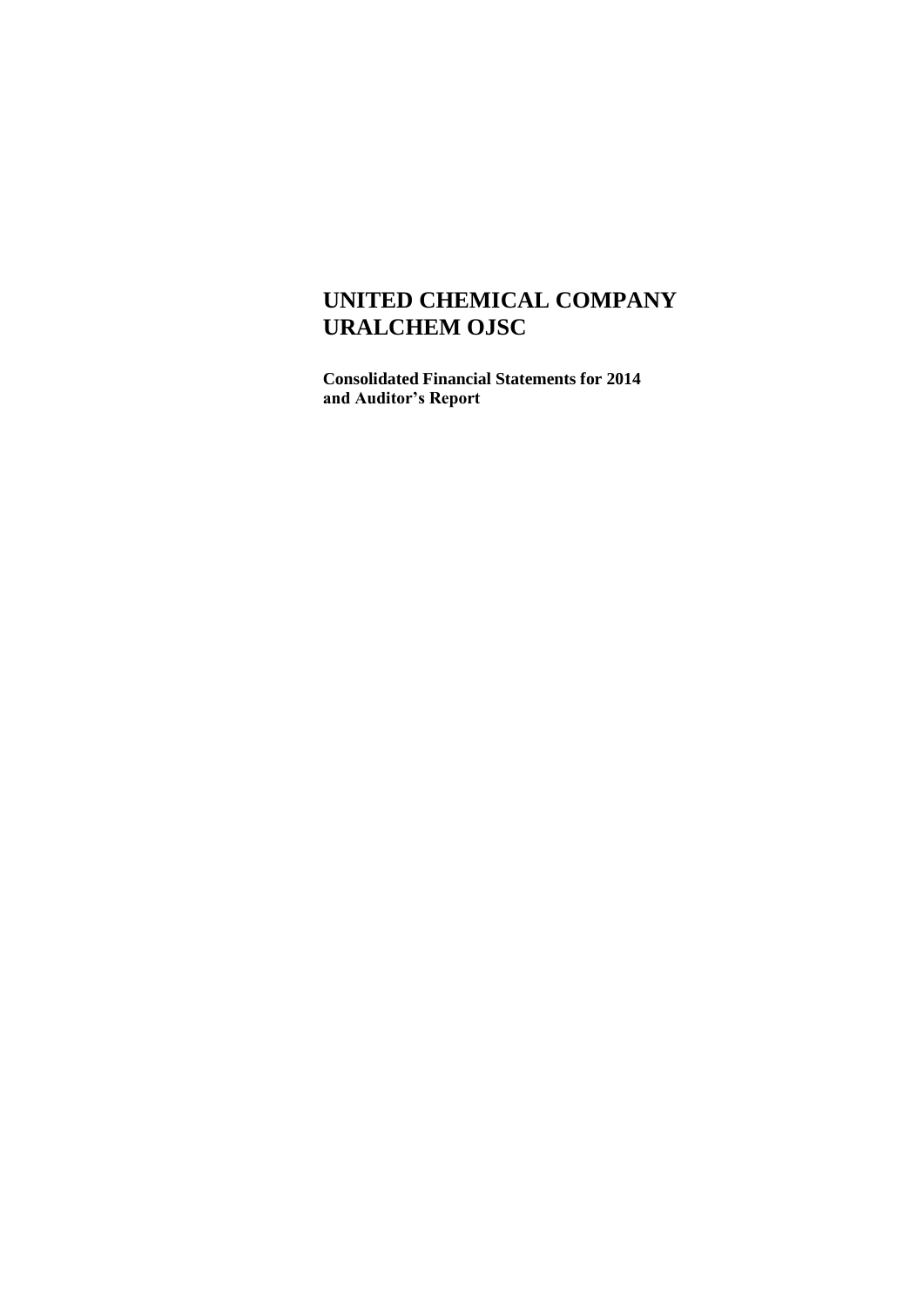### **TABLE OF CONTENTS**

### **Page**

| Statement of management's responsibilities for the preparation and approval of |  |
|--------------------------------------------------------------------------------|--|
|                                                                                |  |
| Consolidated financial statements for the year ended 31 December 2014:         |  |
|                                                                                |  |
|                                                                                |  |
|                                                                                |  |
|                                                                                |  |
|                                                                                |  |
|                                                                                |  |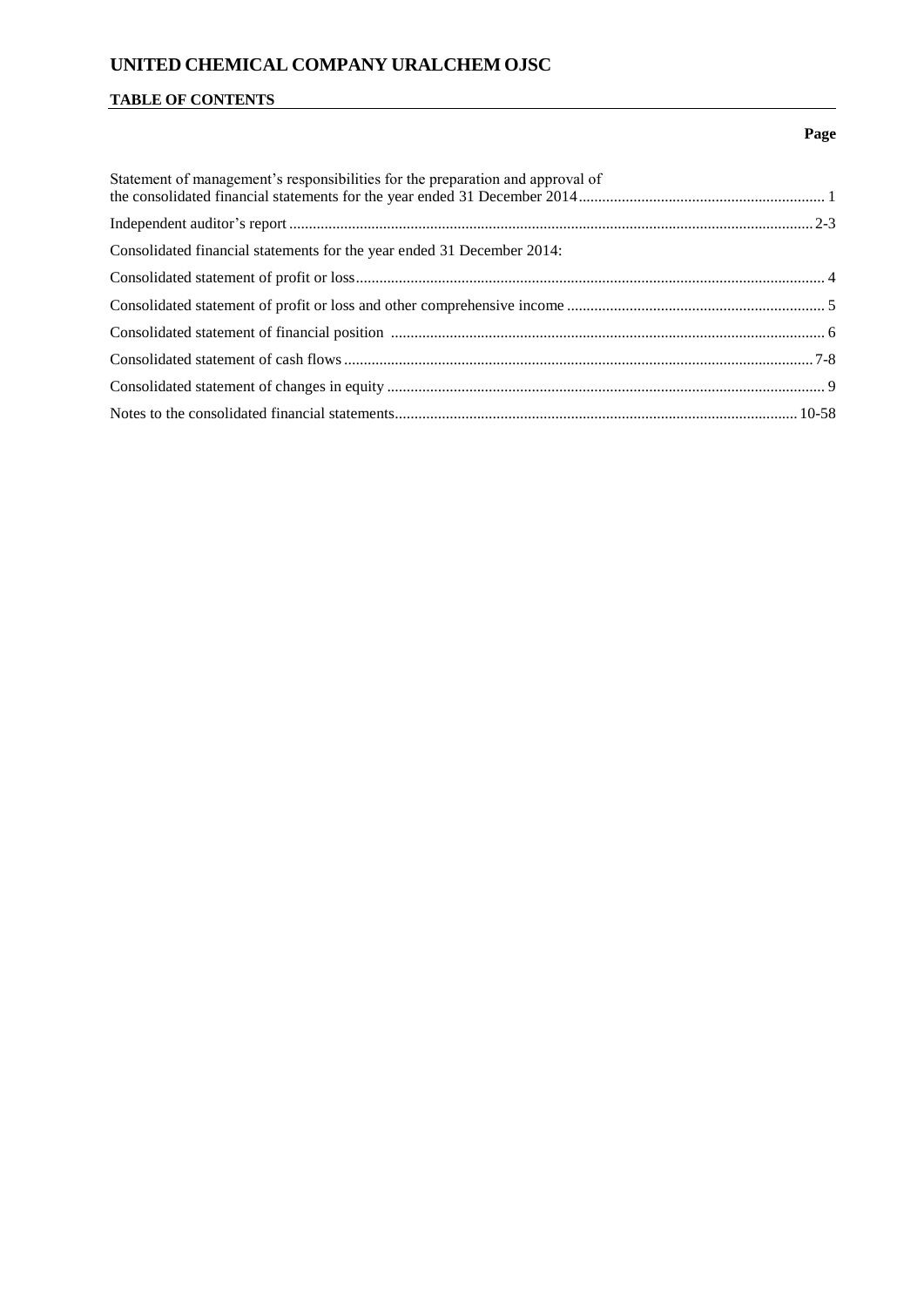#### **STATEMENT OF MANAGEMENT'S RESPONSIBILITIES FOR THE PREPARATION AND APPROVAL OF THE CONSOLIDATED FINANCIAL STATEMENTS FOR THE YEAR ENDED 31 DECEMBER 2014**

The following statement, which should be read in conjunction with the independent auditor's report set out on pages 2-3, is made with a view to distinguishing the respective responsibilities of management and those of the independent auditor in relation to the consolidated financial statements of United Chemical Company UralChem OJSC and its subsidiaries (together, "the Group").

Management is responsible for the preparation of consolidated financial statements that present fairly the financial position of the Group as at 31 December 2014, the results of its operations, cash flows and changes in equity for the year ended 31 December 2014, in accordance with International Financial Reporting Standards ("IFRS").

In preparing the consolidated financial statements, management is responsible for:

- selecting suitable accounting principles and applying them consistently;
- making judgements and estimates that are reasonable and prudent;
- stating whether IFRS have been followed, subject to any material departures disclosed and explained in the consolidated financial statements; and
- preparing the consolidated financial statements on a going concern basis, unless it is inappropriate to presume that the Group will continue in business for the foreseeable future.

Management, within its competencies, is also responsible for:

- designing, implementing and maintaining an effective system of internal controls, throughout the Group;
- maintaining statutory accounting records in compliance with local legislation and accounting standards in the respective jurisdictions in which the Group operates;
- taking steps to safeguard the assets of the Group; and
- detecting and preventing fraud and other irregularities.

The consolidated financial statements for the year ended 31 December 2014 were approved and signed on 2 April 2015 by:

Andrey Pakhomenkov Dmitry Konyaev

Chief financial officer Chief executive officer

Moscow, Russia 2 April 2015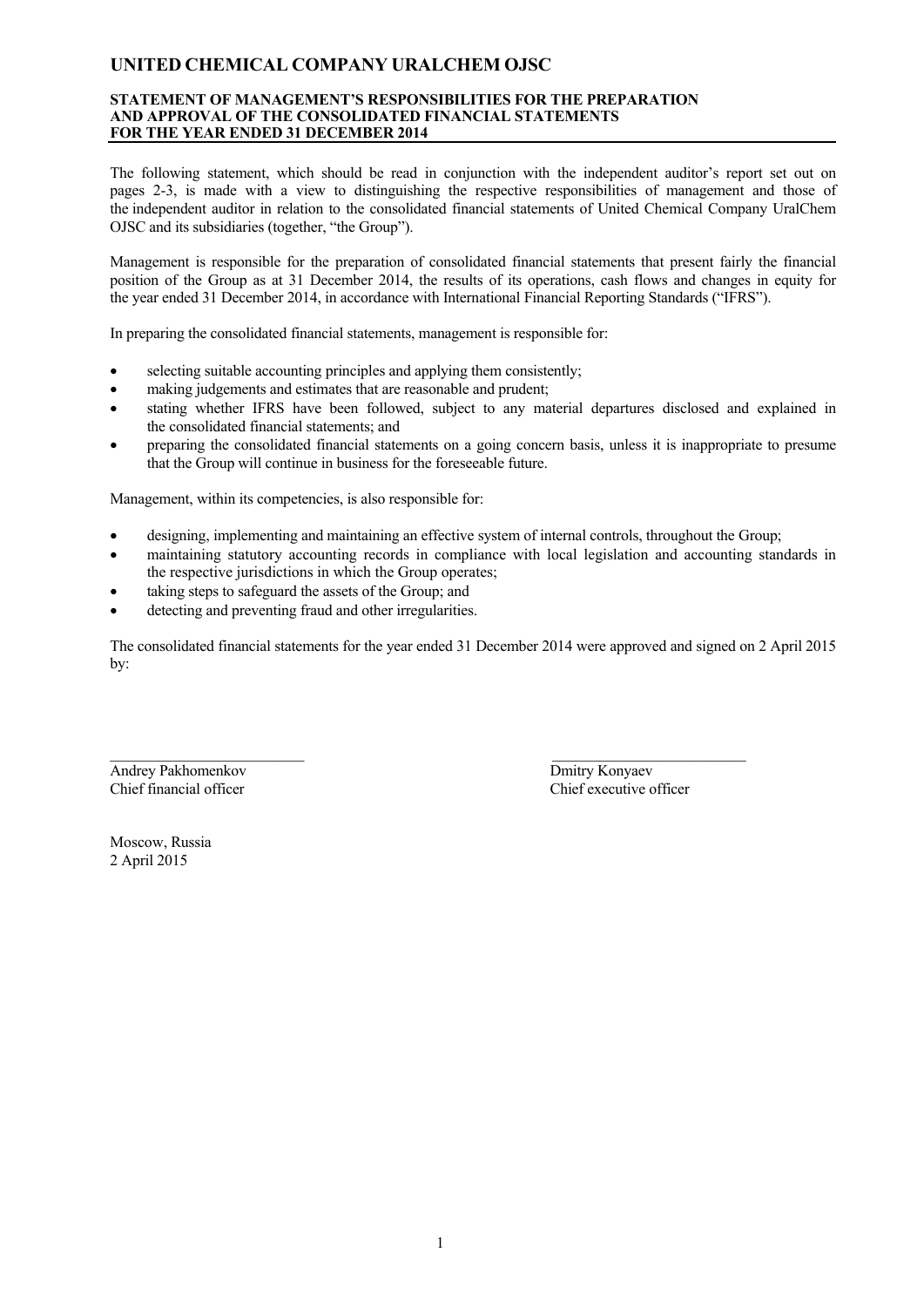# Deloitte.

**ZAO Deloitte & Touche CIS** 5 Lesnaya Street Moscow. 125047 Russia

Tel: +7 (495) 787 06 00 Fax: +7 (495) 787 06 01 www.deloitte.ru

#### **INDEPENDENT AUDITOR'S REPORT**

#### **To the Shareholders of United Chemical Company UralChem OJSC:**

We have audited the accompanying consolidated financial statements of United Chemical Company UralChem OJSC and its subsidiaries (collectively – the "Group"), which comprise the consolidated statement of financial position as at 31 December 2014 and the consolidated statements of profit or loss and other comprehensive income, changes in equity and cash flows for 2014, and notes comprising a summary of significant accounting policies and other explanatory information.

#### **Management's Responsibility for the Consolidated Financial Statements**

Management is responsible for the preparation and fair presentation of these consolidated financial statements in accordance with International Financial Reporting Standards and for such internal control as management determines is necessary to enable the preparation of the consolidated financial statements that are free from material misstatement, whether due to fraud or error.

#### **Auditor's Responsibility**

Our responsibility is to express an opinion on the fair presentation of these consolidated financial statements based on our audit. We conducted our audit in accordance with Russian Federal Auditing Standards and International Standards on Auditing. Those standards require that we comply with ethical requirements and plan and perform the audit to obtain reasonable assurance about whether the consolidated financial statements are free from material misstatement.

An audit involves performing procedures to obtain audit evidence about the amounts and disclosures in the consolidated financial statements. The procedures selected depend on the auditor's judgment, including the assessment of the risks of material misstatement of the consolidated financial statements, whether due to fraud or error. In making those risk assessments, the auditor considers internal control relevant to the entity's preparation and fair presentation of the consolidated financial statements in order to design audit procedures that are appropriate in the circumstances, but not for the purpose of expressing an opinion on the effectiveness of the entity's internal control. An audit also includes evaluating the appropriateness of accounting policies used and the reasonableness of accounting estimates made by management, as well as evaluating the overall presentation of the consolidated financial statements.

We believe that the audit evidence we have obtained is sufficient and appropriate to express an opinion on the fair presentation of these consolidated financial statements.

Deloitte refers to one or more of Deloitte Touche Tohmatsu Limited, a UK private company limited by quarantee, and its network of member firms, each of which is a legally separate and independent entity. Please see www.deloitte.com/about for a detailed description of the legal structure of Deloitte Touche Tohmatsu Limited and its member firms. Please see www.deloitte.com/ru/about for a detailed description of the legal structure of Deloitte CIS.

© 2015 ZAO Deloitte & Touche CIS. All rights reserved.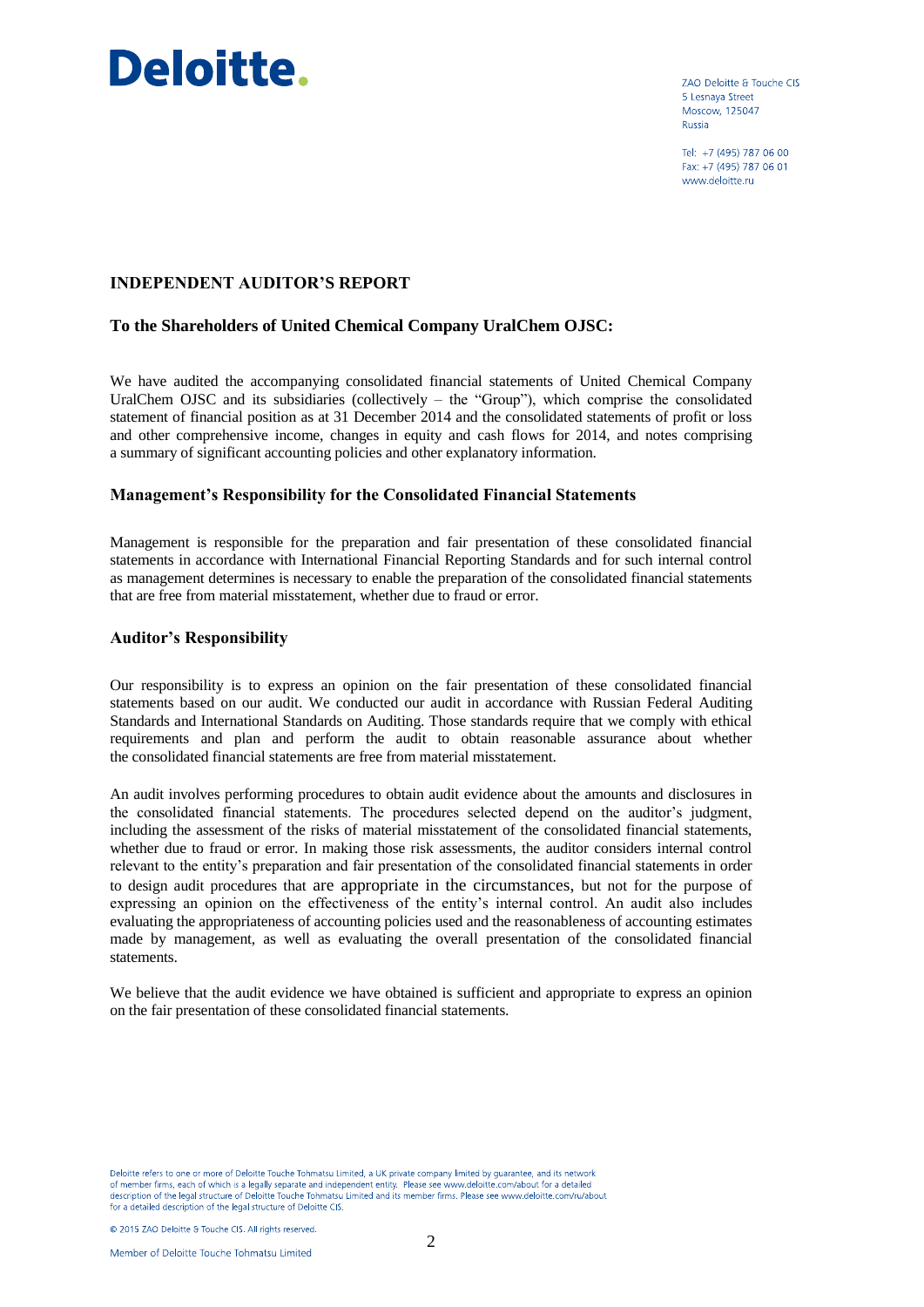### **Opinion**

In our opinion, the consolidated financial statements present fairly, in all material respects, the financial position of the Group as at 31 December 2014, and its financial performance and its cash flows for 2014 in accordance with International Financial Reporting Standards.

2 April 2015 Moscow, Russian Federation

Raikhman M. V., Partner Certificate no. 01-001195 dated 14 January 2013

ZAO Deloitte & Touche CIS

The Entity: United Chemical Company UralChem OJSC

Certificate of state registration 77 № 008458656, issued by the Federal Taxation Authority on 30.10.2007.

Certificate of registration in the Unified State Register № 1077761874024 of 30.10.2007, issued by Moscow Interdistrict Inspectorate of the Russian Ministry of Taxation № 46.

Address: 123317, Presnenskaya naberezhnaya, 6/2, Moscow, Russia

Independent Auditor: ZAO "Deloitte & Touche CIS"

Certificate of state registration № 018.482, issued by the Moscow Registration Chamber on 30.10.1992.

Certificate of registration in the Unified State Register № 1027700425444 of 13.11.2002, issued by Moscow Interdistrict Inspectorate of the Russian Ministry of Taxation № 39.

Certificate of membership in «NP «Audit Chamber of Russia» (auditors' SRO) of 20.05.2009 № 3026, ORNZ 10201017407.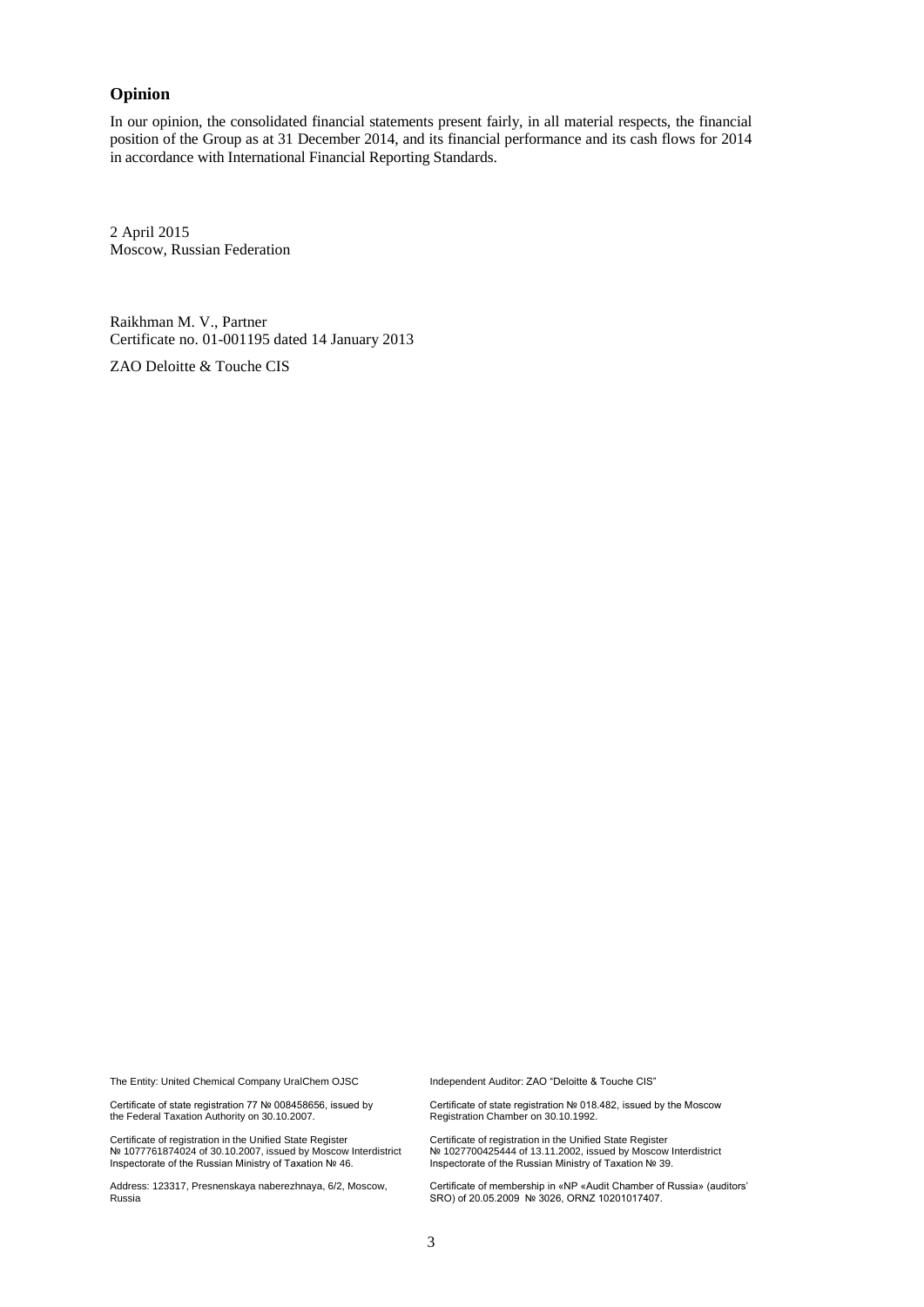### **CONSOLIDATED STATEMENT OF PROFIT OR LOSS**

**FOR THE YEAR ENDED 31 DECEMBER 2014**

All amounts are in thousands of Russian roubles unless otherwise stated

|                                                 | <b>Notes</b>   | Year ended<br>31 December 2014 | Year ended<br>31 December 2013 |
|-------------------------------------------------|----------------|--------------------------------|--------------------------------|
| <b>Revenue</b>                                  |                |                                |                                |
| Sales of goods                                  | $\overline{7}$ | 75,588,501                     | 69,383,754                     |
| Other sales                                     | 8              | 2,653,650                      | 2,765,728                      |
| <b>Total revenue</b>                            |                | 78,242,151                     | 72,149,482                     |
| Cost of sales                                   | 9              | (29, 377, 336)                 | (33, 646, 931)                 |
| Gross profit                                    |                | 48,864,815                     | 38,502,551                     |
| Selling and distribution expenses               | 10             | (16, 248, 612)                 | (16, 429, 872)                 |
| General and administrative expenses             | 11             | (5,220,031)                    | (5,014,993)                    |
| Other operating expenses                        | 12             | (528, 514)                     | (814, 120)                     |
| Other operating income                          | 12             | 6,838,170                      | 250,086                        |
| <b>Operating profit</b>                         |                | 33,705,828                     | 16,493,652                     |
| Interest and other finance income               | 13             | 205,648                        | 632,957                        |
| Interest and other finance expense              | 14             | (9,829,269)                    | (2,423,790)                    |
| Reversal of impairment loss/(impairment loss)   | 16             | 62,200                         | (3,276,638)                    |
| Share of (loss)/profit of associates            | 18             | (10,743,788)                   | 12,358                         |
| Foreign exchange loss from financing activities |                | (106, 670, 543)                | (1,448,060)                    |
| (Loss)/profit before tax                        |                | (93,269,924)                   | 9,990,479                      |
| Income tax benefit/(expense)                    | 15             | 13,523,670                     | (1,794,825)                    |
| (Loss)/profit for the year                      |                | (79, 746, 254)                 | 8,195,654                      |
| Attributable to:                                |                |                                |                                |
| Shareholders of the Company                     |                | (80,049,789)                   | 8,218,802                      |
| Non-controlling interests                       |                | 303,535                        | (23, 148)                      |
|                                                 |                | (79, 746, 254)                 | 8,195,654                      |
| Earnings per share                              |                |                                |                                |
| Weighted average number of ordinary shares      |                |                                |                                |
| in issue during the year                        |                | 500,000,000                    | 500,000,000                    |
| Basic and diluted (loss)/earnings per share     |                |                                |                                |
| (Russian roubles per share)                     |                | (160.1)                        | 16.4                           |

The notes on pages 10 to 58 are an integral part of these consolidated financial statements.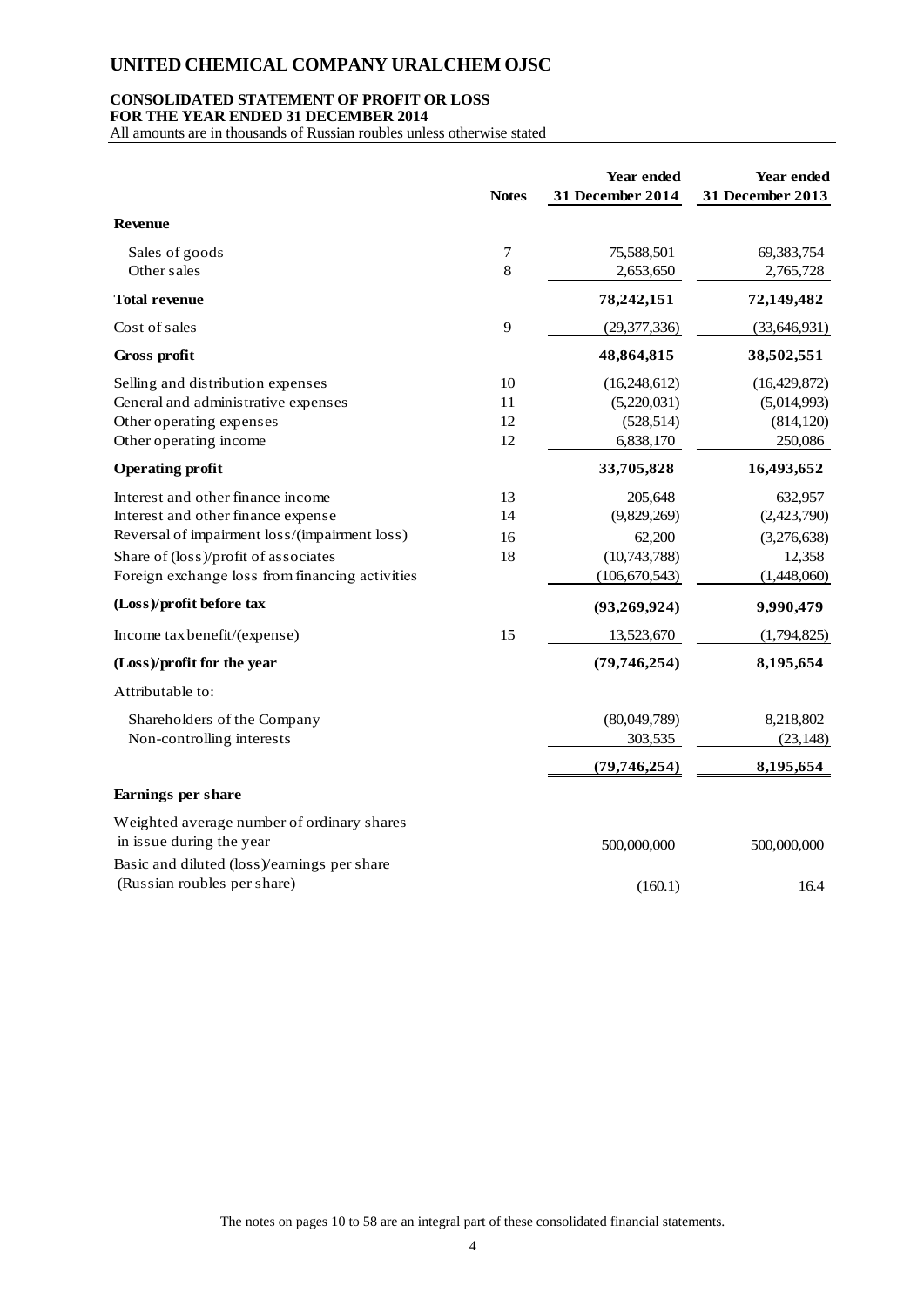#### **CONSOLIDATED STATEMENT OF PROFIT OR LOSS AND OTHER COMPREHENSIVE INCOME FOR THE YEAR ENDED 31 DECEMBER 2014**

All amounts are in thousands of Russian roubles unless otherwise stated

|                                                                                                                                | Year ended<br><b>31 December 2014</b>     | Year ended<br>31 December 2013      |
|--------------------------------------------------------------------------------------------------------------------------------|-------------------------------------------|-------------------------------------|
| (Loss)/profit for the year                                                                                                     | (79, 746, 254)                            | 8,195,654                           |
| Other comprehensive income                                                                                                     |                                           |                                     |
| Items that may be reclassified subsequently<br>to profit or loss:<br>Exchange differences on translating foreign<br>operations | 929,620                                   | 415,622                             |
| Items that will be reclassified subsequently<br>to profit or loss:<br>Actuarial gain/(loss)                                    | 78,761                                    | (95,743)                            |
| Total comprehensive (loss)/income for the year<br>Attributable to:                                                             | (78, 737, 873)                            | 8,515,533                           |
| Shareholders of the Company<br>Non-controlling interests                                                                       | (79,041,408)<br>303,535<br>(78, 737, 873) | 8,538,681<br>(23, 148)<br>8,515,533 |

The notes on pages 10 to 58 are an integral part of these consolidated financial statements.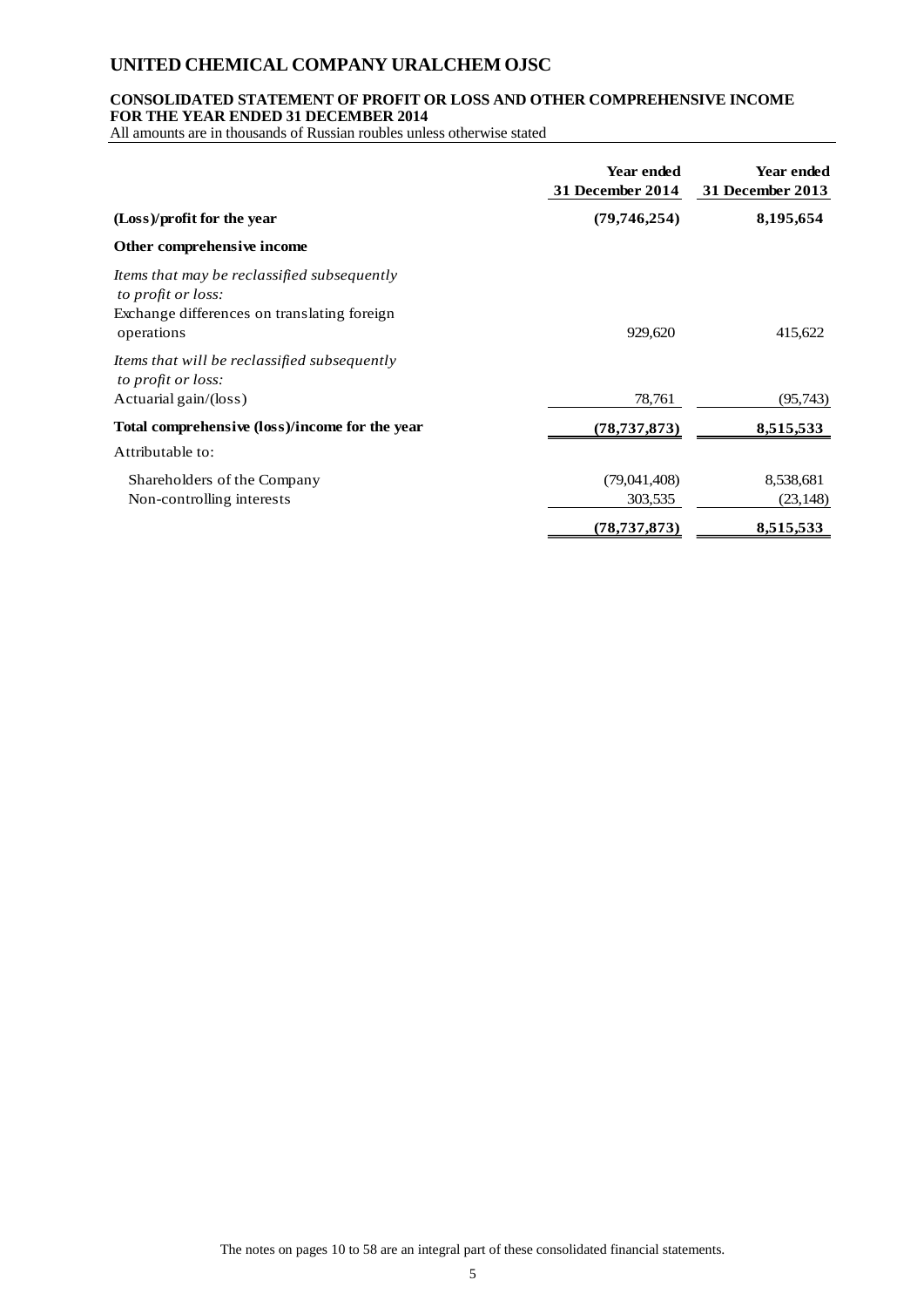#### **CONSOLIDATED STATEMENT OF FINANCIAL POSITION**

**AS AT 31 DECEMBER 2014**

All amounts are in thousands of Russian roubles unless otherwise stated

|                                                            | <b>Notes</b> |                          | 31 December 2014 31 December 2013 |
|------------------------------------------------------------|--------------|--------------------------|-----------------------------------|
| <b>ASSETS</b>                                              |              |                          |                                   |
| <b>Non-current assets</b>                                  |              |                          |                                   |
| Property, plant and equipment                              | 16           | 33,301,180               | 29,764,042                        |
| Goodwill                                                   | 17           | 12,899,552               | 10,501,400                        |
| Intangible assets                                          |              | 295,017                  | 286,975                           |
| Investments in associates                                  | 18           | 113,869,768              | 125,575,900                       |
| Inventories                                                | 19           | 1,056,677                | 1,032,708                         |
| Available-for-sale investments                             | 20           | 5,586,236                | 5,127,721                         |
| Other financial assets                                     | 21           | 2,681,723                | 34,192                            |
| Deferred tax assets                                        | 30           | 17,197,669               | 929,403                           |
|                                                            |              | 186,887,822              | 173,252,341                       |
| <b>Current assets</b>                                      |              |                          |                                   |
| Inventories                                                | 19           | 5,550,573                | 4,694,477                         |
| Trade and other receivables                                | 22           | 6,498,154                | 3,942,981                         |
| Advances paid and prepaid expenses                         | 23           | 1,442,694                | 1,157,622                         |
| Income tax receivable                                      |              | 204,206                  | 430,717                           |
| Other taxes receivable                                     | 24           | 2,445,097                | 2,764,731                         |
| Other financial assets                                     | 21           | 94,039                   | 40,160                            |
| Cash and cash equivalents                                  | 25           | 11,089,860               | 3,805,538                         |
|                                                            |              | 27,324,623               | 16,836,226                        |
| <b>TOTAL ASSETS</b>                                        |              | 214,212,445              | 190,088,567                       |
| <b>EQUITY AND LIABILITIES</b>                              |              |                          |                                   |
| <b>Capital and reserves</b>                                |              |                          |                                   |
| Share capital                                              | 26           | 2,000,000                | 2,000,000                         |
| Additional paid-in capital                                 |              | 2,291,706                | 2,228,220                         |
| Foreign currency translation reserve                       |              | 1,520,440                | 590,820                           |
| (Accumulated deficit)/retained earnings                    |              | (57, 903, 377)           | 22,067,651                        |
| Total (deficit)/equity attributable to shareholders        |              |                          |                                   |
| of the Company                                             |              | (52,091,231)             | 26,886,691                        |
| Non-controlling interests                                  |              | 1,498,638                | 213,432                           |
| Total deficit/(equity)                                     |              | (50, 592, 593)           | 27,100,123                        |
|                                                            |              |                          |                                   |
| <b>Non-current liabilities</b>                             |              |                          |                                   |
| Loans and borrowings                                       | 27           | 249,629,447              | 127,941,704                       |
| Obligations under finance leases                           | 28           | 3,161,134                | 2,265,881                         |
| Retirement benefit obligations<br>Deferred tax liabilities | 29<br>30     | 327,098                  | 527,245                           |
|                                                            |              | 1,335,381<br>254,453,060 | 1,630,536<br>132,365,366          |
| <b>Current liabilities</b>                                 |              |                          |                                   |
| Loans and borrowings                                       | 27           | 3,786,100                | 21,779,882                        |
| Obligations under finance leases                           | 28           | 1,185,659                | 815,271                           |
| Trade and other payables                                   | 31           | 2,466,718                | 6,337,187                         |
| Advances received                                          |              | 1,960,826                | 1,252,506                         |
| Income tax payable                                         |              | 676,127                  | 215,995                           |
| Other taxes payable                                        | 32           | 276,548                  | 222,237                           |
|                                                            |              | 10,351,978               | 30,623,078                        |
| <b>Total liabilities</b>                                   |              | 264,805,038              | 162,988,444                       |
| <b>TOTAL EQUITY AND LIABILITIES</b>                        |              |                          |                                   |
|                                                            |              | 214,212,445              | 190,088,567                       |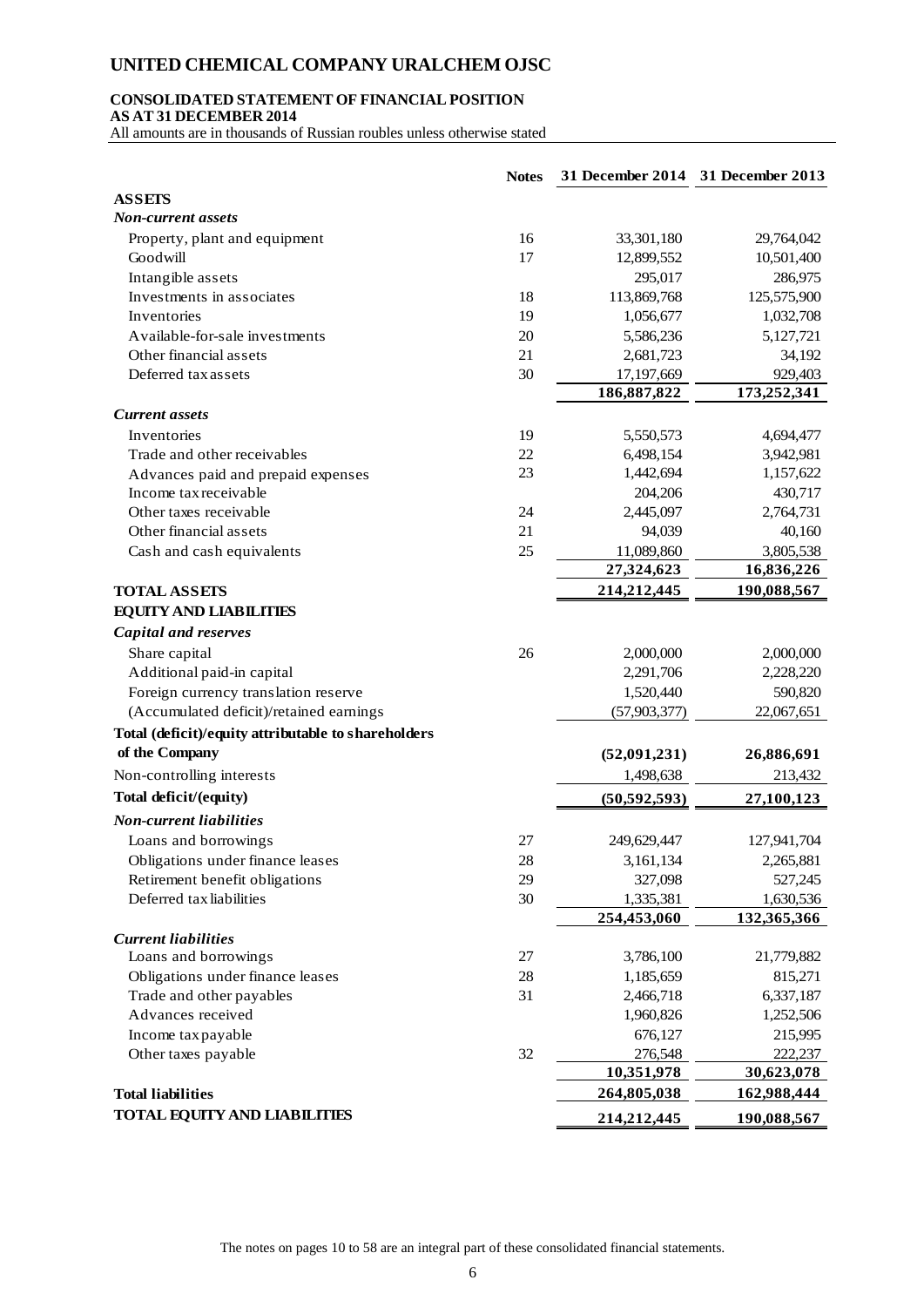### **CONSOLIDATED STATEMENT OF CASH FLOWS**

**FOR THE YEAR ENDED 31 DECEMBER 2014**

All amounts are in thousands of Russian roubles unless otherwise stated

|                                                          | Year ended<br>31 December 2014 | Year ended<br>31 December 2013 |
|----------------------------------------------------------|--------------------------------|--------------------------------|
| <b>Operating activities</b>                              |                                |                                |
| (Loss)/profit before tax                                 | (93,269,924)                   | 9,990,479                      |
| Adjustments for:                                         |                                |                                |
| Depreciation of property, plant and equipment            | 3,742,021                      | 3,520,247                      |
| Amortisation of intangible assets                        | 101,579                        | 108,281                        |
| (Reversal of impairment loss)/impairment loss            | (62,200)                       | 3,276,638                      |
| Change in provisions and allowances                      | 705,848                        | 470,978                        |
| Write-down of inventory to net realisable value          | 58,959                         | 42,512                         |
| (Gain)/loss on disposal of property, plant and equipment | (116, 025)                     | 37,270                         |
| Foreign exchange loss, net                               | 100,433,410                    | 1,728,785                      |
| Share of loss/(profit) of associates                     | 10,743,788                     | (12,358)                       |
| Interest and other finance income                        | (205, 648)                     | (632, 957)                     |
| Interest and other finance expense                       | 9,829,269                      | 2,423,790                      |
| Share-based compensation                                 | 63,486                         | 299,769                        |
| Gain on disposal of subsidiaries                         |                                | (35,074)                       |
| Operating cash flows before working capital changes      | 32,024,563                     | 21,218,360                     |
| Change in inventories                                    | (938, 749)                     | (126,007)                      |
| Change in trade and other receivables                    | 727,443                        | (974, 405)                     |
| Change in advances paid and prepaid expenses             | (240,200)                      | 124,867                        |
| Change in other taxes receivable                         | 84,587                         | (171, 146)                     |
| Change in retirement benefit obligations                 | (121, 386)                     | 31,104                         |
| Change in trade and other payables                       | (1,613,319)                    | (94, 499)                      |
| Change in advances received                              | 700,186                        | (128, 845)                     |
| Change in other taxes payable                            | 50,107                         | 2,191                          |
| Cash generated from operations                           | 30,673,232                     | 19,881,620                     |
| Interest paid                                            | (9,988,079)                    | (2,073,548)                    |
| Income tax paid                                          | (2,078,421)                    | (3,340,598)                    |
| Net cash generated from operating activities             | 18,606,732                     | 14,467,474                     |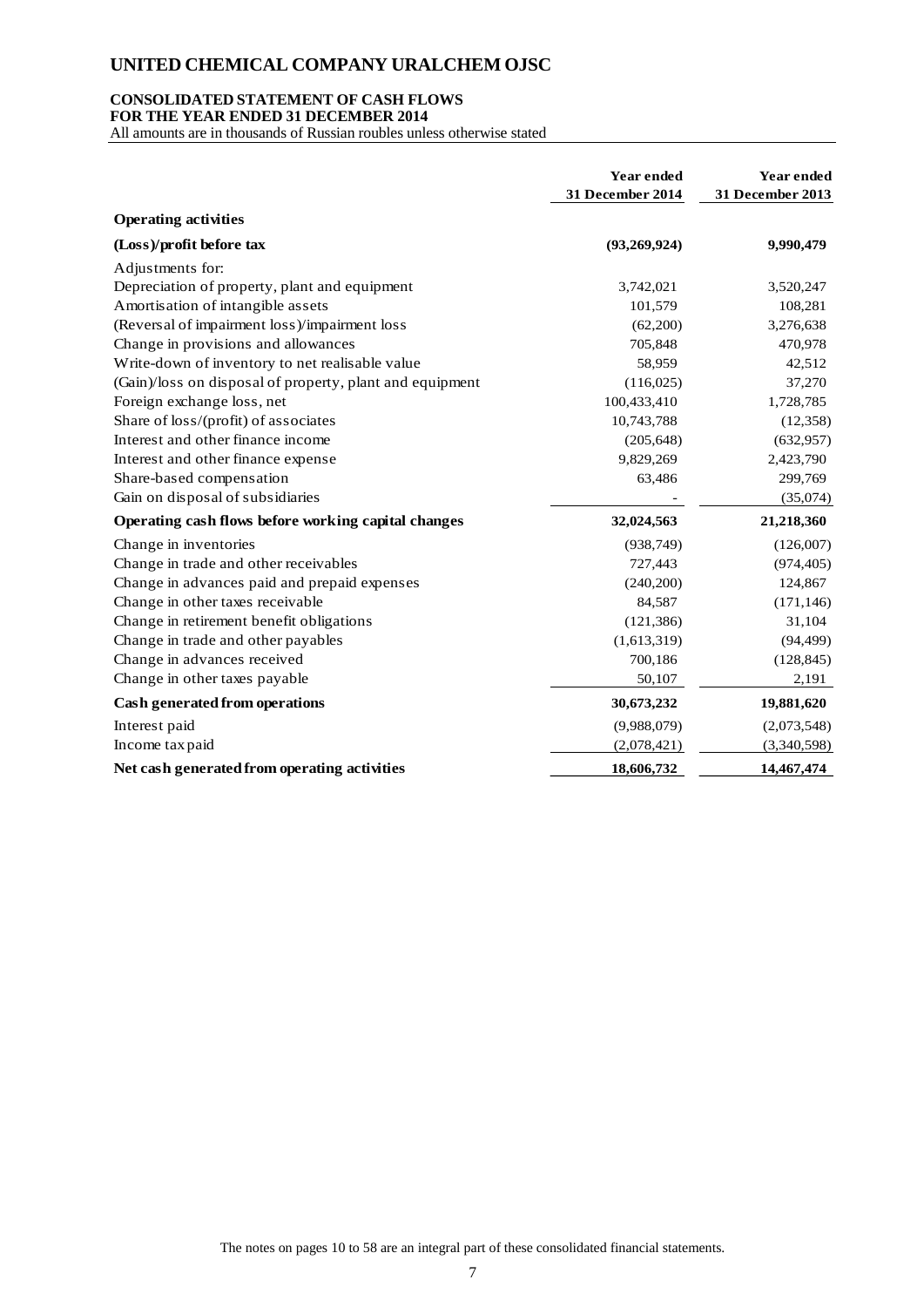#### **CONSOLIDATED STATEMENT OF CASH FLOWS**

**FOR THE YEAR ENDED 31 DECEMBER 2014 (CONTINUED)**

All amounts are in thousands of Russian roubles unless otherwise stated

|                                                           | Year ended<br>31 December 2014 | <b>Year ended</b><br>31 December 2013 |
|-----------------------------------------------------------|--------------------------------|---------------------------------------|
| <b>Investing activities</b>                               |                                |                                       |
| Acquisition of subsidiary, net of cash acquired           | (2,727,523)                    |                                       |
| Acquisition of available-for-sale investments             | (461, 226)                     |                                       |
| Proceeds from disposal of subsidiaries                    |                                | 365,767                               |
| Proceeds from disposal of available-for-sale investments  |                                | 82,234                                |
| Payments for acquisition of property, plant and equipment | (4,227,516)                    | (5,534,871)                           |
| Proceeds from sale of property, plant and equipment       | 654,131                        | 437,922                               |
| Payments for acquisition of intangible assets             | (107,773)                      | (106, 887)                            |
| Loans issued                                              | (3,594,909)                    | (419, 640)                            |
| Proceeds from repayment of loans issued                   | 1,156,065                      | 1,267,063                             |
| Dividends received                                        |                                | 416,104                               |
| Investments in associates                                 |                                | (125, 286, 252)                       |
| Dividends received from associates                        | 946,703                        |                                       |
| Interest received                                         | 83,699                         | 64,080                                |
| Net cash used in investing activities                     | (8,278,349)                    | (128, 714, 480)                       |
| <b>Financing activities</b>                               |                                |                                       |
| Proceeds from short-term loans and borrowings             | 4,802,417                      | 5,428,781                             |
| Proceeds from long-term loans and borrowings              | 22,882,715                     | 148,722,794                           |
| Repayment of short-term loans and borrowings              | (26, 836, 348)                 | (4,104,889)                           |
| Repayment of long-term loans and borrowings               | (3,105,065)                    | (31, 485, 270)                        |
| Repayment of principal amounts of finance leases          | (2,233,657)                    | (438,761)                             |
| Dividends paid to the shareholders                        | (3,475,000)                    | (5,800,000)                           |
| Net cash (used in)/generated from financing activities    | (7,964,938)                    | 112,322,655                           |
| Net increase/(decrease) in cash and cash equivalents      | 2,363,445                      | (1,924,351)                           |
| Cash and cash equivalents at the beginning of the year    | 3,805,538                      | 5,392,432                             |
| Effect of exchange rate changes on the balance            |                                |                                       |
| of cash held in foreign currencies                        | 4,920,877                      | 337,457                               |
| Cash and cash equivalents at the end of the year          | 11,089,860                     | 3,805,538                             |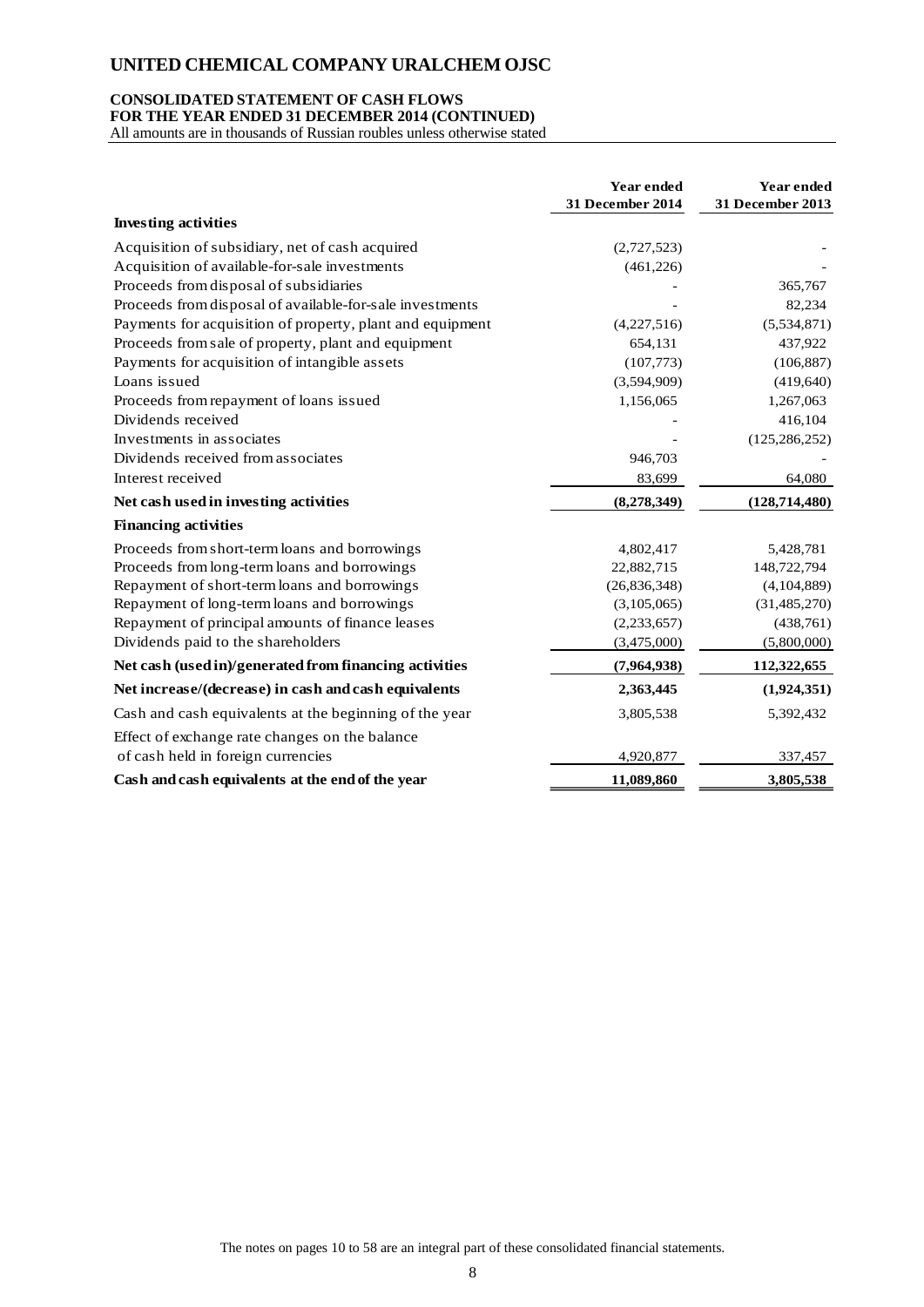#### **CONSOLIDATED STATEMENT OF CHANGES IN EQUITY FOR THE YEAR ENDED 31 DECEMBER 2014**

All amounts are in thousands of Russian roubles unless otherwise stated

|                                                                                                          |                  |                            |                                                      |                                                          | <b>Attributable to shareholders of the Company</b>           |                            |                                             |                             |
|----------------------------------------------------------------------------------------------------------|------------------|----------------------------|------------------------------------------------------|----------------------------------------------------------|--------------------------------------------------------------|----------------------------|---------------------------------------------|-----------------------------|
| <b>Notes</b><br><b>Balance as at 1 January 2013</b>                                                      |                  | Share capital<br>2,000,000 | <b>Additional</b><br>paid-in<br>capital<br>1,928,451 | Foreign<br>currency<br>translation<br>reserve<br>175,198 | Retained<br>earnings/(accu<br>mulated dificit)<br>19,016,591 | <b>Total</b><br>23,120,240 | Non-<br>controlling<br>interests<br>325,901 | <b>Total</b><br>23,446,141  |
| Dividends                                                                                                | 33               |                            |                                                      |                                                          | (5,075,000)                                                  | (5,075,000)                |                                             | (5,075,000)                 |
| Profit for the year<br>Other comprehensive income for the year                                           |                  |                            |                                                      | 415,622                                                  | 8,218,802<br>(95, 743)                                       | 8,218,802<br>319,879       | (23, 148)                                   | 8,195,654<br>319,879        |
| Total comprehensive income for the year                                                                  |                  |                            |                                                      | 415,622                                                  | 8,123,059                                                    | 8,538,681                  | (23, 148)                                   | 8,515,533                   |
| Share-based payments<br>Disposal of subsidiaries                                                         | 33<br>$\sqrt{5}$ |                            | 299,769                                              |                                                          | 3,001                                                        | 299,769<br>3,001           | (89, 321)                                   | 299,769<br>(86,320)         |
| <b>Balance as at 31 December 2013</b>                                                                    |                  | 2,000,000                  | 2,228,220                                            | 590,820                                                  | 22,067,651                                                   | 26,886,691                 | 213,432                                     | 27,100,123                  |
| (Loss)/profit for the year<br>Other comprehensive income for the year                                    |                  |                            |                                                      | 929,620                                                  | (80,049,789)<br>78,761                                       | (80,049,789)<br>1,008,381  | 303,535                                     | (79, 746, 254)<br>1,008,381 |
| Total comprehensive (loss)/income<br>for the year                                                        |                  |                            |                                                      | 929,620                                                  | (79, 971, 028)                                               | (79, 041, 408)             | 303,535                                     | (78, 737, 873)              |
| Share-based payments                                                                                     | 33               |                            | 63,486                                               |                                                          |                                                              | 63,486                     |                                             | 63,486                      |
| Non-controlling interest arising on foundation<br>of a subsidiary<br>Non-controlling interest arising on |                  |                            |                                                      |                                                          |                                                              |                            | 687,039                                     | 687,039                     |
| acquisition of a subsidiary                                                                              | 5                |                            |                                                      |                                                          |                                                              |                            | 294,632                                     | 294,632                     |
| <b>Balance as at 31 December 2014</b>                                                                    |                  | 2,000,000                  | 2,291,706                                            | 1,520,440                                                | (57,903,377)                                                 | (52,091,231)               | 1,498,638                                   | (50, 592, 593)              |

The notes on pages 10 to 58 are an integral part of these consolidated financial statements.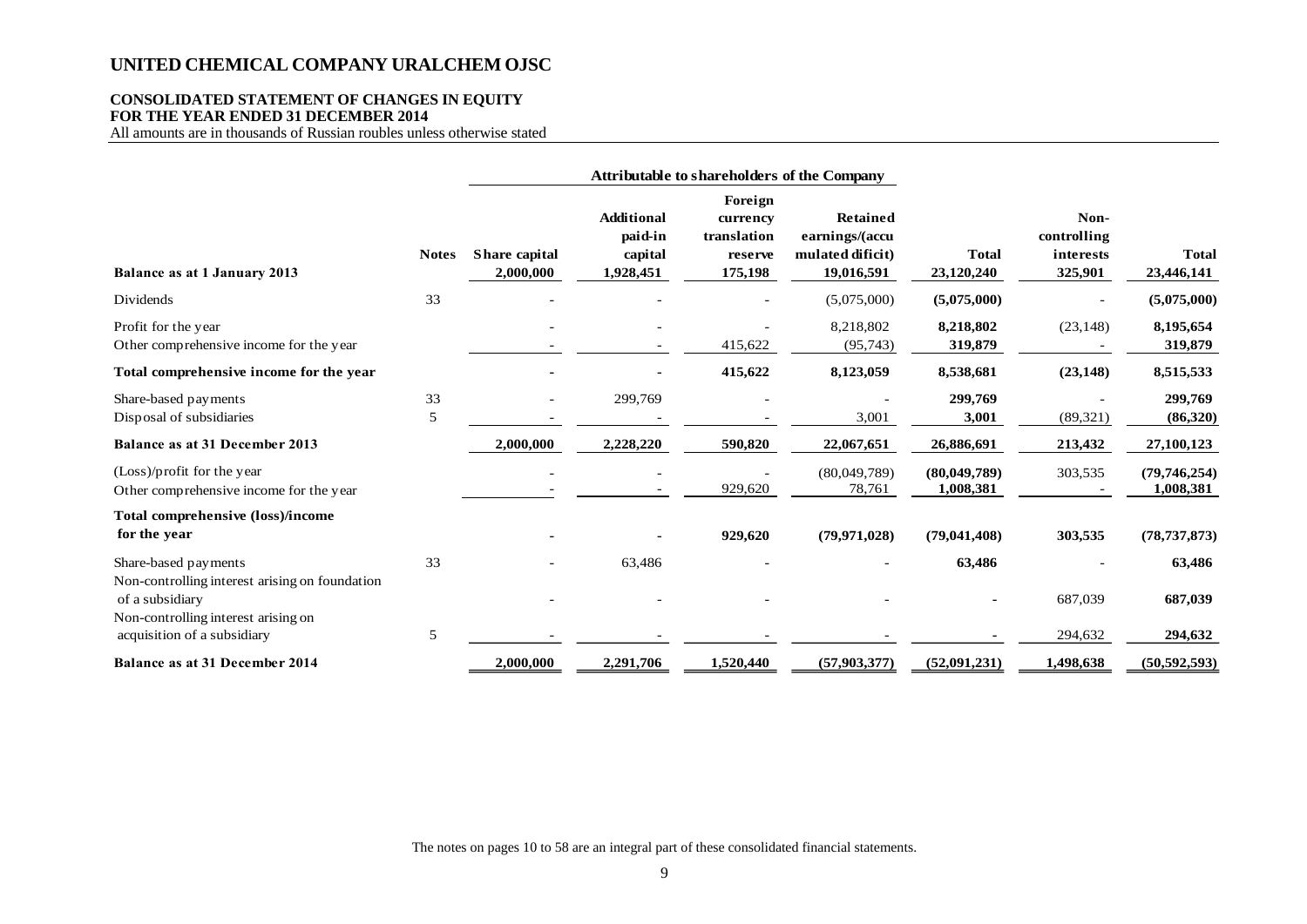#### **NOTES TO THE CONSOLIDATED FINANCIAL STATEMENTS FOR THE YEAR ENDED 31 DECEMBER 2014** All amounts are in thousands of Russian roubles unless otherwise stated

#### **1. GENERAL INFORMATION**

#### **Organisation**

United Chemical Company "UralChem" ("the Company") is an open joint stock company which was incorporated in Moscow on 22 October 2007.

As at 31 December 2014, the Company was 99.9999% owned by UralChem Holding P.L.C., incorporated in Cyprus. The remaining 0.0001% of the Company's shares was owned by CI – Chemical Invest Limited. The principal beneficial shareholder of the Company is Mr. Dmitry A. Mazepin.

The Company's main office is located at Presnenskaya naberezhnaya, 6/2, Moscow, Russia.

#### **Principal business activities**

The principal business activities of the Group are the production and distribution of mineral fertilisers. The main products of the Group are nitrogen based, phosphate based and complex fertilisers. The major production facilities of the Group are located in the Moscow, Perm and Kirov regions of the Russian Federation.

The principal business activities of the Group's major operating entities and effective ownership of the Group are presented below:

|                                                |                           |          | <b>Effective ownership as at</b> | 31 December, % |
|------------------------------------------------|---------------------------|----------|----------------------------------|----------------|
| <b>Subsidiaries</b>                            | <b>Principal activity</b> | Location | 2014                             | 2013           |
| <b>KCCW Mineral Fertiliser Plant OJSC</b>      | Production of mineral     |          |                                  |                |
| ("KCCW")                                       | fertilisers               | Russia   | 100.0                            | 100.0          |
|                                                | Production of mineral     |          |                                  |                |
| Mineral Fertilisers OJSC ("PMF")               | fertilisers               | Russia   | 100.0                            | 100.0          |
| Voskresensk Mineral Fertilisers OJSC           | Production of mineral     |          |                                  |                |
| $(^{\circ}VMF")$                               | fertilisers               | Russia   | 100.0                            | 100.0          |
| Trading house UralChem LLC                     | Sales and marketing       | Russia   | 100.0                            | 100.0          |
| <b>SIA UralChem Trading</b>                    | Sales and marketing       | Latvia   | 100.0                            | 100.0          |
| UralChem Freight Limited                       | Investment company        | Cyprus   | 100.0                            | 100.0          |
|                                                | Transportation and        |          |                                  |                |
| UralChem Trans LLC                             | logistics                 | Russia   | 100.0                            | 100.0          |
|                                                | Transportation and        |          |                                  |                |
| SIA Riga Fertiliser Terminal                   | logistics                 | Latvia   | 51.0                             | 51.0           |
| SIA Despina Capital                            | Investment company        | Latvia   | 55.0                             |                |
|                                                | Transportation and        |          |                                  |                |
| SIA Ventamonjaks ("Ventamonjaks") <sup>2</sup> | logistics                 | Latvia   | 55.0                             |                |
| Remontno-Mekhanichesky Zavod LLC               | Industrial services       | Russia   | 100.0                            | 100.0          |
| Energosnabzhayuschaya Organizatsiya LLC        | Industrial services       | Russia   | 100.0                            | 100.0          |

<sup>1</sup>Established during 2014

<sup>2</sup>Acquired during 2014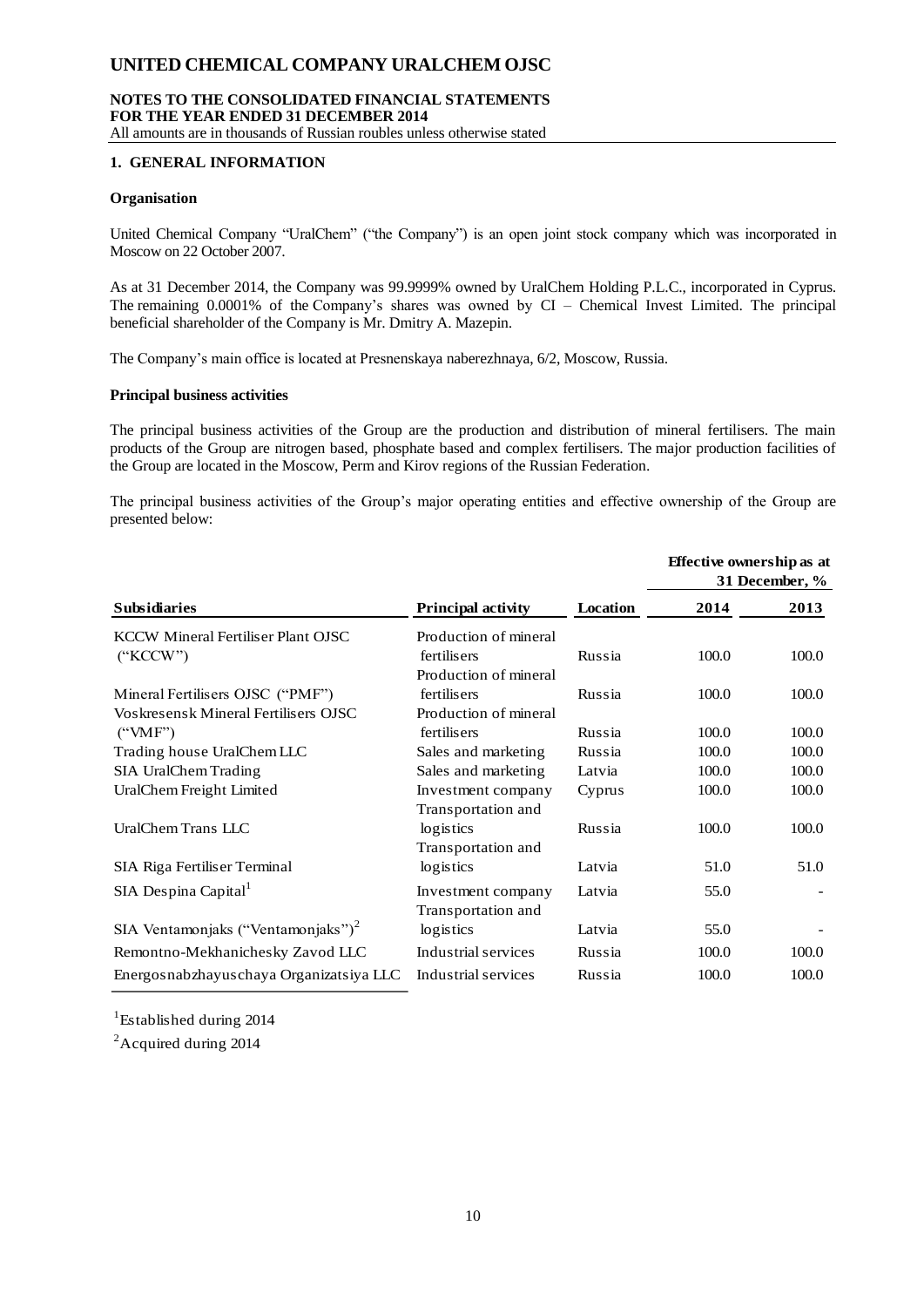#### **NOTES TO THE CONSOLIDATED FINANCIAL STATEMENTS FOR THE YEAR ENDED 31 DECEMBER 2014** All amounts are in thousands of Russian roubles unless otherwise stated

### **2. ADOPTION OF NEW AND REVISED STANDARDS**

#### **Standards and Interpretations effective in the current period**

In the current year, the following new and revised Standards and Interpretations have been adopted and have affected the amounts reported in these financial statements.

#### **Standards and Interpretations adopted in the current period**

IFRS 10 Consolidated Financial Statements (amendments for investment entities) IFRS 12 Disclosure of Interests in Other Entities (amendments for investment entities) IAS 27 Separate Financial Statements (amendments for investment entities) IAS 32 Financial Instruments (amendments relating to the offsetting of financial assets and financial liabilities) IAS 36 Impairment of Assets (Recoverable Amount Disclosures for Non-Financial Assets) IAS 39 Financial Instruments: Recognition and Measurement (Novation of Derivatives and Continuation of Hedge Accounting) IFRIC 21 (Levies)

#### **Amendments to IFRS 10, IFRS 12 and IAS 27 - Investment Entities**

The amendments to IFRS 10 introduce an exception from the requirement to consolidate subsidiaries for an investment entity. Instead, an investment entity is required to measure its interests in subsidiaries at fair value through profit or loss in its consolidated and separate financial statements. The exception does not apply to subsidiaries of investment entities that provide services that relate to the investment entity's investment activities.

To qualify as an investment entity, a reporting entity is required to:

- Obtain funds from one or more investors for the purpose of providing them with professional investment management services;
- Commit to its investor(s) that its business purpose is to invest funds solely for returns from capital appreciation, investment income, or both; and
- Measure and evaluate performance of substantially all of its investments on a fair value basis.

Consequential amendments have been made to IFRS 12 and IAS 27 to introduce new disclosure requirements for investment entities.

These amendments do not have any effect on the Group's consolidated financial statements as the Company is not an investment entity.

#### **Amendments to IAS 32 - Offsetting Financial Assets and Financial Liabilities**

The amendments to IAS 32 clarify the requirements relating to the offset of financial assets and financial liabilities. Specifically, the amendments clarify the meaning of 'currently has a legally enforceable right of set-off' and 'simultaneous realization and settlement'.

There is no effect of these amendments on the consolidated financial statements as the Group does not have any financial assets and financial liabilities that qualify for offset.

#### **Amendments to IAS 36 - Recoverable Amount Disclosures for Non-Financial Assets**

The amendments to IAS 36 restrict the requirement to disclose the recoverable amount of an asset or a cash-generating unit to periods in which an impairment loss has been recognized or reversed. In addition, they expand and clarify the disclosure requirements applicable to when recoverable amount of an asset or a cash-generating unit has been determined on the basis of fair value less costs of disposal. The new disclosures include the fair value hierarchy, key assumptions and valuation techniques used which are in line with the disclosure required by IFRS 13 Fair Value Measurements. These amendments affect disclosures only which are presented in the Note 35.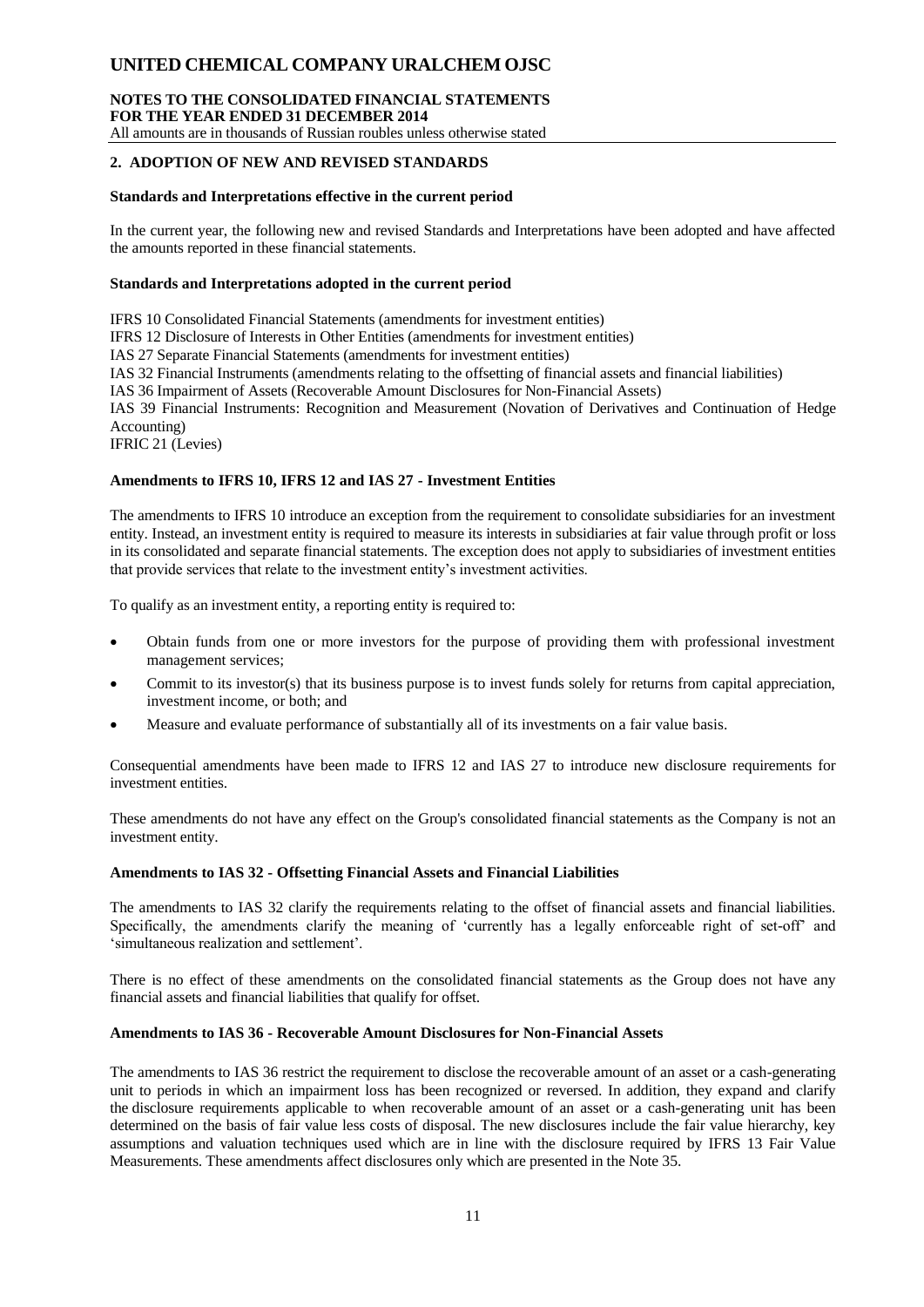### **NOTES TO THE CONSOLIDATED FINANCIAL STATEMENTS FOR THE YEAR ENDED 31 DECEMBER 2014**

All amounts are in thousands of Russian roubles unless otherwise stated

#### **Amendments to IAS 39 – Novation of Derivatives and Continuation of Hedge Accounting**

These amendments allow the continuation of hedge accounting when a derivative is novated to a clearing counterparty and certain conditions are met. The amendments also clarify that any change to the fair value of the derivative designated as a hedging instrument arising from the novation should be included in the assessment and measurement of hedge effectiveness. There is no effect of these amendments on these financial statements as the Group does not apply hedge accounting.

#### **IFRIC 21 Levies**

The interpretation is applicable to all payments imposed by governments under legislation, other than income taxes that are within the scope of IAS 12 and fines and penalties for breaches of legislation. The interpretation clarifies that a liability to pay a levy should only be recognised when an obligating event has occurred and provides guidance on how to determine whether a liability should be recognized progressively over specific period or in full at a specific date. There was no effect of the interpretation on these financial statements except for the change in Group's policy.

The Group did not early adopt any other standard, amendment or interpretation that has been issued and is not yet effective.

#### **Standards and Interpretations in issue but not yet effective**

At the date of approval of these consolidated financial statements, the following Standards and Interpretations were in issue but not yet effective:

|                                                                                     | <b>Effective for annual</b><br>periods beginning on |
|-------------------------------------------------------------------------------------|-----------------------------------------------------|
| <b>Standards and Interpretations</b>                                                | or after                                            |
| IAS 16 Property, Plant and Equipment                                                | 1 January 2016                                      |
| <b>IFRS 15 Revenue from Contracts with Customers</b>                                | 1 January 2017                                      |
| <b>IFRS</b> 10 Consolidated Financial Statements                                    | 1 January 2016                                      |
| IFRS 11 Accounting for Acquisition of Interests in Joint Operations                 | 1 January 2016                                      |
| IAS 19 Defined Benefit Plans: Employee contributions Employee Benefits              | 1 January 2016                                      |
| <b>IFRS 14 Regulatory Deferral Accounts</b>                                         | 1 January 2016                                      |
| IAS 27 Equity Method in Separate Financial Statements Separate Financial Statements | 1 January 2016                                      |
| IAS 28 Investments in Associates and Joint Ventures                                 | 1 January 2016                                      |
| IAS 38 Intangible Assets                                                            | 1 January 2016                                      |
| IAS 41 Agriculture : Bearer Plants                                                  | 1 January 2016                                      |
| <b>IFRS 9 Financial Instruments</b>                                                 | 1 January 2018                                      |

#### **Amendments to IAS 19 - Defined Benefit Plans: Employee contributions**

The amendments to IAS 19 Employee Benefits clarify the requirements related to how contributions from employees or third parties that are linked to service should be attributed to periods of service. In addition, amendments permit a practical expedient if the amount of the contributions is independent of the number of years of service, such contributions, can, but are not required, to be recognised as a reduction in the service cost in the period in which the related service is rendered. The Group's management does not expect any impact of these amendments on the financial statements as the Group's defined benefit plans do not stipulate contributions from employees.

#### **IFRS 14 Regulatory Deferral Accounts**

IFRS 14 permits an entity which is a first-time adopter of International Financial Reporting Standards to continue to account, with some limited changes, for 'regulatory deferral account balances' in accordance with its previous GAAP, both on initial adoption of IFRS and in subsequent financial statements.

The application of IFRS 14 will not have any impact on the Group's financial statements in the future as the Group is not an IFRS first-time adopter.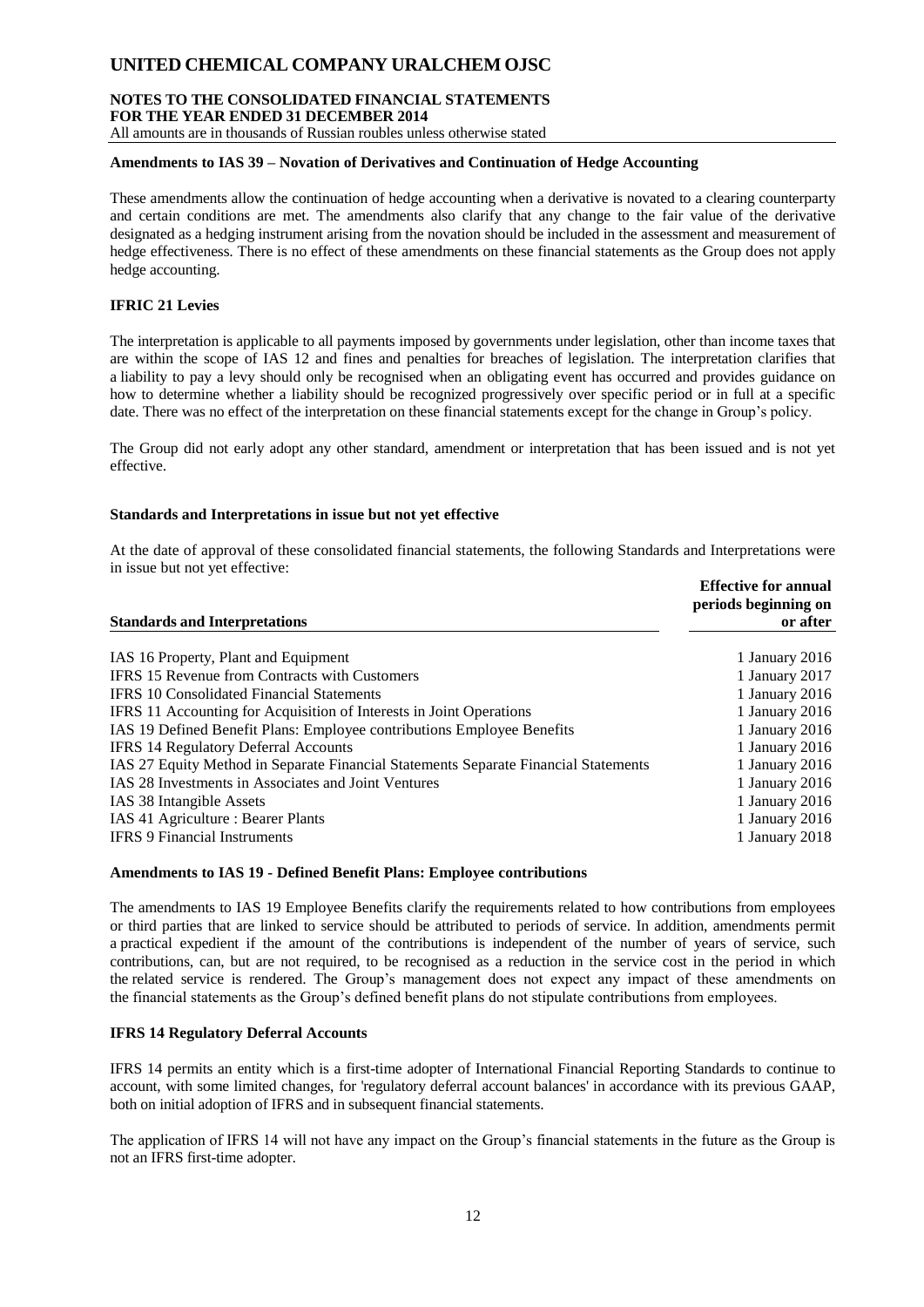#### **NOTES TO THE CONSOLIDATED FINANCIAL STATEMENTS FOR THE YEAR ENDED 31 DECEMBER 2014** All amounts are in thousands of Russian roubles unless otherwise stated

#### **IFRS 15 Revenue from Contracts with Customers**

In May 2014, IFRS 15 was issued which establishes a single comprehensive model for entities to use in accounting for revenue arising from contracts with customers. IFRS 15 will supersede the current revenue recognition guidance including IAS 18 Revenue, IAS 11 Construction Contracts and the related interpretations when it becomes effective.

The core principle of IFRS 15 is that an entity should recognise revenue to depict the transfer of promised goods or services to customers in an amount that reflects the consideration to which the entity expects to be entitled in exchange for those goods and services. Specifically, the standard provides a single, principles based five-step model to be applied to all contracts with customers.

The five steps in the model are as follows:

- Identify the contract with the customer
- Identify the performance obligations in the contract
- Determine the transaction price
- Allocate the transaction price to the performance obligations in the contracts
- Recognise revenue when (or as) the entity satisfies a performance obligation.

Under IFRS 15, an entity recognises revenue when or as a performance obligation is satisfied, i.e. when 'control' of the goods or services underlying the particular performance obligation is transferred to the customer. Far more prescriptive guidance has been added on topics such as the point in which revenue is recognised, accounting for variable consideration, costs of fulfilling and obtaining a contract and various related matters. New disclosures about revenue are also introduced.

The management of the Group anticipates that the application of IFRS 15 in the future may have a significant impact on amount and timing of revenue recognition. However, it is not practicable to provide a reasonable estimate of the effect of IFRS 15 until a detailed review has been completed.

#### **IFRS 9 Financial Instruments**

IFRS 9 issued in November 2009 introduced new requirements for the classification and measurement of financial assets. IFRS 9 was subsequently amended in October 2010 to include requirements for the classification and measurement of financial liabilities and for derecognition, and in November 2013 to include the new requirements for general hedge accounting. In July 2014 IASB issued a finalised version of IFRS 9 mainly introducing impairment requirements for financial assets and limited amendments to the classification and measurement requirements for financial assets. IFRS 9 is aiming at replacing IAS 39 Financial Instruments: Recognition and Measurement.

The key requirements of IFRS 9 are:

 Classification and measurement of financial assets. Financial assets are classified by reference to the business model within which they are held and their contractual cash flow characteristics. Specifically, debt instruments that are held within the business model whose objective is to collect the contractual cash flows, and that have contractual cash flows that are solely payments of principal and interest on the principal outstanding are generally measured at amortised cost after initial recognition. The 2014 version of IFRS 9 introduces a 'fair value through other comprehensive income' category for debt instruments held within the business model whose objective is achieved both by collecting contractual cash flows and selling financial assets, and that have contractual terms of the financial asset giving rise on specified dates to cash flows that are solely payments of principal and interest on the principal amount outstanding which are measured at fair value through other comprehensive income after initial recognition. All other debt and equity investments are measured at their fair values. In addition, under IFRS 9, entities may make an irrevocable election to present subsequent changes in the fair value of an equity investment (that is not held for trading) in other comprehensive income, with only dividend income generally recognised in profit or loss.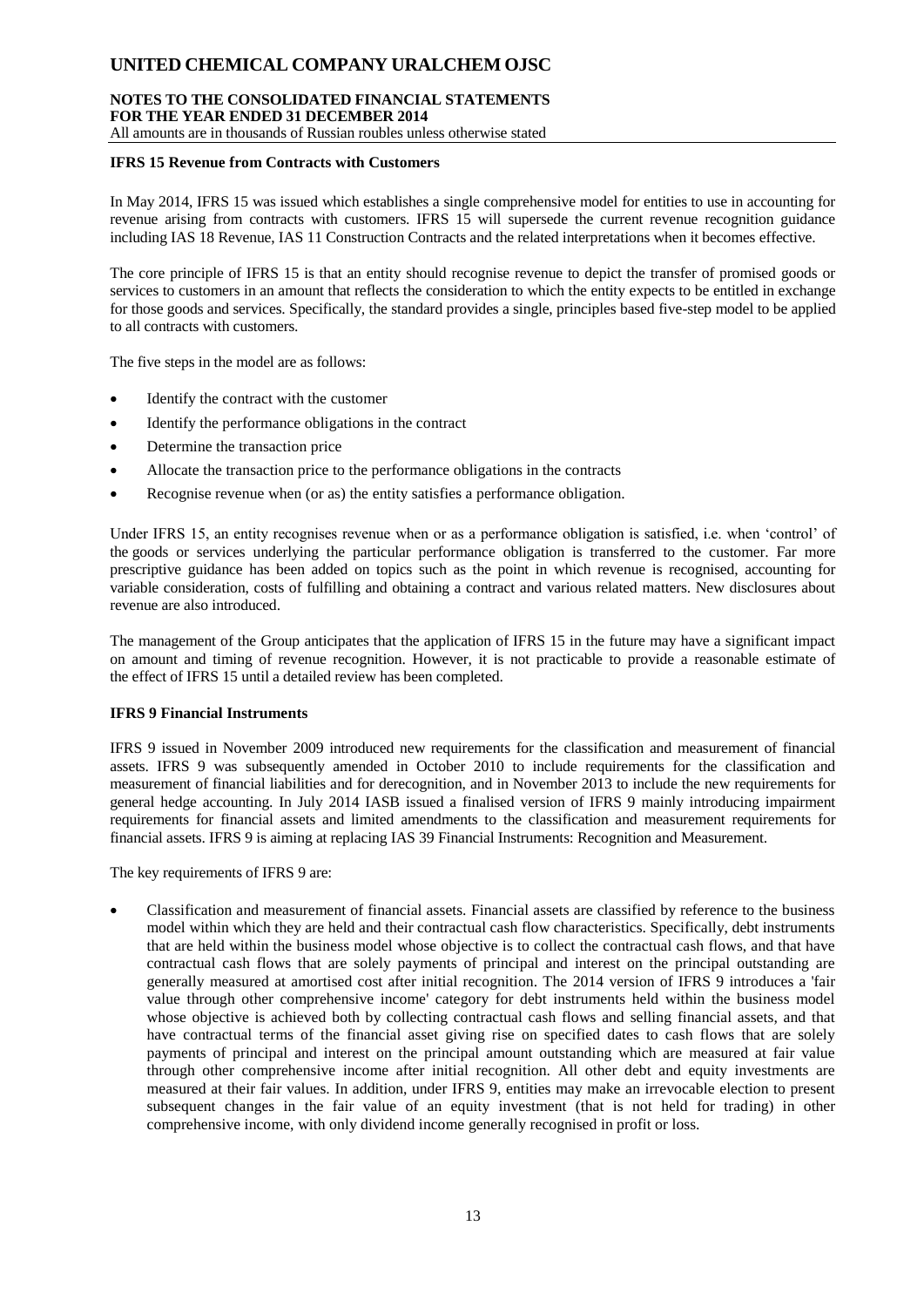#### **NOTES TO THE CONSOLIDATED FINANCIAL STATEMENTS FOR THE YEAR ENDED 31 DECEMBER 2014** All amounts are in thousands of Russian roubles unless otherwise stated

- Classification and measurement of financial liabilities. Financial liabilities are classified in a similar manner to under IAS 39, however there are differences in the requirements applying to the measurement of an entity's own credit risk. IFRS 9 requires that the amount of change in the fair value of the financial liability that is attributable to changes in the credit risk of that liability is presented in other comprehensive income, unless the recognition of the effects of changes in the liability's credit risk in OCI would create or enlarge an accounting
- Impairment. The 2014 version of IFRS 9 introduces an 'expected credit loss' model for the measurement of the impairment of financial assets, as opposed to an incurred credit loss model under IAS 39. The expected credit loss model requires an entity to account for expected credit losses and changes in those expected credit losses at each reporting date to reflect changes in credit risk since initial recognition. In other words, it is no longer necessary for a credit event to have occurred before a credit loss is recognised.
- Hedge accounting. Introduces a new hedge accounting model that is designed to be more closely aligned with how entities undertake risk management activities when hedging financial and non-financial risk exposures. Under IFRS 9, greater flexibility has been introduced to the types of transactions eligible for hedge accounting, specifically broadening the types of instruments that qualify for hedging instruments and the types of risk components of non-financial items that are eligible for hedge accounting. In addition, the effectiveness test has been overhauled and replaced with the principal of an 'economic relationship'. Retrospective assessment of hedge effectiveness is also no longer required. Enhanced disclosure requirements about an entity's risk management activities have also been introduced.
- Derecognition. The requirements for the derecognition of financial assets and liabilities are carried forward from IAS 39.

The standard is effective from 1 January 2018 with early application permitted. Depending on the chosen approach to applying IFRS 9, the transition can involve one or more than one date of initial application for different requirements. The management of the Group anticipates that the application of IFRS 9 in the future may have a significant impact on amounts reported in respect of the Group's financial assets and financial liabilities. However, it is not practicable to provide a reasonable estimate of the effect of IFRS 9 until a detailed review has been completed.

#### **Amendments to IFRS 11 - Accounting for Acquisitions of Interests in Joint Operations**

The amendments to IFRS 11 provide guidance on how to account for the acquisition of a joint operation that constitutes a business as defined in IFRS 3 Business Combinations. Specifically, the amendments state that the relevant principles on accounting for business combinations in IFRS 3 and other standards should be applied. The same requirements should be applied to the formation of a joint operation if and only if an existing business is contributed to the joint operation by one of the parties that participate in the joint operation. A joint operator is also required to disclose the relevant information required by IFRS 3 and other standards for business combinations.

The management of the Group does not anticipate that the application of these amendments will have a material impact of the Group's consolidated financial statements.

#### **Amendments to IAS 16 and IAS 38 - Clarification of Acceptable Methods of Depreciation and Amortisation**

The amendments to IAS 16 prohibit entities from using a revenue-based depreciation method for items of property, plant and equipment. The amendments to IAS 38 introduce a rebuttable presumption that revenue is not an appropriate basis for amortization of an intangible asset. This presumption can only be rebutted when the intangible asset is expressed as a measure of revenue, or when it can be demonstrated that revenue and consumption of the economic benefits of the intangible asset are highly correlated.

The amendments apply prospectively for annual periods beginning on or after 1 January 2016. Currently, the Group uses straight-line method for depreciation and amortization of its property, plant and equipment and intangible assets, respectively. The management of the Group does not anticipate that the application of these amendments will have a material impact on the Group's consolidated financial statements.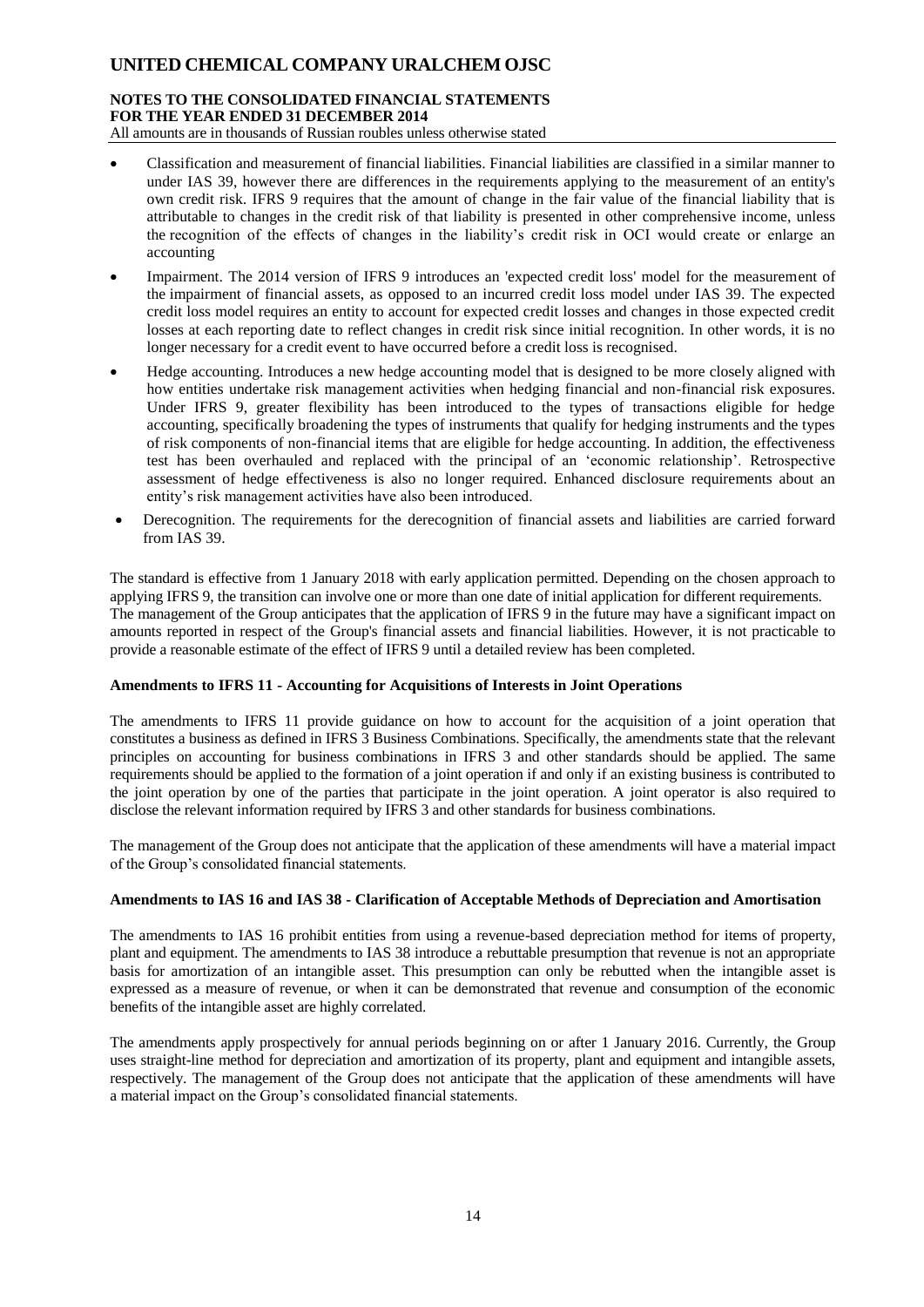#### **NOTES TO THE CONSOLIDATED FINANCIAL STATEMENTS FOR THE YEAR ENDED 31 DECEMBER 2014** All amounts are in thousands of Russian roubles unless otherwise stated

#### **Amendments to IAS 16 and IAS 41 - Agriculture: Bearer Plants**

The amendments to IAS 16 and IAS 41 define a bearer plant and require biological assets that meet the definition of a bearer plant to be accounted for as a property, plant and equipment in accordance with IAS 16, instead of IAS 41. The produce growing on bearer plants continues to be accounted for as agricultural produce in accordance with IAS 41. The management of the Group does not expect any impact of adoption of these amendments on the consolidated financial statements as the Group is not engaged in agricultural activities.

#### **Amendments to IAS 27 - Equity Method in Separate Financial Statements**

The amendments to IAS 27 allows entities to apply the equity method as one of the option for accounting for its investments in subsidiaries, joint ventures and associates in its separate financial statements. The amendments are effective from 1 January 2016 with earlier application permitted. The management of the Group does not expect any impact of these amendments on the financial statements as the Company does not prepare its separate financial statements.

#### **Amendments to IFRS 10 and IAS 28 - Sale or Contribution of Assets between an Investor and its Associate or Joint Venture**

The amendments clarify that on a sale or contribution of assets to a joint venture or associate or on a loss of control when joint control or significant influence is retained in a transaction involving an associate or a joint venture, the extent of any gain or loss recognized depends on whether the assets or subsidiary constitute a business, as defined in IFRS 3. When the assets or subsidiary constitutes a business, any gain or loss in recognized in full; when the assets or subsidiary do not constitute a business, the entity's share of the gain or loss is eliminated.

The amendments apply prospectively to transactions occurring in annual periods beginning on or after 1 January 2016 with early application permitted. The management of the Group does not anticipate that the application of these amendments will have a material impact on the Group's consolidated financial statements.

#### **3. SIGNIFICANT ACCOUNTING POLICIES**

#### **Statement of compliance**

The consolidated financial statements of the Group have been prepared in accordance with International Financial Reporting Standards.

#### **Basis of preparation**

The consolidated financial statements have been prepared on the historical cost basis except for certain properties and financial instruments that are measured at revalued amounts or fair values at the end of each reporting period, as explained in the accounting policies below.

Historical cost is generally based on the fair value of the consideration given in exchange for goods and services.

Fair value is the price that would be received to sell an asset or paid to transfer a liability in an orderly transaction between market participants at the measurement date, regardless of whether that price is directly observable or estimated using another valuation technique. In estimating the fair value of an asset or a liability, the Group takes into account the characteristics of the asset or liability if market participants would take those characteristics into account when pricing the asset or liability at the measurement date. Fair value for measurement and/or disclosure purposes in these consolidated financial statements is determined on such a basis, except for share-based payment transactions that are within the scope of IFRS 2, leasing transactions that are within the scope of IAS 17, and measurements that have some similarities to fair value but are not fair value, such as net realisable value in IAS 2 or value in use in IAS 36.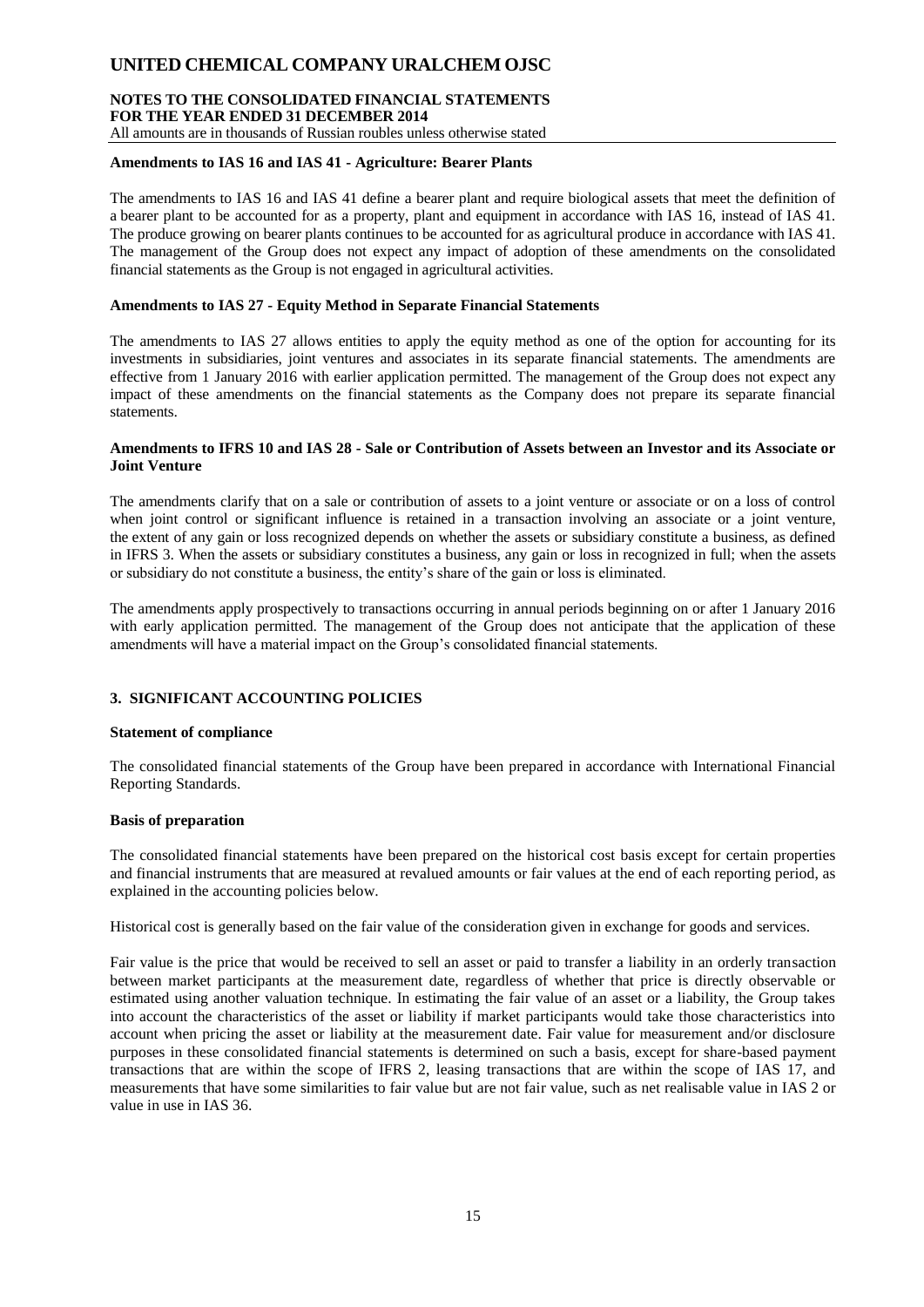#### **NOTES TO THE CONSOLIDATED FINANCIAL STATEMENTS FOR THE YEAR ENDED 31 DECEMBER 2014** All amounts are in thousands of Russian roubles unless otherwise stated

#### **Basis of consolidation**

The consolidated financial statements incorporate financial statements of the Company and entities controlled by the Company and its subsidiaries. Control is achieved when the Company:

- has power over the investee;
- is exposed, or has rights, to variable returns from its involvement with the investee; and
- has the ability to use its power to affect its returns.

The Company reassesses whether or not it controls an investee if facts and circumstances indicate that there are changes to one or more of the three elements of control listed above.

When the Company has less than a majority of the voting rights of an investee, it has power over the investee when the voting rights are sufficient to give it the practical ability to direct the relevant activities of the investee unilaterally. The Company considers all relevant facts and circumstances in assessing whether or not the Company's voting rights in an investee are sufficient to give it power, including:

- the size of the Company's holding of voting rights relative to the size and dispersion of holdings of the other vote holders;
- potential voting rights held by the Company, other vote holders or other parties;
- rights arising from other contractual arrangements; and
- any additional facts and circumstances that indicate that the Company has, or does not have, the current ability to direct the relevant activities at the time that decisions need to be made, including voting patterns at previous shareholders' meetings.

Consolidation of a subsidiary begins when the Company obtains control over the subsidiary and ceases when the Company loses control of the subsidiary. Specifically, income and expenses of a subsidiary acquired or disposed of during the year are included in the consolidated statement of profit or loss and other comprehensive income from the date the Company gains control until the date when the Company ceases to control the subsidiary.

Profit or loss and each component of other comprehensive income are attributed to the owners of the Company and to the non-controlling interests. Total comprehensive income of subsidiaries is attributed to the owners of the Company and to the non-controlling interests even if this results in the non-controlling interests having a deficit balance.

All intragroup assets and liabilities, equity, income, expenses and cash flows relating to transactions between members of the Group are eliminated in full on consolidation.

Changes in the Group's ownership interests in subsidiaries that do not result in the Group losing control over the subsidiaries are accounted for as equity transactions. The carrying amounts of the Group's interests and the noncontrolling interests are adjusted to reflect the changes in their relative interests in the subsidiaries. Any difference between the amount by which the non-controlling interests are adjusted and the fair value of the consideration paid or received is recognised directly in equity and attributed to shareholders of the Company.

When the Group loses control of a subsidiary, a gain or loss is recognised in profit or loss and is calculated as the difference between (i) the aggregate of the fair value of the consideration received and the fair value of any retained interest and (ii) the previous carrying amount of the assets (including goodwill, if any), and liabilities of the subsidiary and any non-controlling interests. All amounts previously recognised in other comprehensive income in relation to that subsidiary are accounted for as if the Group had directly disposed of the related assets or liabilities of the subsidiary (i.e. reclassified to profit or loss or transferred to another category of equity as specified/permitted by applicable IFRSs).

The fair value of any investment retained in the former subsidiary at the date when control is lost is regarded as the fair value on initial recognition for subsequent accounting under IAS 39 Financial Instruments: Recognition and Measurement or, when applicable, the cost on initial recognition of an investment in an associate or a joint venture.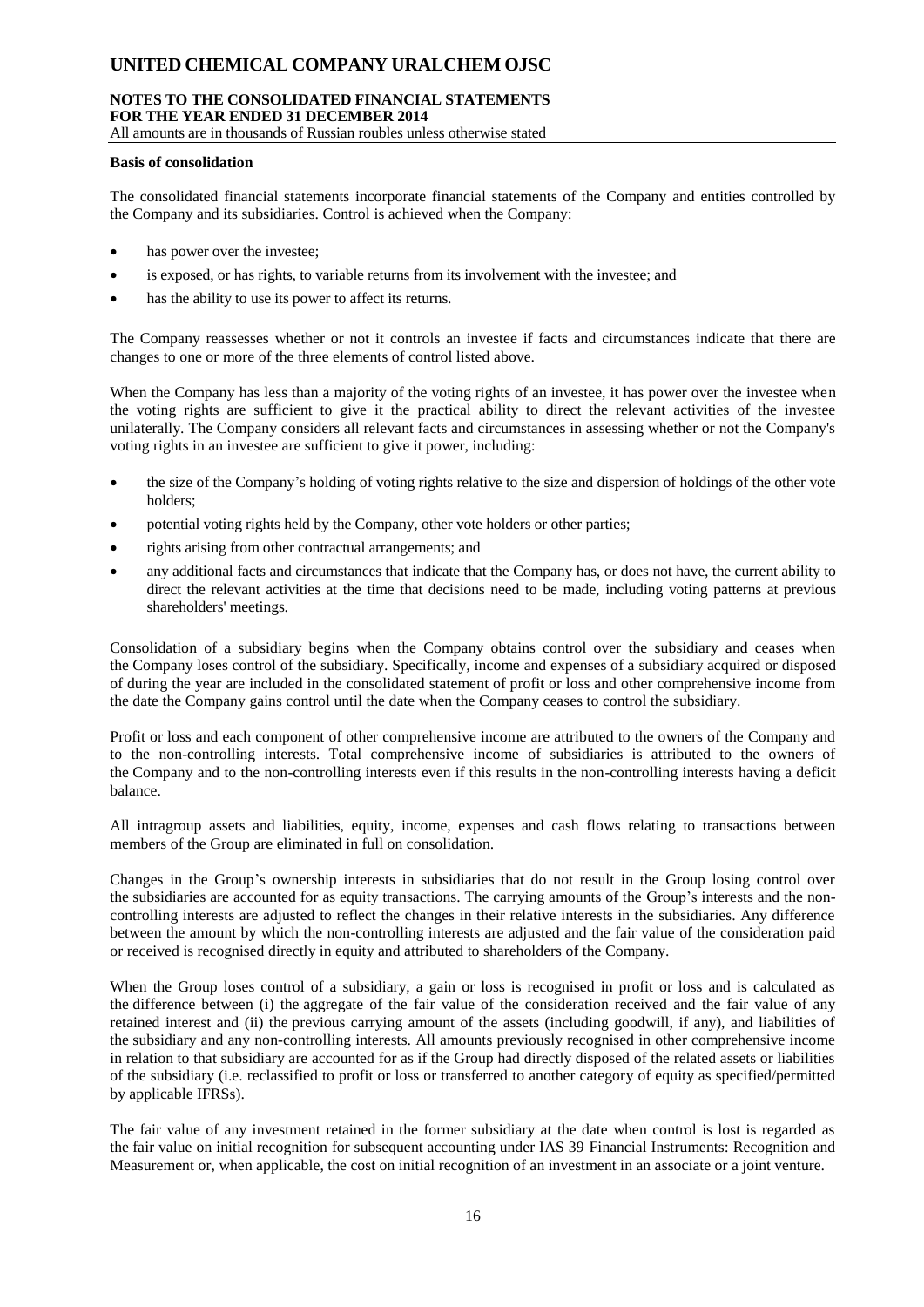#### **NOTES TO THE CONSOLIDATED FINANCIAL STATEMENTS FOR THE YEAR ENDED 31 DECEMBER 2014** All amounts are in thousands of Russian roubles unless otherwise stated

#### **Business combination**

Acquisitions of businesses, other than acquisitions from entities under common control, are accounted for using the acquisition method. The consideration transferred in a business combination is measured at fair value, which is calculated as the sum of the acquisition-date fair values of the assets transferred by the Group, liabilities incurred by the Group to the former owners of the acquiree and the equity interests issued by the Group in exchange for control of the acquiree. Acquisition-related costs are generally recognised in profit or loss as incurred.

At the acquisition date, the identifiable assets acquired and the liabilities assumed are recognised at their fair value, except that:

- deferred tax assets or liabilities and assets or liabilities related to employee benefit arrangements are recognised and measured in accordance with IAS 12 Income Taxes and IAS 19 Employee Benefits respectively;
- liabilities or equity instruments related to share-based payment arrangements of the acquiree or share-based payment arrangements of the Group entered into to replace share-based payment arrangements of the acquiree are measured in accordance with IFRS 2 Share-based Payment at the acquisition date; and
- assets (or disposal groups) that are classified as held for sale in accordance with IFRS 5 Non-current Assets Held for Sale and Discontinued Operations are measured in accordance with that Standard.

Non-controlling interests that are present ownership interests and entitle their holders to a proportionate share of the entity's net assets in the event of liquidation may be initially measured either at fair value or at the noncontrolling interests' proportionate share of the recognised amounts of the acquiree's identifiable net assets. The choice of measurement basis is made on a transaction-by-transaction basis. Other types of non-controlling interests are measured at fair value or, when applicable, on the basis specified in another IFRS.

When a business combination is achieved in stages, the Group's previously held equity interest in the acquiree is remeasured to its acquisition-date fair value and the resulting gain or loss, if any, is recognised in profit or loss. Amounts arising from interests in the acquiree prior to the acquisition date that have previously been recognised in other comprehensive income are reclassified to profit or loss where such treatment would be appropriate if that interest were disposed of.

If the initial accounting for a business combination is incomplete by the end of the reporting period in which the combination occurs, the Group reports provisional amounts for the items for which the accounting is incomplete. Those provisional amounts are adjusted during the measurement period (see above), or additional assets or liabilities are recognised, to reflect new information obtained about facts and circumstances that existed at the acquisition date that, if known, would have affected the amounts recognised at that date.

#### **Common control transactions**

The assets and liabilities of subsidiaries acquired from entities under common control are recorded at the carrying values recognised by the transferor. Any difference between the carrying value of the net assets of subsidiaries acquired, and the consideration paid by the Group is accounted for as an adjustment to shareholders' equity. The net assets of the subsidiaries and the results of their operations are recognised retrospectively from the date on which control over the subsidiaries was obtained by the transferor.

The cost of assets acquired from entities under common control is measured as the carrying value of the asset given up by the transferor at the date of the transaction. Any difference between the carrying value of the assets acquired, and the consideration paid by the Group is accounted for as an adjustment to shareholders' equity.

The cost of assets and liabilities disposed off to entities under common control is measured as the carrying value of the asset or liability given up by the transferor at the date of the transaction. Any difference between the carrying value of the assets disposed off, and the consideration received by the transferor as well as the carrying value of liabilities disposed off and the consideration paid by the transferor are accounted for as an adjustment to shareholder's equity.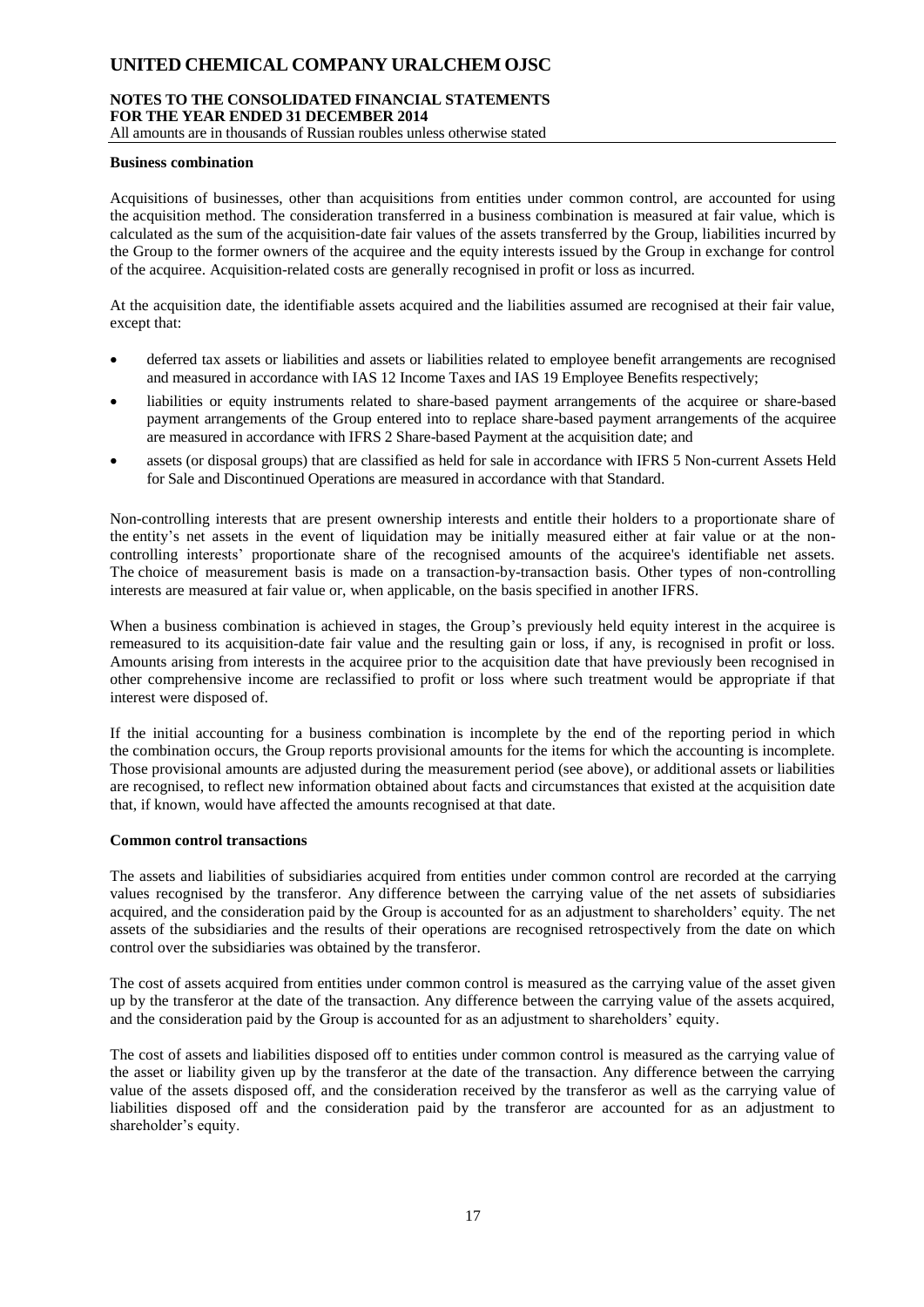#### **NOTES TO THE CONSOLIDATED FINANCIAL STATEMENTS FOR THE YEAR ENDED 31 DECEMBER 2014** All amounts are in thousands of Russian roubles unless otherwise stated

#### **Goodwill**

Goodwill arising on an acquisition of a business is carried at cost as established at the date of acquisition of the business less accumulated impairment losses, if any.

Goodwill is measured as the excess of the sum of the consideration transferred, the amount of any non-controlling interests in the acquiree, and the fair value of the acquirer's previously held equity interest in the acquiree (if any) over the net of the acquisition-date amounts of the identifiable assets acquired and the liabilities assumed. If, after reassessment, the net of the acquisition-date amounts of the identifiable assets acquired and liabilities assumed exceeds the sum of the consideration transferred, the amount of any non-controlling interests in the acquiree and the fair value of the acquirer's previously held interest in the acquiree (if any), the excess is recognised immediately in profit or loss as a bargain purchase gain.

Goodwill is not amortised but is reviewed for impairment at least annually. For the purposes of impairment testing, goodwill is allocated to each of the Group's cash-generating units (or groups of cash-generating units) that is expected to benefit from the synergies of the combination.

A cash-generating unit to which goodwill has been allocated is tested for impairment annually, or more frequently when there is an indication that the unit may be impaired. If the recoverable amount of the cash-generating unit is less than its carrying amount, the impairment loss is allocated first to reduce the carrying amount of any goodwill allocated to the unit and then to the other assets of the unit pro rata based on the carrying amount of each asset in the unit. Any impairment loss for goodwill is recognised directly in profit or loss. An impairment loss recognised for goodwill is not reversed in subsequent periods.

On disposal of the relevant cash-generating unit, the attributable amount of goodwill is included in the determination of the profit or loss on disposal.

The Group's policy for goodwill arising on the acquisition of an associate is described below.

#### **Investments in associates**

An associate is an entity over which the Group has significant influence. Significant influence is the power to participate in the financial and operating policy decisions of the investee but is not control or joint control over those policies.

The results and assets and liabilities of associates are incorporated in these consolidated financial statements using the equity method of accounting, except when the investment, or a portion thereof, is classified as held for sale, in which case it is accounted for in accordance with IFRS 5 Non-current Assets Held for Sale and Discontinued Operations. Under the equity method, an investment in an associate is initially recognised in the consolidated statement of financial position at cost and adjusted thereafter to recognise the Group's share of the profit or loss and other comprehensive income of the associate. When the Group's share of losses of an associate exceeds the Group's interest in that associate (which includes any long-term interests that, in substance, form part of the Group's net investment in the associate), the Group discontinues recognising its share of further losses. Additional losses are recognised only to the extent that the Group has incurred legal or constructive obligations or made payments on behalf of the associate.

An investment in an associate is accounted for using the equity method from the date on which the investee becomes an associate. On acquisition of the investment in an associate, any excess of the cost of the investment over the Group's share of the net fair value of the identifiable assets and liabilities of the investee is recognised as goodwill, which is included within the carrying amount of the investment. Any excess of the Group's share of the net fair value of the identifiable assets and liabilities over the cost of the investment, after reassessment, is recognised immediately in profit or loss in the period in which the investment is acquired.

The requirements of IAS 39 are applied to determine whether it is necessary to recognise any impairment loss with respect to the Group's investment in an associate. When necessary, the entire carrying amount of the investment (including goodwill) is tested for impairment in accordance with IAS 36 Impairment of Assets as a single asset by comparing its recoverable amount (higher of value in use and fair value less costs to sell) with its carrying amount, Any impairment loss recognised forms part of the carrying amount of the investment. Any reversal of that impairment loss is recognised in accordance with IAS 36 to the extent that the recoverable amount of the investment subsequently increases.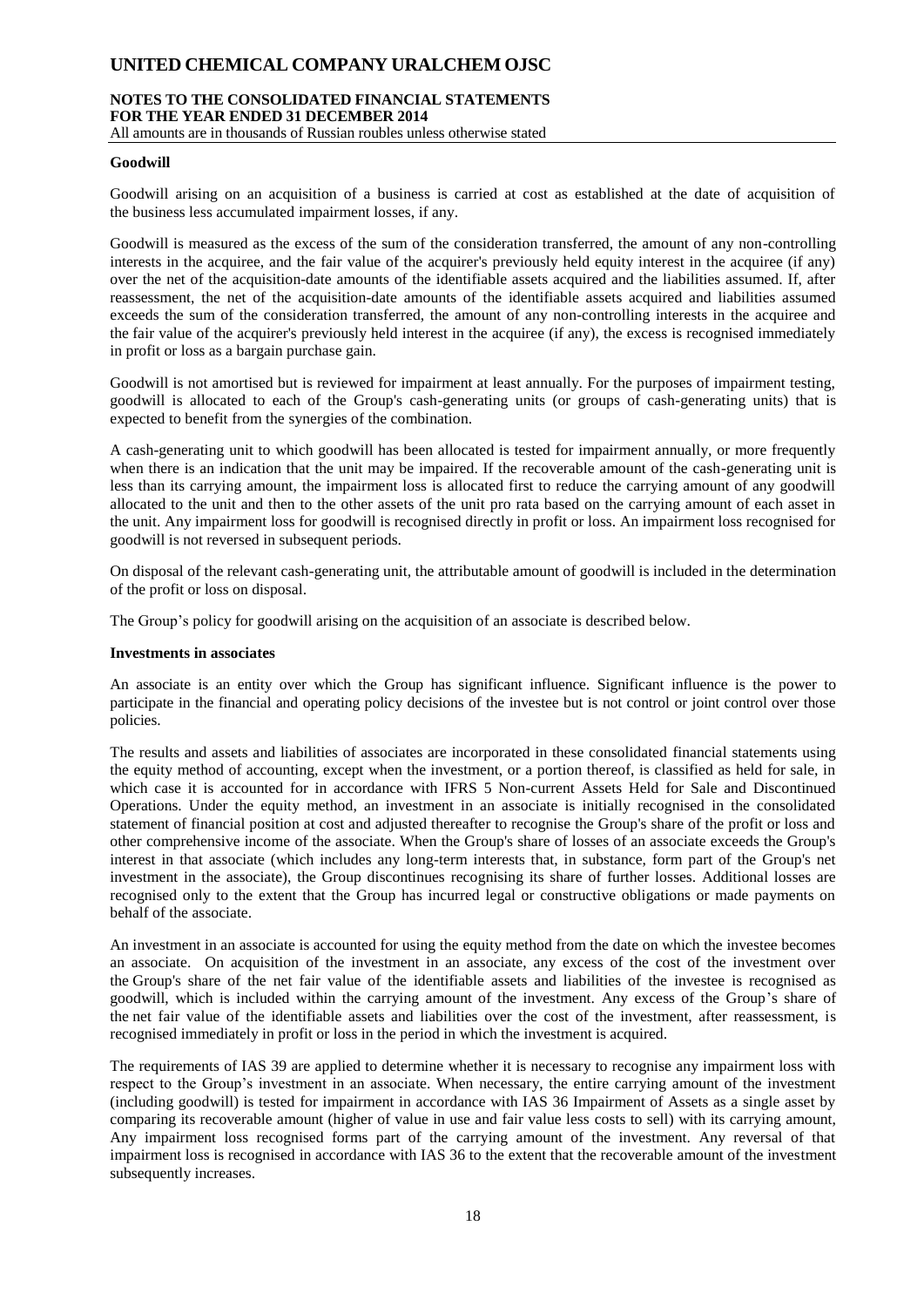#### **NOTES TO THE CONSOLIDATED FINANCIAL STATEMENTS FOR THE YEAR ENDED 31 DECEMBER 2014** All amounts are in thousands of Russian roubles unless otherwise stated

When a Group entity transacts with an associate of the Group, profits and losses resulting from the transactions with the associate are recognised in the Group's consolidated financial statements only to the extent of interests in

#### **Foreign currencies**

the associate that are not related to the Group.

The individual financial statements of each Group entity are presented in the currency of the primary economic environment in which the entity operates (its functional currency), which reflects the economic substance of its operations. The functional currency of the Company and other subsidiaries, registered in the Russian Federation is the Russian Rouble ("RUB"), the functional currency of all subsidiaries registered in Cyprus is the US Dollar ("USD") or the Euro ("EUR") and the functional currency of the subsidiaries registered in the European Union is EUR.

In preparing the financial statements of each individual Group entity, transactions in currencies other than the entity's functional currency (foreign currencies) are recorded at the rates of exchange prevailing at the dates of the transactions. At the end of each reporting date, monetary items denominated in foreign currencies are retranslated at the rates prevailing at that date. Non-monetary items carried at fair value that are denominated in foreign currencies are recalculated at the rates prevailing at the date when the fair value was determined. Non-monetary items that are measured in terms of historical cost in a foreign currency are not retranslated.

Exchange differences are recognised in profit or loss in the period in which they arise, except for:

- exchange differences on foreign currency borrowings relating to assets under construction for future productive use, which are included in the cost of those assets where they are regarded as an adjustment to interest costs on those foreign currency borrowings; and
- exchange differences on monetary items receivable from or payable to a foreign operation for which settlement is neither planned nor likely to occur (therefore forming part of the net investment in the foreign operation), which are recognised initially in other comprehensive income and reclassified from equity to profit or loss on repayment of the monetary items.

Management of the Group has chosen to present consolidated financial statements in RUB for the convenience of the users of these consolidated financial statements.

The translation from functional currency into presentation currency is performed as follows:

- assets and liabilities are expressed in RUB using exchange rates prevailing at the reporting date;
- income and expense items are translated at exchange rates that approximate the exchange rates at the dates of the transactions, unless exchange rates fluctuated significantly during that period, in which case the exchange rates at the dates of the transactions are used;
- exchange differences arising, if any, are recognised in other comprehensive income and accumulated in equity; and
- in the consolidated statement of cash flows, cash balances at the beginning and end of each period presented are translated at exchange rates at the respective dates. All cash flows are translated at exchange rates that approximate the exchange rates at the dates of the transactions, unless exchange rates fluctuated significantly during that period, in which case the exchange rates at the dates of the transactions are used. Resulting exchange differences, if any, are presented as effect of exchange rate changes on the balance of cash held in foreign currencies.

#### **Revenue recognition**

Revenue is measured at the fair value of the consideration received or receivable, excluding:

- value added tax;
- custom duties; and
- estimated customer returns, rebates and other similar allowances.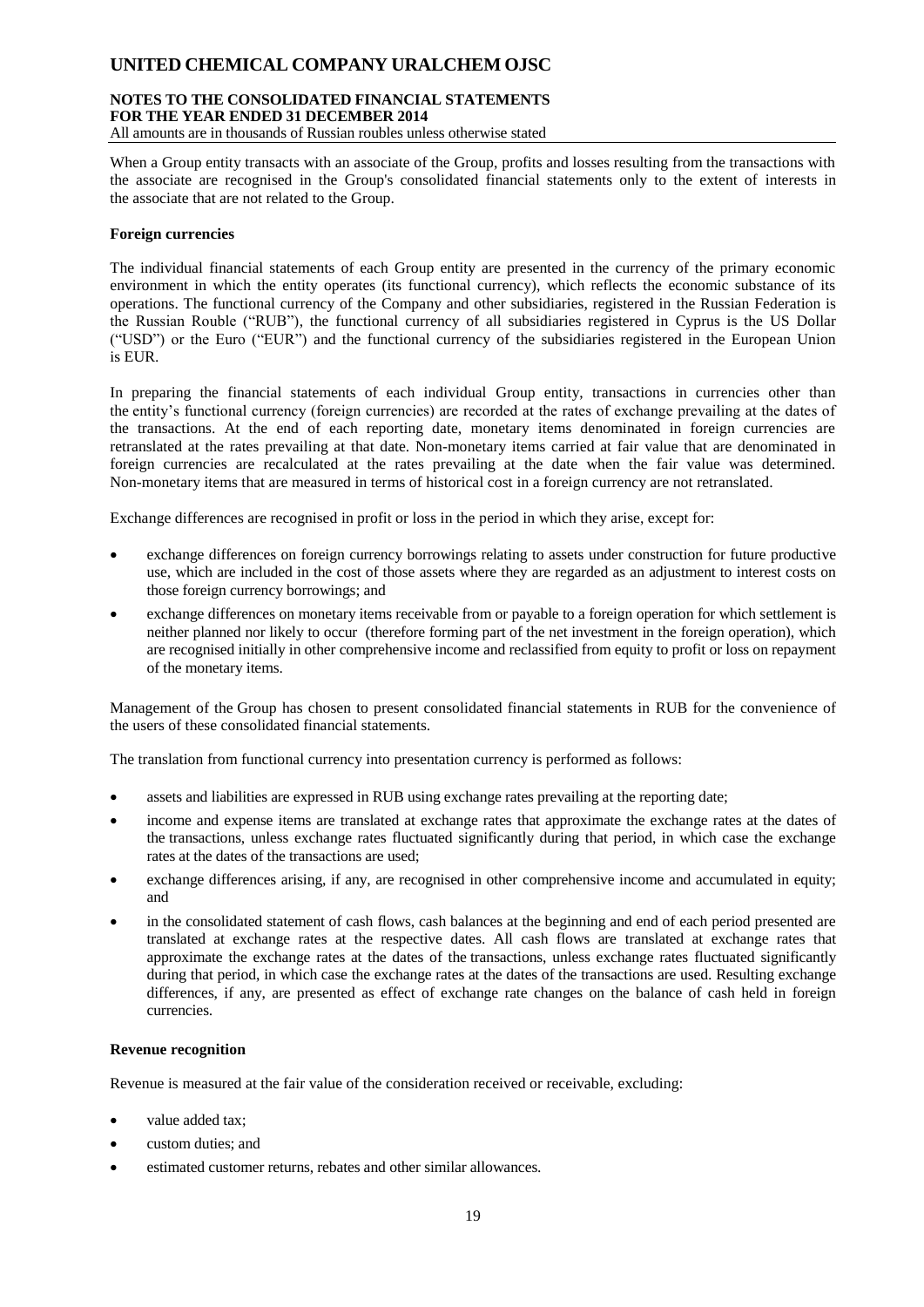### **NOTES TO THE CONSOLIDATED FINANCIAL STATEMENTS FOR THE YEAR ENDED 31 DECEMBER 2014**

All amounts are in thousands of Russian roubles unless otherwise stated

Revenue is recognised to the extent that it is probable that economic benefits will flow to the Group and the revenue and costs incurred or to be incurred in respect of the transaction can be reliably measured.

Cash received in advance from customers is not included in current year revenue, and is recognised within advances received.

#### *Sale of goods*

Revenue from sale of goods comprises revenue from sales of mineral fertilisers, ammonia, explosive grade ammonium nitrate, inorganic acids and other chemical products and is recognised when significant risks and rewards of ownership are transferred to the buyer in accordance with the shipping terms specified in the sales agreements.

#### *Other sales*

The Group provides the following principal types of services:

- supply of electricity and heat energy;
- construction, repairs and maintenance services; and
- transportation services.

Revenue from contracts to provide services is recognised when the services are rendered.

#### **Dividend and interest income**

Dividend income from investments is recognised when the shareholder's rights to receive payment have been established.

Interest income from a financial asset is recognised when it is probable that the economic benefits will flow to the Group and the amount of income can be measured reliably. Interest income is accrued on a time basis, by reference to the principal outstanding and at the effective interest rate applicable, which is the rate that discounts estimated future cash receipts through the expected life of the financial asset to that asset's net carrying amount.

#### **Leasing – the Group as lessee**

Leases are classified as finance leases whenever the terms of the lease transfer substantially all the risks and rewards of ownership to the lessee. All other leases are classified as operating leases.

Assets held under finance leases are initially recognised as assets of the Group at their fair value at the inception of the lease or, if lower, at the present value of the minimum lease payments. The corresponding liability to the lessor is included in the consolidated statement of financial position as a finance lease obligation.

Lease payments are apportioned between finance expenses and reduction of the lease obligation so as to achieve a constant rate of interest on the remaining balance of the liability. Finance expenses are recognised immediately in profit or loss, unless they are directly attributable to qualifying assets, in which case they are capitalised in accordance with the Group's general policy on borrowing costs (see below). Contingent rentals are recognised as expenses in the periods in which they are incurred.

Operating lease payments are recognised as an expense on a straight-line basis over the lease term, except where another systematic basis is more representative of the time pattern in which economic benefits from the leased asset are consumed. Contingent rentals arising under operating leases are recognised as an expense in the period in which they are incurred.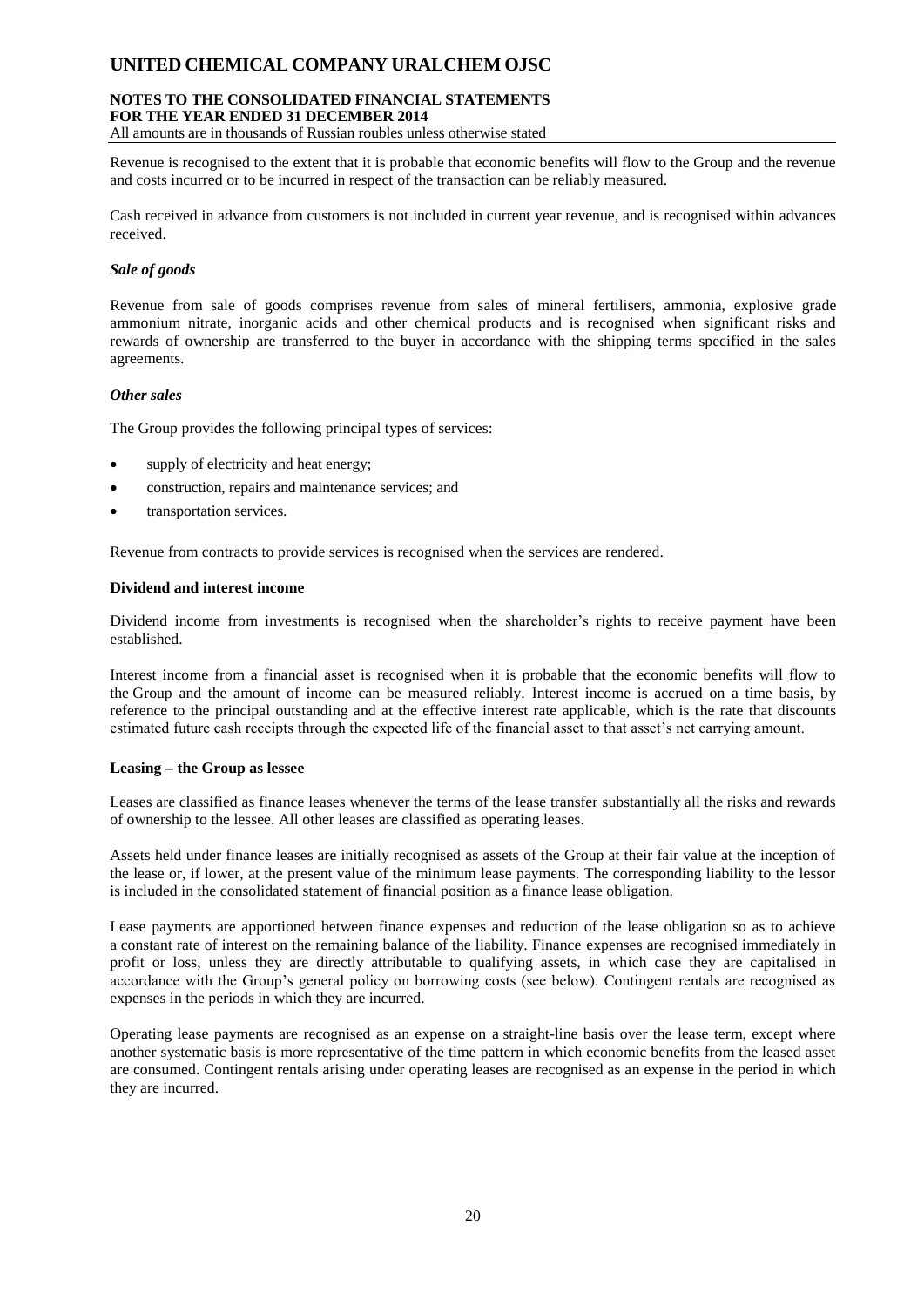#### **NOTES TO THE CONSOLIDATED FINANCIAL STATEMENTS FOR THE YEAR ENDED 31 DECEMBER 2014** All amounts are in thousands of Russian roubles unless otherwise stated

#### **Borrowing costs**

Borrowing costs directly attributable to the acquisition, construction or production of qualifying assets, which are assets that necessarily take a substantial period of time to get ready for their intended use or sale, are added to the cost of those assets, until such time when the assets are substantially ready for their intended use or sale. Investment income earned on temporary investment of specific borrowings pending their expenditure on qualifying assets is deducted from the borrowing costs eligible for capitalisation.

All other borrowing costs are recognised in the consolidated statement of profit or loss in the period in which they are incurred.

#### **Income tax**

Income tax expense represents the sum of the tax currently payable, receivable and deferred tax.

#### *Current tax*

The tax currently payable is based on taxable profit for the year. Taxable profit differs from profit as reported in the consolidated statement of profit or loss because of items it excludes items of income or expense that are taxable or deductible in other years and items that are never taxable or deductible. The Group's liability for current tax is calculated using tax rates that have been enacted or substantively enacted by the end of the reporting period.

#### *Deferred tax*

Deferred tax is recognised on temporary differences between the carrying amounts of assets and liabilities in the consolidated financial statements and the corresponding tax bases used in the computation of taxable profit. Deferred tax liabilities are recognised for all taxable temporary differences. Deferred tax assets are recognised for all deductible temporary differences to the extent that it is probable that taxable profits will be available against which those deductible temporary differences can be utilised. Such deferred tax assets and liabilities are not recognised if the temporary difference arises from goodwill or from the initial recognition (other than in a business combination) of other assets and liabilities in a transaction that affects neither the taxable profit nor the accounting profit.

Deferred tax liabilities are recognised for taxable temporary differences associated with investments in subsidiaries and associates, except where the Group is able to control the reversal of the temporary difference and it is probable that the temporary difference will not reverse in the foreseeable future. Deferred tax assets arising from deductible temporary differences associated with such investments and interests are only recognised to the extent that it is probable that there will be sufficient taxable profits against which to utilise the benefits of the temporary differences and they are expected to reverse in the foreseeable future.

The carrying amount of deferred tax assets is reviewed at the end of each reporting period and reduced to the extent that it is no longer probable that sufficient taxable profits will be available to allow all or part of the asset to be recovered.

Deferred tax assets and liabilities are measured at the tax rates that are expected to apply in the period in which the liability is settled or the asset realised, based on tax rates (and tax laws) that have been enacted or substantively enacted by the end of the reporting period. The measurement of deferred tax liabilities and assets reflects the tax consequences that would follow from the manner in which the Group expects, at the end of the reporting period, to recover or settle the carrying amount of its assets and liabilities.

Deferred tax assets and liabilities are offset when there is a legally enforceable right to set off current tax assets against current tax liabilities and when they relate to income taxes levied by the same taxation authority and the Group intends to settle its current tax assets and liabilities on a net basis.

Current and deferred tax are recognised in profit or loss, except when they relate to items that are recognised in other comprehensive income, in which case, the current and deferred tax are also recognised in other comprehensive income respectively. Where current tax or deferred tax arises from the initial accounting for a business combination, the tax effect is included in the accounting for the business combination.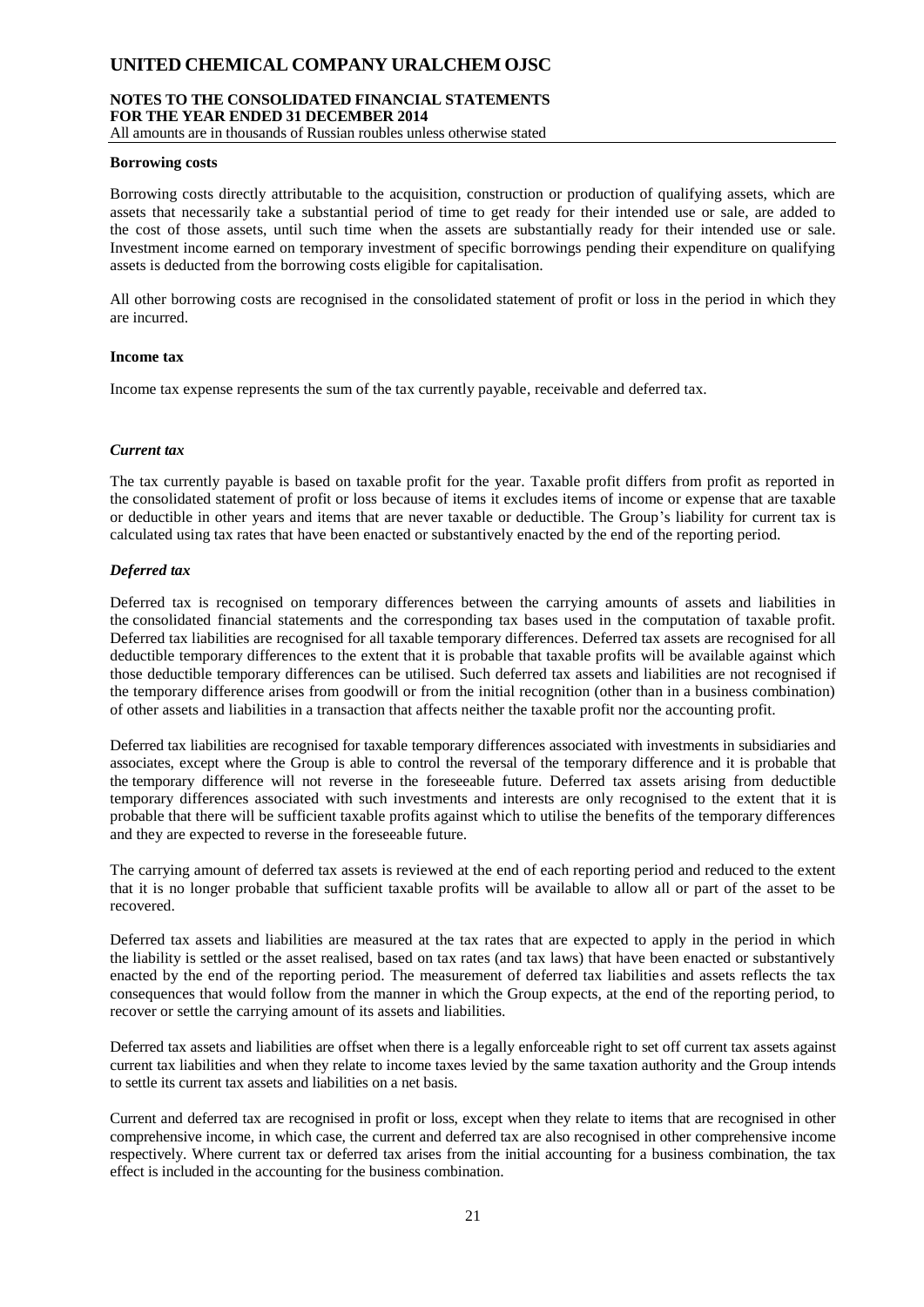#### **NOTES TO THE CONSOLIDATED FINANCIAL STATEMENTS FOR THE YEAR ENDED 31 DECEMBER 2014** All amounts are in thousands of Russian roubles unless otherwise stated

#### **Property, plant and equipment**

Items of property, plant and equipment are stated at historic cost, less accumulated depreciation and impairment losses.

Where parts of an item of property, plant and equipment have different useful lives, they are accounted for as separate items of property, plant and equipment.

The Group recognises in the carrying amount of an item of property, plant and equipment the cost of replacing part of such an item if it is probable that the future economic benefits embodied with the item will flow to the Group and the cost of the item can be measured reliably. All other costs are recognised in consolidated statement of profit or loss as incurred.

An item of property, plant and equipment is derecognised upon disposal or when no future economic benefits are expected to arise from the continued use of the asset. Any gain or loss arising on the disposal or retirement of an item of property, plant and equipment is determined as the difference between the sales proceeds and the carrying amount of the asset and is recognised in profit or loss.

#### **Depreciation**

Depreciation is calculated on a straight-line basis over the estimated useful lives of each item of property, plant and equipment. Assets held under finance lease arrangements are depreciated over the shorter of their estimated useful lives and lease terms. If there is reasonable certainty that the lessee will obtain ownership by the end of the lease term, the period of expected use is the useful life of the asset. Land is not depreciated.

The estimated useful lives for the major classes of assets are as follows:

| Buildings and structures           | 15-60 years  |
|------------------------------------|--------------|
| Machinery, equipment and transport | 5-30 years   |
| Other                              | $2-10$ years |

#### **Construction in-progress**

Construction in-progress comprises costs directly related to construction of property, plant and equipment including an appropriate allocation of directly attributable variable overheads that are incurred in construction as well as costs of purchase of other assets that require installation or preparation for their use. Depreciation of these assets, on the same basis as for other property assets, commences when the assets are put into operation. Construction inprogress is reviewed regularly to determine whether its carrying value is fairly stated and an appropriate provision for impairment is made, if necessary.

#### **Intangible assets**

Intangible assets, other than goodwill, are reported at cost less accumulated amortisation and impairment losses. Amortisation is charged on a straight-line basis over their estimated useful lives.

The estimated useful lives for the major classes of intangible assets are as follows:

| Software | $1-5$ years  |
|----------|--------------|
| Licences | $1-20$ years |
| Other    | $1-20$ years |

The estimated useful lives are reviewed annually, with the effect of any changes in estimate being accounted for on a prospective basis.

An intangible asset is derecognised on disposal, or when no future economic benefits are expected from use or disposal. Gains or losses arising from derecognition of an intangible asset measured as the difference between the net disposal proceeds and the carrying amount of the asset are recognised in profit or loss when the asset is derecognised.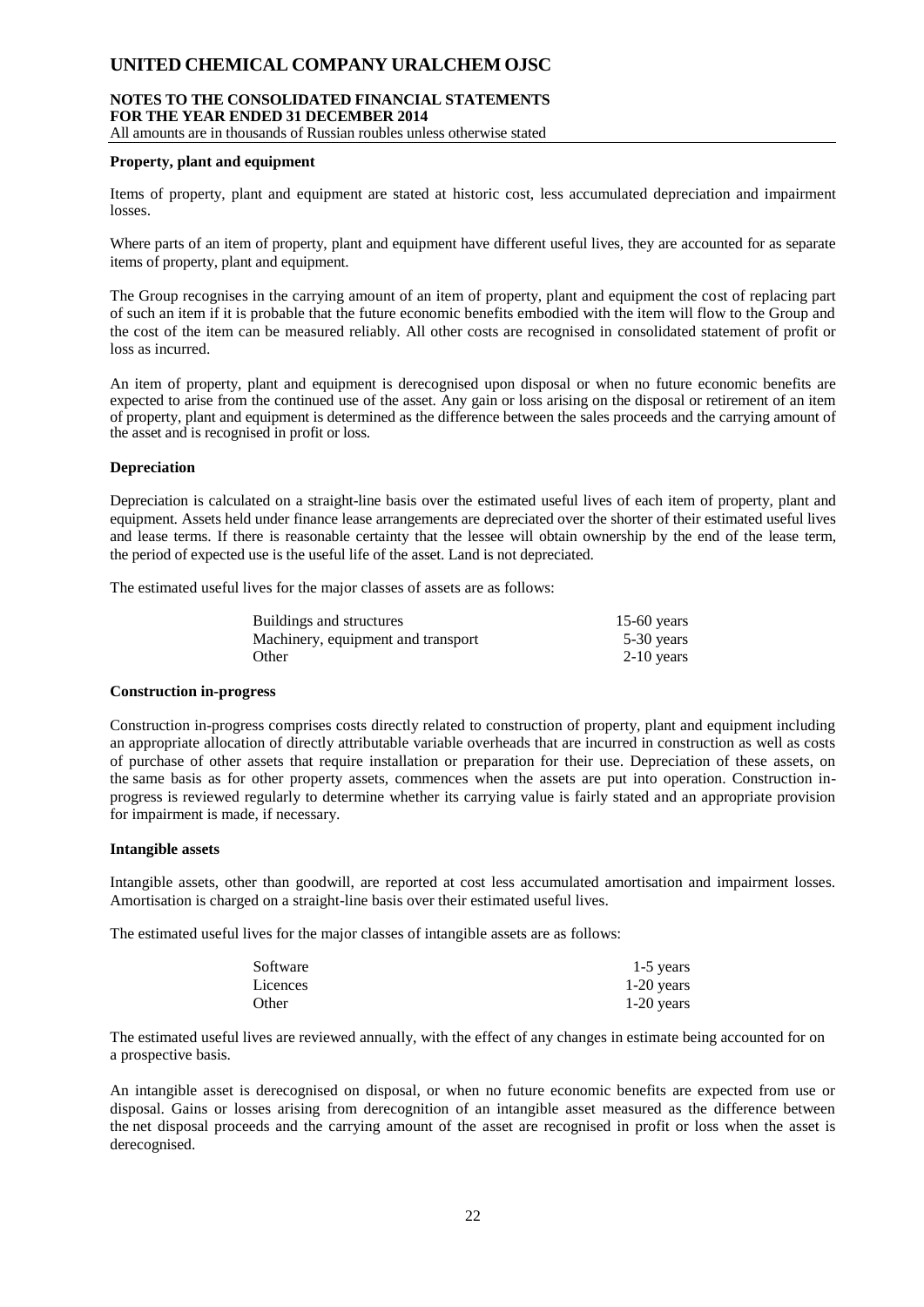### **NOTES TO THE CONSOLIDATED FINANCIAL STATEMENTS FOR THE YEAR ENDED 31 DECEMBER 2014**

#### All amounts are in thousands of Russian roubles unless otherwise stated

#### **Impairment of tangible and intangible assets excluding goodwill**

At the end of each reporting period, the Group reviews the carrying amounts of its tangible and intangible assets to determine whether there is any indication that those assets have suffered an impairment loss. If any such indication exists, the recoverable amount of the asset is estimated in order to determine the extent of the impairment loss (if any). Where it is not possible to estimate the recoverable amount of an individual asset, the Group estimates the recoverable amount of the cash-generating unit to which the asset belongs. Where a reasonable and consistent basis of allocation can be identified, corporate assets are also allocated to individual cash-generating units, or otherwise they are allocated to the smallest group of cash-generating units for which a reasonable and consistent allocation basis can be identified.

Intangible assets with indefinite useful lives and intangible assets not yet available for use are tested for impairment annually, or more frequently when there is an indication that the asset may be impaired.

The recoverable amount is the higher of fair value less cost to sell and value in use. In assessing value in use, the estimated future cash flows are discounted to their present value using a pre-tax discount rate that reflects current market assessments of the time value of money and the risks specific to the asset.

If the recoverable amount of an asset (or cash-generating unit) is estimated to be less than its carrying amount, the carrying amount of the asset (cash-generating unit) is reduced to its recoverable amount. An impairment loss is recognised immediately in profit or loss, unless the relevant asset is carried at a revalued amount, in which case the impairment loss is treated as a revaluation decrease.

Where an impairment loss subsequently reverses, the carrying amount of the asset (cash-generating unit) is increased to the revised estimate of its recoverable amount, but so that the increased carrying amount does not exceed the carrying amount that would have been determined had no impairment loss been recognised for the asset (cash-generating unit) in prior years. A reversal of an impairment loss is recognised immediately in profit or loss unless the relevant asset is carried at a revalued amount, in which case the reversal of the impairment loss is treated as a revaluation increase.

#### **Financial assets**

Financial assets are recognised and derecognised on a trade date where the purchase or sale of an investment is under a contract whose terms require delivery of the investment within the timeframe established by the market concerned, and are initially measured at fair value, plus transaction costs, except for those financial assets classified as fair value through profit or loss, which are initially measured at fair value.

Financial assets are classified into the following specified categories:

- available-for-sale investments; and
- loans and receivables.

The classification depends on the nature and purpose of the financial assets and is determined at the time of initial recognition.

#### *Effective interest method*

The effective interest method is a method of calculating the amortised cost of a debt instrument and of allocating interest income over the relevant period. The effective interest rate is the rate that exactly discounts estimated future cash receipts (including all fees paid or received that form an integral part of the effective interest rate, transaction costs and other premiums or discounts) through the expected life of the debt instrument, or, where appropriate, a shorter period to the net carrying amount on initial recognition.

Income is recognised on an effective interest rate basis for debt instruments other than financial assets designated at fair value through profit or loss.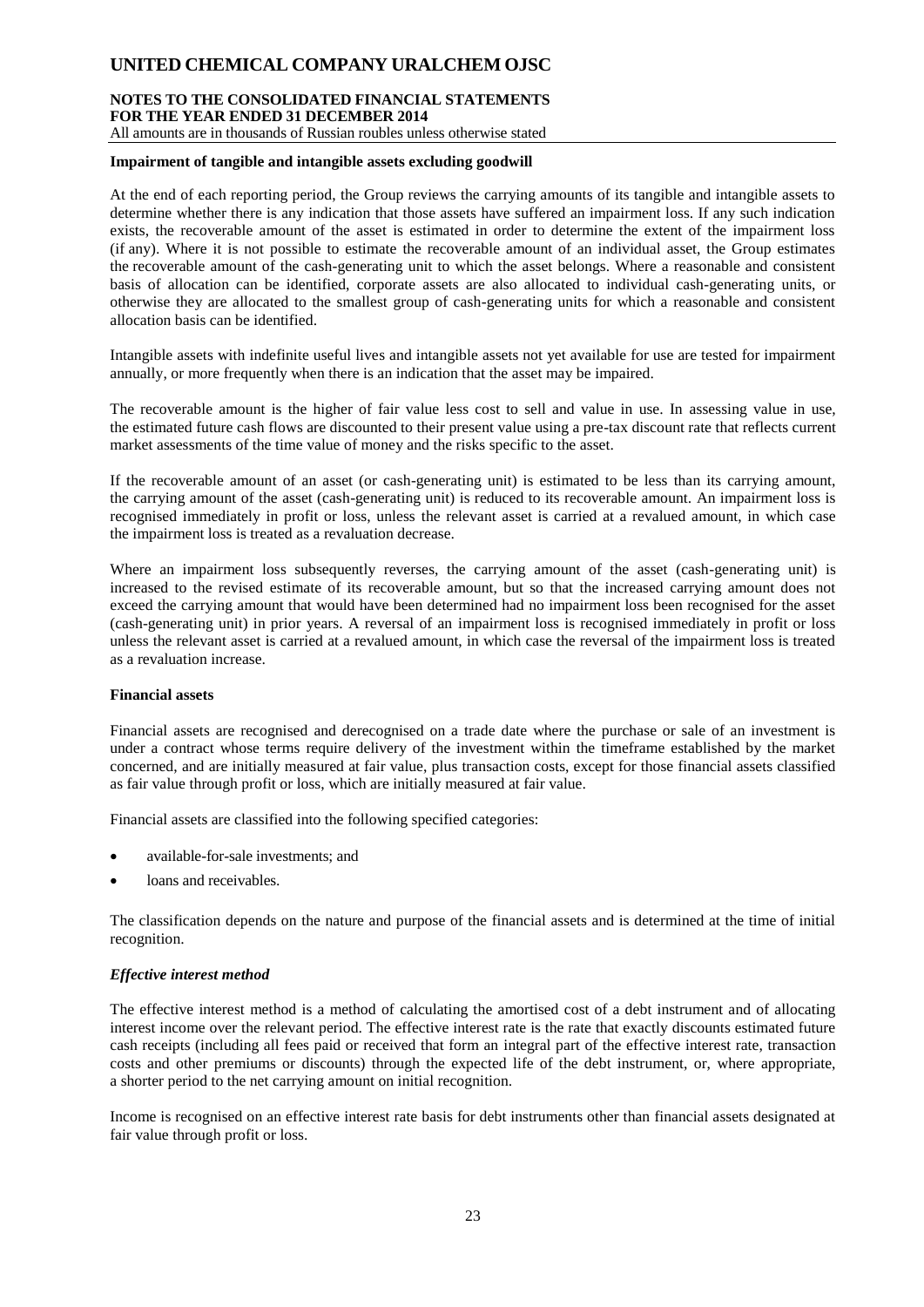### **NOTES TO THE CONSOLIDATED FINANCIAL STATEMENTS FOR THE YEAR ENDED 31 DECEMBER 2014**

### All amounts are in thousands of Russian roubles unless otherwise stated

#### *Available-for-sale ("AFS") financial assets*

Listed and unlisted shares and redeemable notes held by the Group that are traded in an active market are classified as being AFS and are stated at fair value, except for investments in shares for which there are no available market quotations and whose fair value cannot be reliably measured which are accounted for at cost less any impairment. Fair value of AFS financial assets is determined as follows:

- the fair value of AFS financial assets with standard terms and conditions and traded on active markets is determined with reference to quoted market prices; and
- the fair value of other AFS financial assets is determined in accordance with generally accepted pricing model based on discounted cash flow analysis using prices from observable current market transactions.

Gains and losses arising from changes in fair value are recognised in other comprehensive income and accumulated in the investments revaluation reserve with the exception of impairment losses, interest calculated using the effective interest rate method and foreign exchange gains and losses on monetary assets, which are recognised in profit or loss. Where the investment is disposed of or is determined to be impaired, the cumulative gain or loss previously accumulated in the investments revaluation reserve is reclassified to profit or loss. If, in a subsequent period, the amount of the impairment loss attributable to AFS financial assets decreases and the decrease can be related objectively to an event occurring after the impairment was recognised, the previously recognised impairment loss is reversed through other comprehensive income and presented in the investment revaluation reserve as an increase in fair value of AFS financial assets.

Dividends on AFS equity instruments are recognised in the consolidated statement of profit or loss when the Group's right to receive payments is established.

The fair value of AFS monetary assets denominated in a foreign currency is determined in that foreign currency and translated at the exchange rate at the end of each reporting period. The foreign exchange gains and losses that are recognised in profit or loss are determined based on the amortised cost of the monetary asset. Other foreign exchange gains and losses are recognised in other comprehensive income.

#### *Loans and receivables*

Trade receivables, loans issued, and other receivables that have fixed or determinable payments that are not quoted in an active market are classified as loans and receivables. Loans and receivables are measured at amortised cost using the effective interest method less any impairment. Interest income is recognised by applying the effective interest rate, except for short-term receivables when the recognition of interest would be immaterial.

#### *Impairment of financial assets*

Financial assets are assessed for indicators of impairment at the end of each reporting period. Financial assets are impaired where there is objective evidence that, as a result of one or more events that occurred after the initial recognition of the financial asset, the estimated future cash flows of the investment have been affected. For financial assets carried at amortised cost, the amount of the impairment is the difference between the asset's carrying amount and the present value of estimated future cash flows, discounted at the financial asset's original effective interest rate.

The carrying amount of the financial asset is reduced by the impairment loss directly for all financial assets with the exception of trade and other receivables where the carrying amount is reduced through the use of an allowance account. When a trade or other receivable is considered uncollectible, it is written-off against the allowance account. Subsequent recoveries of amounts previously written-off are credited against the allowance account. Changes in the carrying amount of the allowance account are recognised in profit or loss.

With the exception of AFS equity instruments, if in a subsequent period the amount of the impairment loss decreases and the decrease can be related objectively to an event occurring after the impairment was recognised, the previously recognised impairment loss is reversed through profit or loss to the extent that the carrying amount of the investment at the date the impairment is reversed does not exceed what the amortised cost would have been had the impairment not been recognised. In respect of AFS equity securities, impairment losses previously recognised through profit or loss are not reversed through profit or loss. Any increase in fair value subsequent to impairment loss is recognised in other comprehensive income. Impairment losses on AFS equity instruments accounted for at cost are not reversed.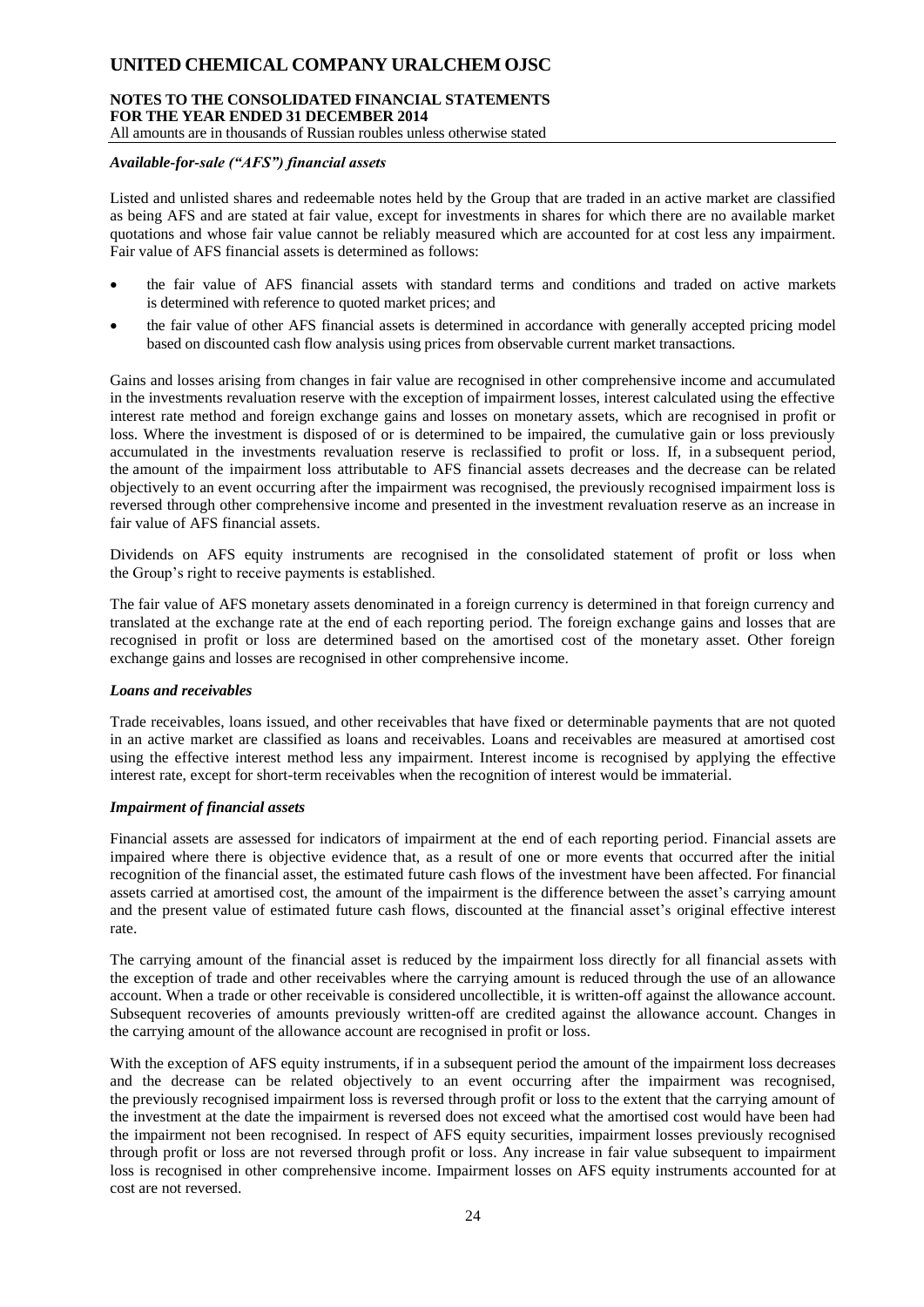#### **NOTES TO THE CONSOLIDATED FINANCIAL STATEMENTS FOR THE YEAR ENDED 31 DECEMBER 2014** All amounts are in thousands of Russian roubles unless otherwise stated

### *Derecognition of financial assets*

The Group derecognises a financial asset only when the contractual rights to the cash flows from the asset expire; or it transfers the financial asset and substantially all the risks and rewards of ownership of the asset to another entity.

#### **Inventories**

Inventories are stated at the lower of cost and net realisable value. Cost is determined by using the weighted average method. The cost of finished goods and work in progress includes direct costs and the allocation of related production overheads. Net realisable value represents the estimated selling price for inventories less all estimated costs of completion and costs necessary to make the sale. Where the net realisable value is lower than costs, an allowance for obsolete and slow-moving inventories is recognised.

#### **Cash and cash equivalents**

Cash and cash equivalents comprise cash in hand, current accounts and cash deposits with banks and highly liquid investments with original maturities of three months or less, that are readily convertible to known amounts of cash and are subject to an insignificant risk of changes in value.

#### **Financial liabilities**

Financial liabilities of the Group are classified into other financial liabilities category.

Other financial liabilities, including loans and borrowings, are initially measured at fair value, net of transaction costs that are directly attributable to the issue of these financial liabilities. Financial liabilities are subsequently measured at amortised cost using the effective interest method, with interest expense recognised on an effective interest basis.

#### **Provisions and accruals**

Provisions are recognised when the Group has a present obligation (legal or constructive) as a result of a past event, it is probable that the Group will be required to settle the obligation, and a reliable estimate can be made of the amount of the obligation.

The amount recognised as a provision is the best estimate of the consideration required to settle the present obligation at the end of each reporting period, taking into account the risks and uncertainties surrounding the obligation. Where a provision is measured using the cash flows estimated to settle the present obligation, its carrying amount is the present value of those cash flows.

When some or all of the economic benefits required to settle a provision are expected to be recovered from a third party, the receivable is recognised as an asset if it is virtually certain that reimbursement will be received and the amount of the receivable can be measured reliably.

#### **Employee benefit obligations**

Remuneration to employees in respect of services rendered during the reporting period, including accrual for unused vacation and bonuses and related social taxes, is recognised as an expense in the period when it is earned.

#### *Defined contribution plan*

Subsidiaries registered in the Russian Federation are legally obliged to make defined contributions to the State Pension Fund. This defined contribution plan is financed on a pay-as-you-earn basis. Payments to defined contribution retirement benefit plans are recognised as an expense when employees have rendered service entitling them to the contributions.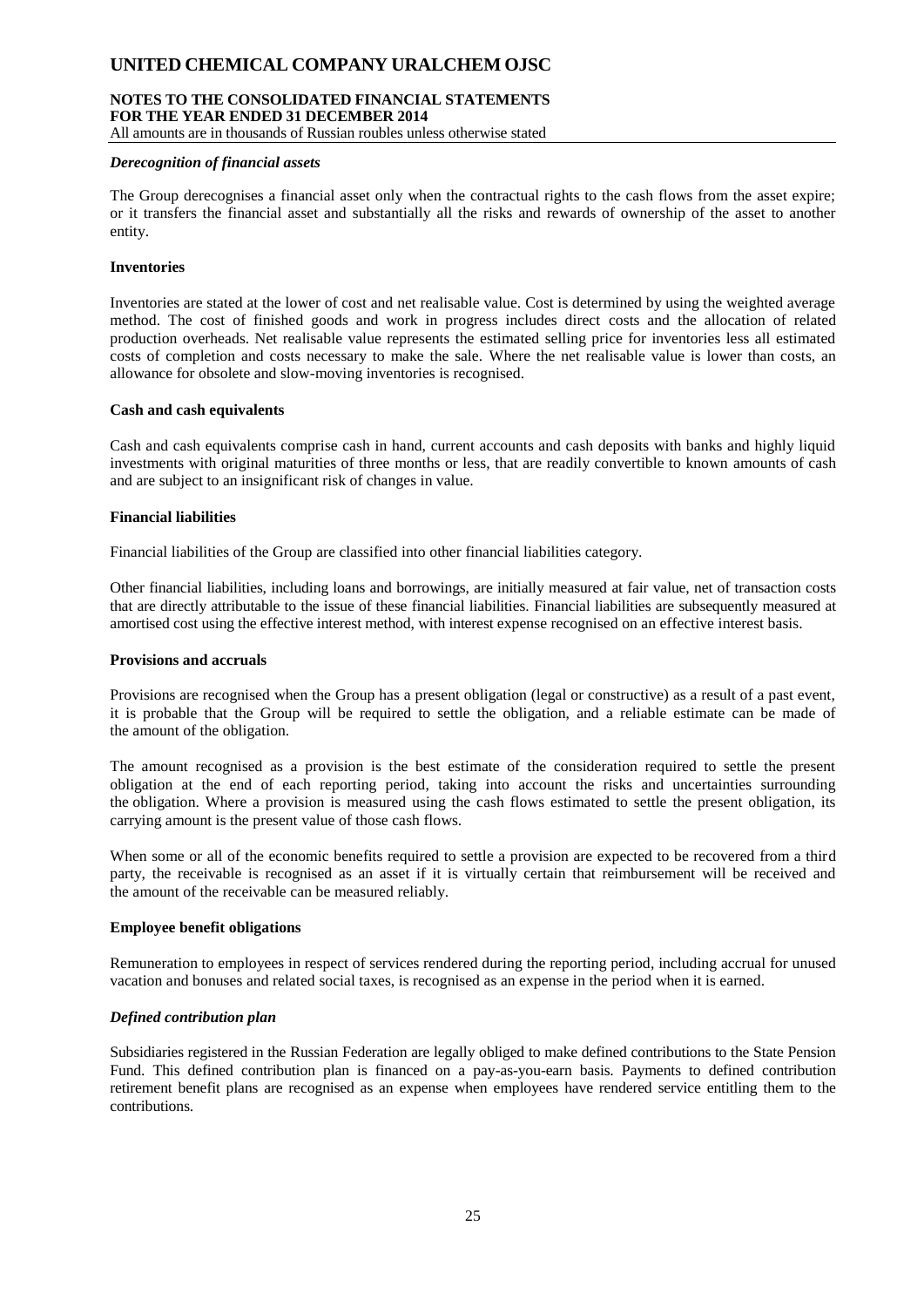### **NOTES TO THE CONSOLIDATED FINANCIAL STATEMENTS FOR THE YEAR ENDED 31 DECEMBER 2014**

### All amounts are in thousands of Russian roubles unless otherwise stated

#### *Defined benefit plans*

For defined benefit retirement plans, the cost of providing benefits is determined using the Projected Unit Credit Method, with actuarial valuations being carried out at the end of each annual reporting period.

Remeasurement, comprising actuarial gains and losses, the effect of the changes to the asset ceiling and the return on plan assets (excluding interest), is reflected immediately in the consolidated statement of financial position with a charge or credit recognised in other comprehensive income in the period in which they occur. Remeasurement recognised in other comprehensive income is reflected immediately in retained earnings and will not be reclassified to profit or loss. Past service cost is recognised in profit or loss in the period of a plan amendment. Net interest is calculated by applying the discount rate at the beginning of the period to the net defined benefit liability or asset. Defined benefit costs are categorised as follows:

- service cost (including current service cost, past service cost, as well as gains and losses on curtailments and settlements);
- net interest expense or income; and
- remeasurement.

The Group presents the first two components of defined benefit costs in profit or loss in operating expenses. Curtailment gains and losses are accounted for as past service costs.

The retirement benefit obligation recognised in the consolidated statement of financial position represents the actual deficit or surplus in the Group's defined benefit plans. Any surplus resulting from this calculation is limited to the present value of any economic benefits available in the form of refunds from the plans or reductions in future contributions to the plans.

A liability for a termination benefit is recognised at the earlier of when the entity can no longer withdraw the offer of the termination benefit and when the entity recognises any related restructuring costs.

#### **Share-based payments**

Equity-settled share-based payments to employees and others providing similar services are measured at the fair value of the equity instruments at the grant date. The fair value of the shares granted is determined based on company's fair value at the grant date.

The fair value determined at the grant date of the equity-settled share-based payments is expensed on a straight-line basis over the vesting period, based on the Group's estimate of equity instruments that will eventually vest, with a corresponding increase in equity. At the end of each reporting period, the Group revises its estimate of the number of equity instruments expected to vest. The impact of the revision of the original estimates, if any, is recognised in profit or loss such that the cumulative expense reflects the revised estimate, with a corresponding adjustment to the equity-settled employee benefits reserve.

Equity-settled share-based payment transactions with parties other than employees are measured at the fair value of the goods or services received, except where that fair value cannot be estimated reliably, in which case they are measured at the fair value of the equity instruments granted, measured at the date the entity obtains the goods or the counterparty renders the service.

For cash-settled share-based payments, a liability is recognised for the goods or services acquired, measured initially at the fair value of the liability. At the end of each reporting period until the liability is settled, and at the date of settlement, the fair value of the liability is remeasured, with any changes in fair value recognised in profit or loss for the year.

#### **Dividends payable**

Interim dividends are recognised in equity in the year in which these are declared by the directors. Final dividend distribution to the Company's shareholders is recognised in the Company's financial statements in the year in which dividends are proposed by directors and declared and paid after the approval of the shareholders.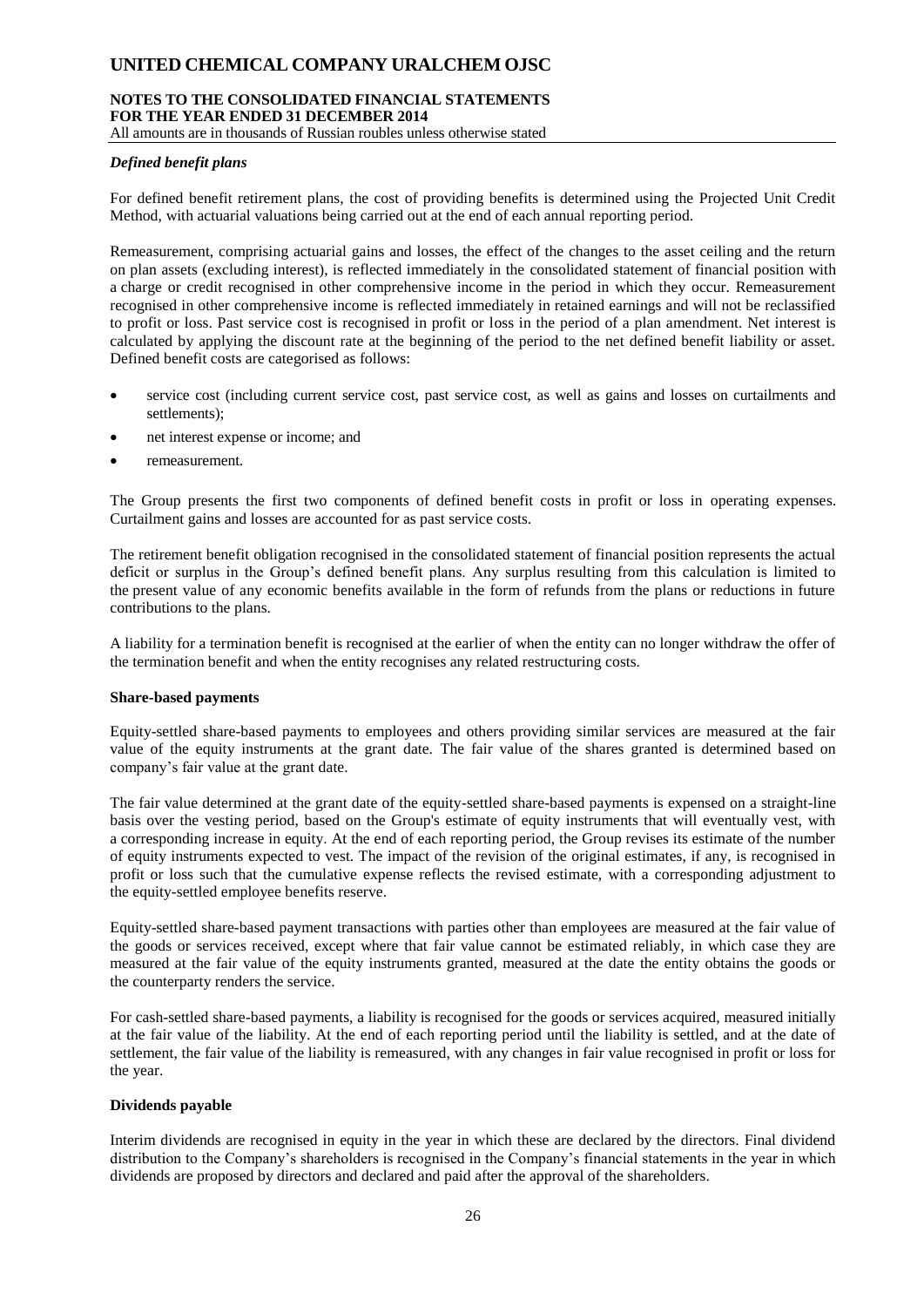### **NOTES TO THE CONSOLIDATED FINANCIAL STATEMENTS FOR THE YEAR ENDED 31 DECEMBER 2014**

#### All amounts are in thousands of Russian roubles unless otherwise stated

#### **Contingencies**

Contingent liabilities are not recognised in the consolidated financial statements unless they arise as a result of a business combination. Contingencies attributable to specific events are disclosed unless the probability of an outflow of resources embodying economic benefits is remote. Contingent assets are not recognised in the consolidated financial statements but are disclosed when an inflow of economic benefits is probable.

### **4. CRITICAL ACCOUNTING JUDGEMENTS AND KEY SOURCES OF ESTIMATION UNCERTAINTY**

In the application of the Group's accounting policies, described in note 3, management is required to make judgements, estimates and assumptions about the carrying amounts of assets and liabilities and recognised amounts of income and expenses that are not readily apparent from other sources. The estimates and associated assumptions are based on historical experience and other factors that are considered to be relevant. Actual results may differ from these estimates.

The estimates and underlying assumptions are reviewed on an ongoing basis. Revisions to accounting estimates are recognised in the period in which the estimate is revised if the revision affects only that period or in the period of the revision and future periods if the revision affects both current and future periods.

The most significant areas requiring the use of estimates relate to:

- impairment of assets;
- impairment of goodwill;
- useful lives of property, plant and equipment;
- allowances for doubtful receivables;
- obsolete and slow-moving inventory;
- employee benefit obligations; and
- taxation.

The most significant area requiring the use of management judgements is exercising significant influence over Uralkali OJSC.

#### **Significant influence over Uralkali OJSC**

As at 31 December 2014, the Group owned a 19.99% ownership interest in Uralkali OJSC and had less than 20% of the voting power at shareholder meetings. However, as further described in note 18, management of the Group concluded that significant influence was exercised over this investee. Accordingly, the investment in Uralkali OJSC has been accounted for under the equity method.

#### **Impairment of tangible and intangible assets excluding goodwill**

Tangible and intangible assets are reported at cost, less accumulated depreciation and impairment losses. At the end of each reporting period, the Group determines whether any indicators of impairment exist. If there are any such indicators, the recoverable amount of the assets is calculated and compared to the carrying amount. The excess of the carrying amount over the recoverable amount is recognised as an impairment.

The recoverable amount is calculated as the higher of an asset's or cash-generating unit's fair value less costs to sell and its value in use. The calculation of value in use requires the Group to make estimates regarding the Group's future cash flows. The estimation of future cash flows involves significant estimates and assumptions regarding the market growth, market demand for the products, profitability of products and discount rates. A critical estimate in the Group's cash flow model is the expected increase in the price of natural gas on the territory of the Russian Federation which is based on the announced government policy on natural gas prices.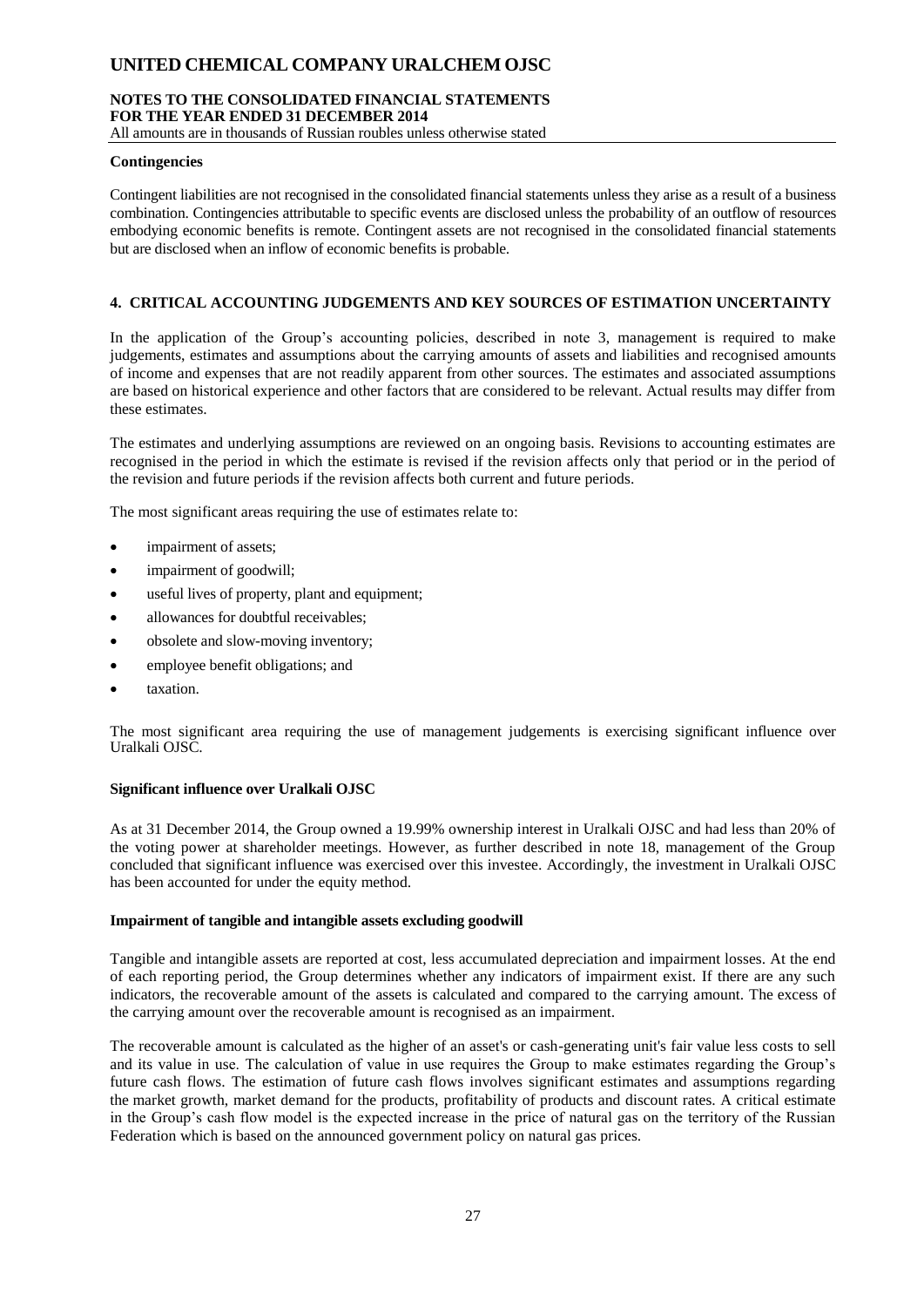#### **NOTES TO THE CONSOLIDATED FINANCIAL STATEMENTS FOR THE YEAR ENDED 31 DECEMBER 2014** All amounts are in thousands of Russian roubles unless otherwise stated

#### **Impairment of goodwill**

To determine whether goodwill is impaired at 31 December 2104 the Group performed an estimation of the recoverable amount of the cash-generating units to which goodwill has been allocated. The recoverable amount is the higher of fair value less cost to sell and value in use. Value in use was determined using discounted cash flow models involving several assumptions. The key assumptions included (i) present value factors used in determining the fair value of the cash-generating units; (ii) projected average revenue growth rates used in the cash-generating unit cash flow model; (iii) projected long-term growth rates used in the derivation of terminal year values; and (iv) the exchange rate used in the cash-generating unit cash flow model. These and other assumptions are impacted by economic conditions and expectations of management and will change in the future based on period specific facts and circumstances. Changes in the management's assumptions could materially impact the value in use estimates in future.

The key assumptions used by the management to determine whether goodwill is impaired are set out in note 17.

#### **Useful lives of property, plant and equipment**

Useful lives of property, plant and equipment are based on management's business plans and operational estimates.

The estimated useful lives are reviewed annually, with the effect of any changes in estimate being accounted for on a prospective basis.

The review is based on the current condition of the assets and the estimated period during which they will continue to bring economic benefit to the Group.

The factors that could affect the estimation of the life of a non-current asset and its residual value include any or all of the following:

- changes in technology;
- changes in maintenance technology;
- changes in regulations and legislation; and
- unforeseen operational issues.

Based on the reviews performed as at 31 December 2014, management did not revise useful lives of property, plant and equipment.

#### **Allowances for doubtful receivables**

The allowance for doubtful receivables is the Group's best estimate of probable credit losses in the Group's existing accounts receivable balances. When evaluating the adequacy of the allowance for doubtful receivables, management bases its estimates on the current overall economic conditions, the ageing of accounts receivable balances, historical write-off experience, customer creditworthiness and changes in payment terms.

Uncertainties regarding changes in the financial condition of customers, either adverse or positive, could impact the amount and timing of allowances for doubtful receivables that may be required.

#### **Obsolete and slow-moving inventory**

Reserves for excess or obsolete inventory were evaluated by management based on a variety of factors, including product changes and improvements, changes in raw material availability, new product introductions, estimated future demand and market conditions.

In addition, certain finished goods and raw materials of the Group were carried at net realisable value. Estimates of net realisable value of inventories were based on the most reliable evidence available at the time the estimates were made. In making those estimates management took into consideration fluctuations of prices or costs directly relating to events occurring subsequent to the reporting date to the extent that such events confirm conditions existing at the end of the reporting period. The adequacy of the Group's reserves could be materially affected by changes in the supply and demand for products, subsequent changes to prices or costs or regulatory actions.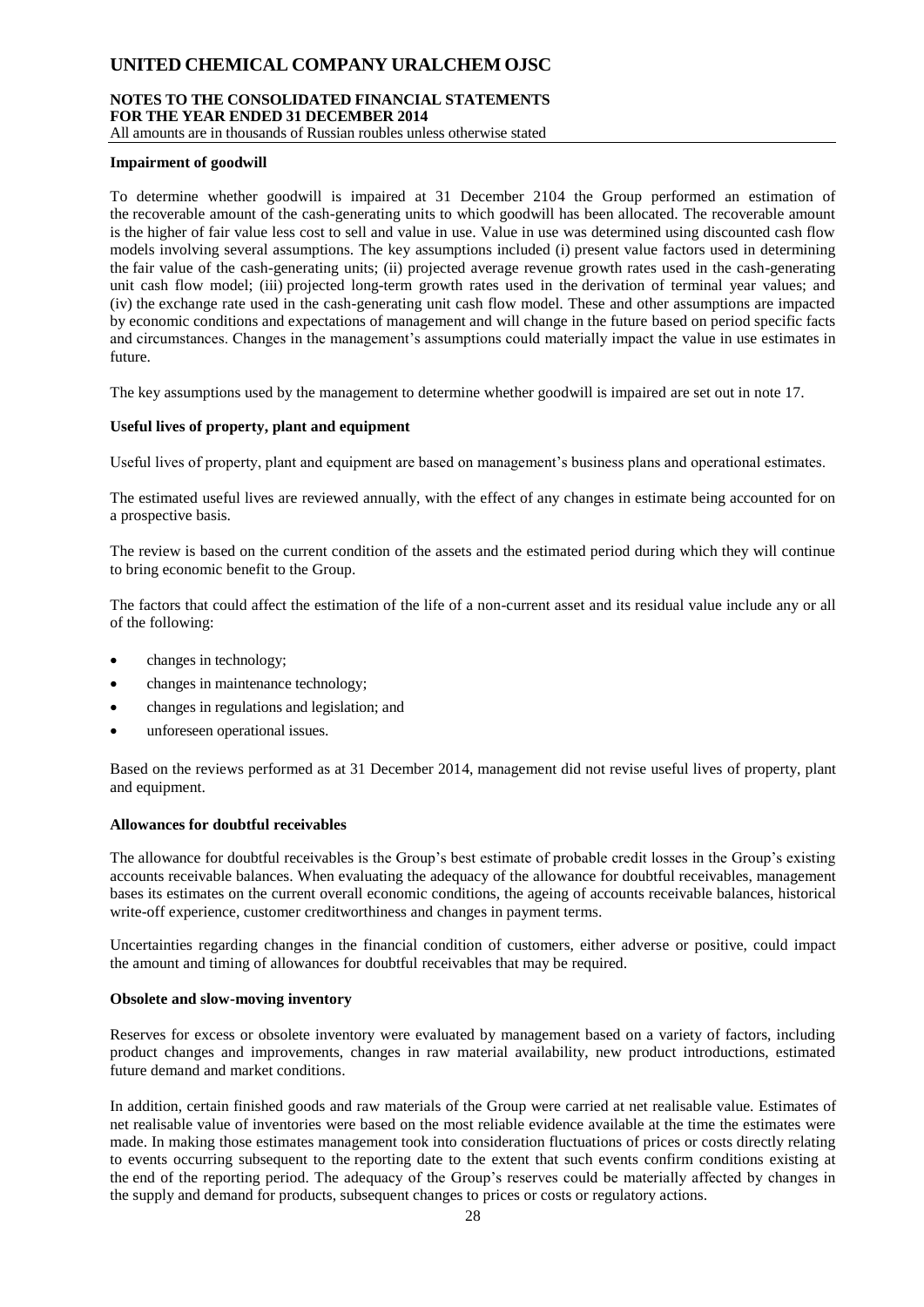#### **NOTES TO THE CONSOLIDATED FINANCIAL STATEMENTS FOR THE YEAR ENDED 31 DECEMBER 2014** All amounts are in thousands of Russian roubles unless otherwise stated

#### **Employee benefit obligations**

The Group's employees participate in pension benefit plans. The costs of pension benefits and related liabilities with respect to the Group's employees participating in defined benefit plans have been determined based upon actuarial computations. The Group records the unfunded status associated with these plans in accordance with the requirements of IAS 19 Employee Benefits and records the actuarially determined pension costs during each period. Pension costs in respect of defined-benefit pension plans primarily represent the increase in the actuarial present value of the obligation for pension benefits based on employee service during the year and the interest on this obligation in respect of employee service in previous years.

In calculating the obligation and expense, the Group is required to select certain actuarial assumptions. These assumptions include discount rate, expected salary and pension increases and mortality projection. The assumptions are determined based on current market conditions, historical information and consultation with and input from the Group's actuaries. Changes in the key assumptions can have a significant impact on the projected benefit obligations, funding requirements and periodic pension cost incurred.

The key assumptions used by the management in calculating the obligation and expense are set out in note 29.

#### **Taxation**

The Group is primarily subject to income taxes in the Russian Federation. Russian tax, currency and customs legislation is subject to varying interpretations. The Group recognises liabilities for anticipated additional tax assessments as a result of tax audits based on estimates of whether it is probable that additional taxes will be due. Where the final tax outcome of these matters is different from the amounts that were initially recorded, such differences will impact the income tax provisions in the period in which such determinations are made.

Deferred tax assets are reviewed at the end of each reporting period and are reduced to the extent that it is not probable that sufficient taxable profit will be available to allow all or part of the deferred tax assets to be utilised. Various factors are considered in assessing the probability of the future utilisation of deferred tax assets, including past operating results, operational plans, expiration of tax losses carried forward, and tax planning strategies. If actual results differ from these estimates or if these estimates must be adjusted in future periods, the financial position, results of operations and cash flows may be negatively affected.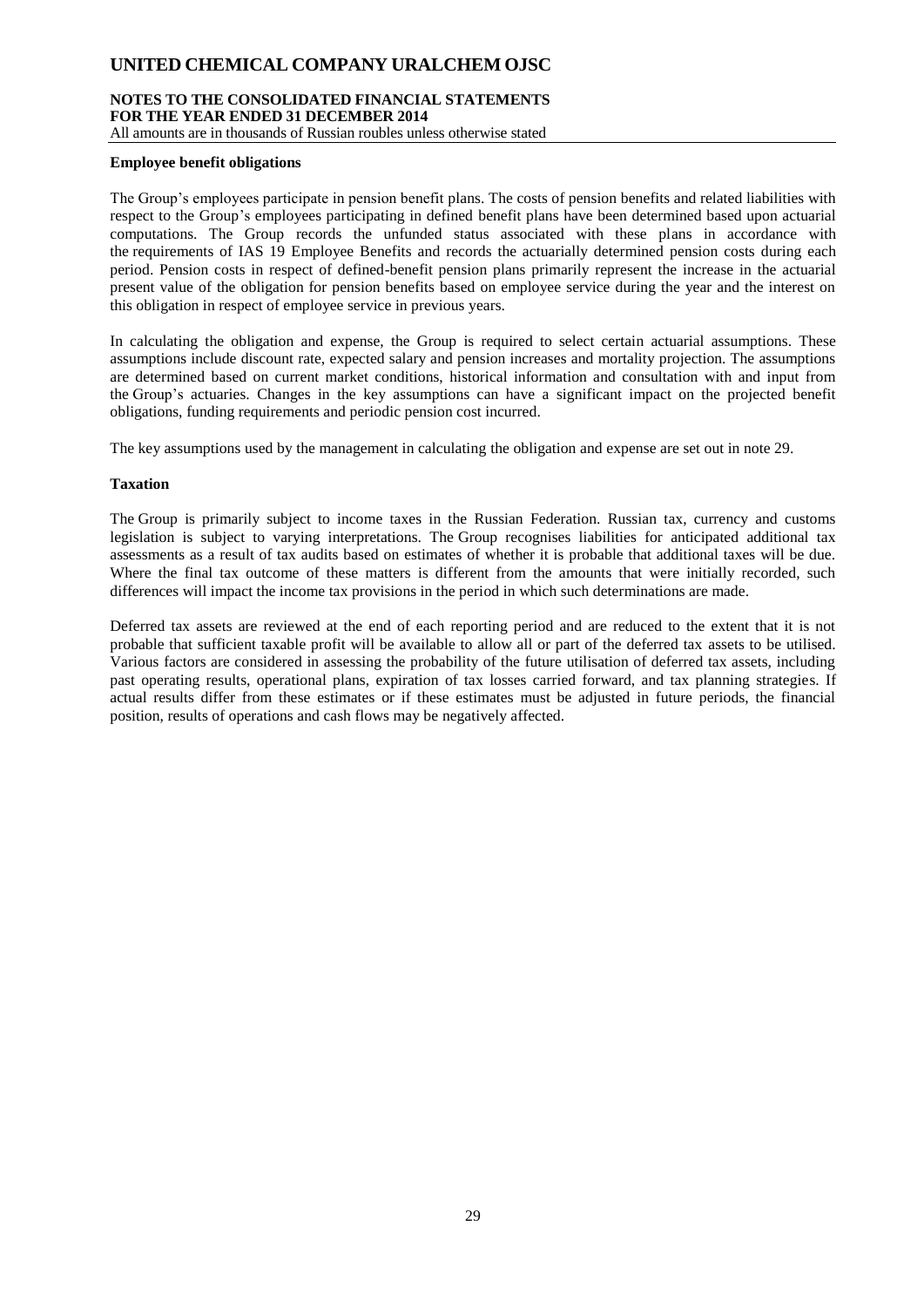#### **NOTES TO THE CONSOLIDATED FINANCIAL STATEMENTS FOR THE YEAR ENDED 31 DECEMBER 2014** All amounts are in thousands of Russian roubles unless otherwise stated

#### **5. CHANGE IN COMPOSITION OF THE GROUP**

#### *Acquisition of a controlling interest in Ventamonjaks SIA in 2014*

On 18 August 2014, a 55% subsidiary of the Group acquired a 100% share in Ventamonjaks SIA ("Ventamonjaks") for cash consideration of RUR 2,758,259.

Ventamonjaks is the largest liquid ammonia transhipment terminal in the Baltic Sea. The controlling interest in Ventamonjaks was acquired so as to enhance logistic security of the Group.

As at 18 August 2014 net assets of Ventamonjaks were as follows:

|                                                                     | Fair value  |
|---------------------------------------------------------------------|-------------|
| <b>ASSETS</b>                                                       |             |
| Property, plant and equipment                                       | 627,210     |
| Intangible assets                                                   | 1,849       |
| Inventories                                                         | 912         |
| Trade and other receivables                                         | 10,784      |
| Other tax receivable                                                | 1,503       |
| Advances and prepaid expenses                                       | 44,777      |
| Cash and cash equivalents                                           | 30,736      |
| <b>Total assets</b>                                                 | 717,771     |
| <b>LIABILITIES</b>                                                  |             |
| Deferred tax liabilities                                            | 54,986      |
| Trade and other payables                                            | 7,697       |
| Other taxes payable                                                 | 349         |
| <b>Total liabilities</b>                                            | 63,032      |
| Net assets at the date of acquisition                               | 654,739     |
| Less: Share of net assets attributable to minority shareholders     | (294, 632)  |
| Group's share of net assets acquired                                | 360,107     |
| Add: Goodwill arising on acquisition                                | (2,398,152) |
| Total Ventamonjaks net assets recognised at the date of acquisition | 2,758,259   |
| <b>Consideration paid by the Company for Ventamonjaks</b>           |             |
| Cash consideration                                                  | (2,758,259) |
| <b>Total</b>                                                        | (2,758,259) |
| Net cash flow arising on acquisition:                               |             |
| Cash consideration                                                  | (2,758,259) |
| Cash and cash equivalents acquired                                  | 30,736      |
| Net cash outflow on acquisition of subsidiary                       | (2,727,523) |

Goodwill arose in the acquisition of Ventamonjaks because the cost of the combination included a control premium. In addition, the consideration paid for the combination effectively included amounts in relation to the benefit of expected synergies, cost optimization and future market development of Ventamonjaks. These benefits are not recognised separately from goodwill because they do not meet the recognition criteria for identifiable intangible assets.

Goodwill arising on this acquisition is not expected to be deductible for tax purposes.

Ventamonjaks contributed RUB 234,437 of revenue and RUB 56,259 of income for the period from 19 August 2014 to 31 December 2014.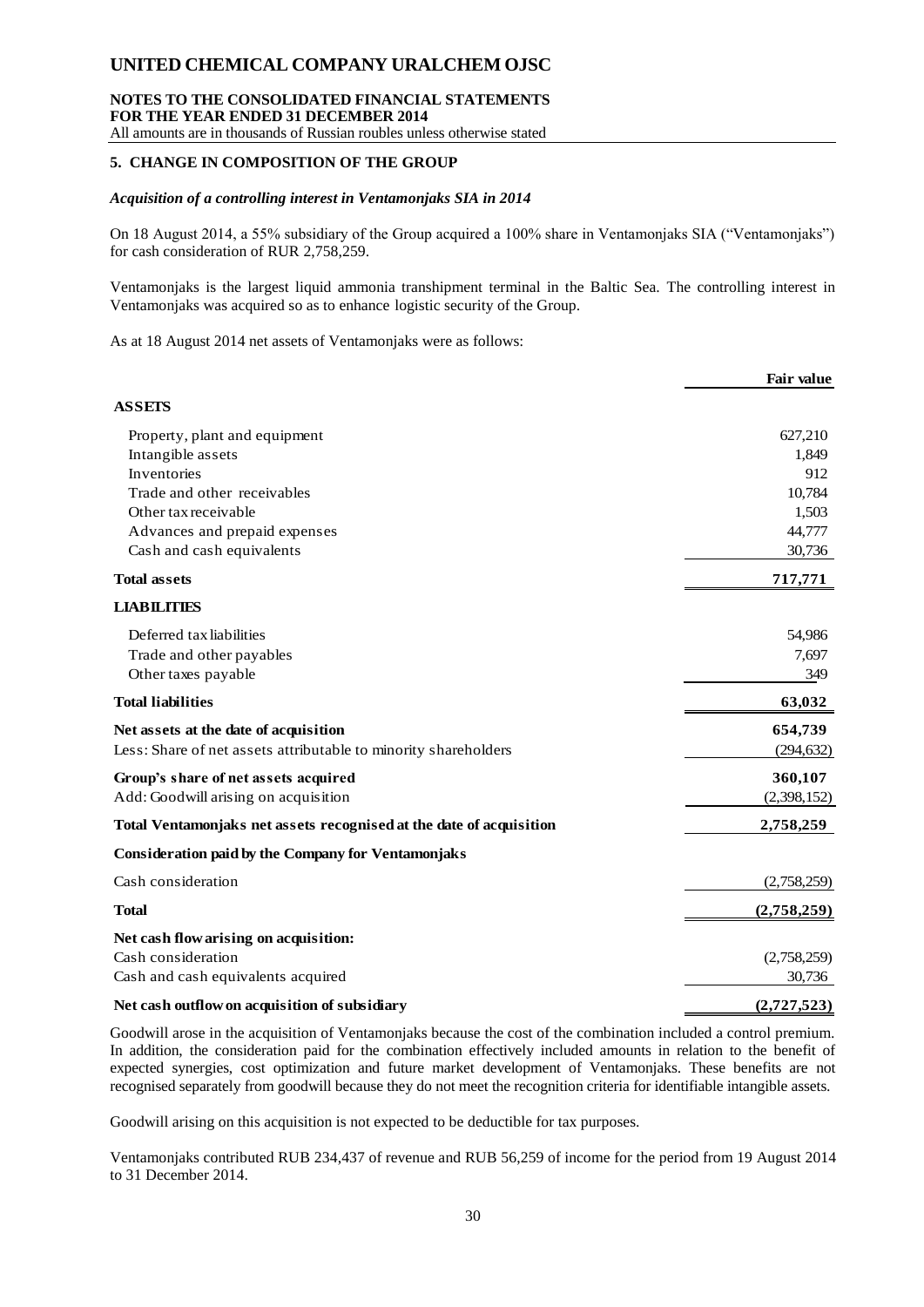#### **NOTES TO THE CONSOLIDATED FINANCIAL STATEMENTS FOR THE YEAR ENDED 31 DECEMBER 2014**

All amounts are in thousands of Russian roubles unless otherwise stated

#### **Pro-forma condensed consolidated income statement data (unaudited)**

The potential effect of the acquisition of Ventamonjaks on the results of the Group's operations, as if this subsidiary was acquired on 1 January 2014, is analysed as follows:

|                                              | Year ended       |
|----------------------------------------------|------------------|
|                                              | 31 December 2014 |
|                                              | (unaudited)      |
| Revenue from continuing operations           | 78.589.046       |
| Loss before tax from continuing operations   | (93,325,056)     |
| Loss for the year from continuing operations | (79,945,939)     |

These unaudited pro-forma amounts are provided for information purposes only and do not present the results of operations of the Group had the transactions assumed therein occurred on or as at the date indicated, nor is it necessarily indicative of the results of operations which may be achieved in the future.

In determining the pro-forma revenue and profit for the year of the Group had Ventamonjaks been acquired on 1 January 2014, the Group has calculated depreciation of property, plant and equipment acquired on the basis of the fair values arising from the initial accounting for the business combination.

#### *Disposal of subsidiary in 2013*

In 2013, the Group sold its 100% interest in Upravleniye Avtomobilnogo Transporta LLC for a total cash consideration of RUB 150,000. The amount of cash disposed of was RUB 51,257. Net assets of the subsidiary at the date of disposal amounted to RUB 114,926. As a result of this disposal, the Group recognised a gain of RUB 35,074, which was included in other operating income in the consolidated statement of profit or loss.

In 2013, the Group sold to an entity under common control its 100% interest in Tsigonel Ltd. for a total cash consideration of RUB 552,486. The Group held a 51% share in Kvarzit company through Tsigonel Ltd, which was disposed of as well. The amount of cash of both companies disposed of was RUB 285,462. Net assests of the subsidiaries at the date of disposal amounted to RUB 638,806. As a result of the disposal, the Group recognised a decrease in net assets attributable to non-controlling shareholders of the Company in the amount of RUB 89,321. The excess of the consideration receivable over the Group's share in net assets sold of RUB 3,001 was recognised directly in the consolidated statement of changes in equity as an increase in retained earnings.

#### **6. SEGMENT INFORMATION**

For management purposes the Group is organised in two segments, Nitrogen Fertilisers and Phosphate Fertilisers. Operating results for these segments are reviewed by the Chief Executive Officer ("the chief operating decision maker") in order to assess performance and allocate resources.

- Nitrogen Fertilisers: The nitrogen fertilisers segment comprises subsidiaries engaged in the production of nitrogen based fertilisers, complex fertilisers, ammonia, inorganic acids and other chemical products. The major subsidiaries and branches allocated to the nitrogen fertilisers segment are KCCW, located in the Kirov region of the Russian Federation, Azot branch of UralChem OJSC ("Azot branch") and PMF, located in the Perm region of the Russian Federation; and
- Phosphate Fertilisers: The phosphate fertilisers segment comprises subsidiaries engaged in the production of phosphate based fertilisers, complex fertilisers and inorganic acids. The major subsidiary allocated to the phosphate fertilisers segment is VMF, located in the Moscow region of the Russian Federation.

The chief operating decision maker (CEO of the Group) does not regularly review the operating results of other operations, which include smaller subsidiaries which are engaged in a variety of businesses, such as electricity and heat energy generation, construction, repairs and maintenance and processing of waste water. Accordingly, these operations are not reported as separate operating segments.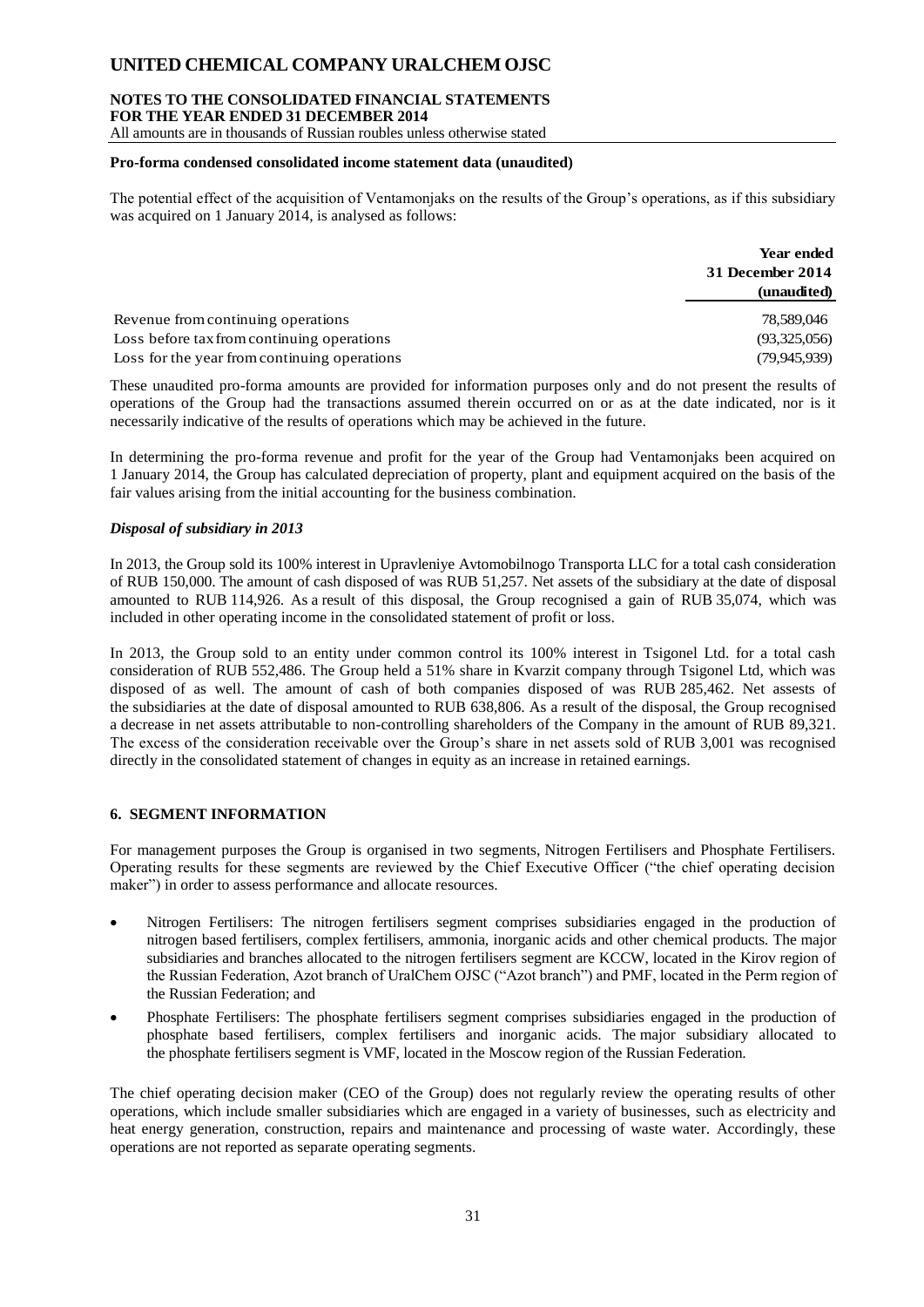#### **NOTES TO THE CONSOLIDATED FINANCIAL STATEMENTS FOR THE YEAR ENDED 31 DECEMBER 2014** All amounts are in thousands of Russian roubles unless otherwise stated

The profitability of the two operating segments is primarily measured based on OIBDA (operating profit adjusted for depreciation and amortisation) and net profit for the period. Since OIBDA is not a standard IFRS measure, the Group's definition of OIBDA may differ from that of other companies. Costs and assets of subsidiaries of the Group engaged in transportation, sales and marketing activities are allocated (pro rata volume of services rendered by these companies to the operating segments) to operating segments within management reports reviewed by the chief operating decision maker. Costs and assets of subsidiaries of the Group engaged in other operations are not allocated to operating segments within management reports reviewed by the chief operating decision maker.

Segment information provided to the chief operating decision maker for the reportable segments for the years ended 31 December 2014 and 2013 was as follows:

| Year ended 31 December 2014        | <b>Nitrogen</b><br>fertilisers | <b>Phosphate</b><br>fertilisers | <b>Total</b> |
|------------------------------------|--------------------------------|---------------------------------|--------------|
| Revenue from external customers    | 72,989,367                     | 2,599,134                       | 75,588,501   |
| Inter-segment revenue              | 183,345                        | 3,566                           | 186,911      |
| <b>Total segment revenue</b>       | 73,172,712                     | 2,602,700                       | 75,775,412   |
| <b>OIBDA</b>                       | 39,024,521                     | (170, 497)                      | 38,854,024   |
| Net profit/(loss) for the year     | 22,252,848                     | (54,361)                        | 22,198,487   |
| Interest and other finance income  | 83,274                         | 5,652                           | 88,926       |
| Interest and other finance expense | (872, 499)                     | (30,240)                        | (902, 739)   |
| Impairment of non-current assets   | (49, 126)                      | 111,326                         | 62,200       |
| Depreciation and amortisation      | (3,533,463)                    | (166, 298)                      | (3,699,761)  |
| Income tax (expense)/benefit       | (4,406,595)                    | 67,565                          | (4,339,030)  |
|                                    | <b>Nitrogen</b>                | <b>Phosphate</b>                |              |
| Year ended 31 December 2013        | fertilisers                    | fertilisers                     | <b>Total</b> |
| Revenue from external customers    | 59,466,996                     | 9,916,758                       | 69,383,754   |
| Inter-segment revenue              | 1,377,610                      | 38,536                          | 1,416,146    |
| <b>Total segment revenue</b>       | 60,844,606                     | 9,955,294                       | 70,799,900   |
| <b>OIBDA</b>                       | 23,385,004                     | 3,190                           | 23,388,194   |
| Net profit/(loss) for the year     | 15,932,436                     | (3,367,245)                     | 12,565,191   |
| Interest and other finance income  | 119,385                        | 18,743                          | 138,128      |
| Interest and other finance expense | (852,786)                      | (72, 718)                       | (925, 504)   |
| Impairment of non-current assets   | (63,240)                       | (3,213,398)                     | (3,276,638)  |
| Impairment reserve written off     | 211,543                        |                                 | 211,543      |
| Depreciation and amortisation      | (2,867,438)                    | (598, 446)                      | (3,465,884)  |
| Income tax (expense)/benefit       | (3,053,345)                    | 529,497                         | (2,523,848)  |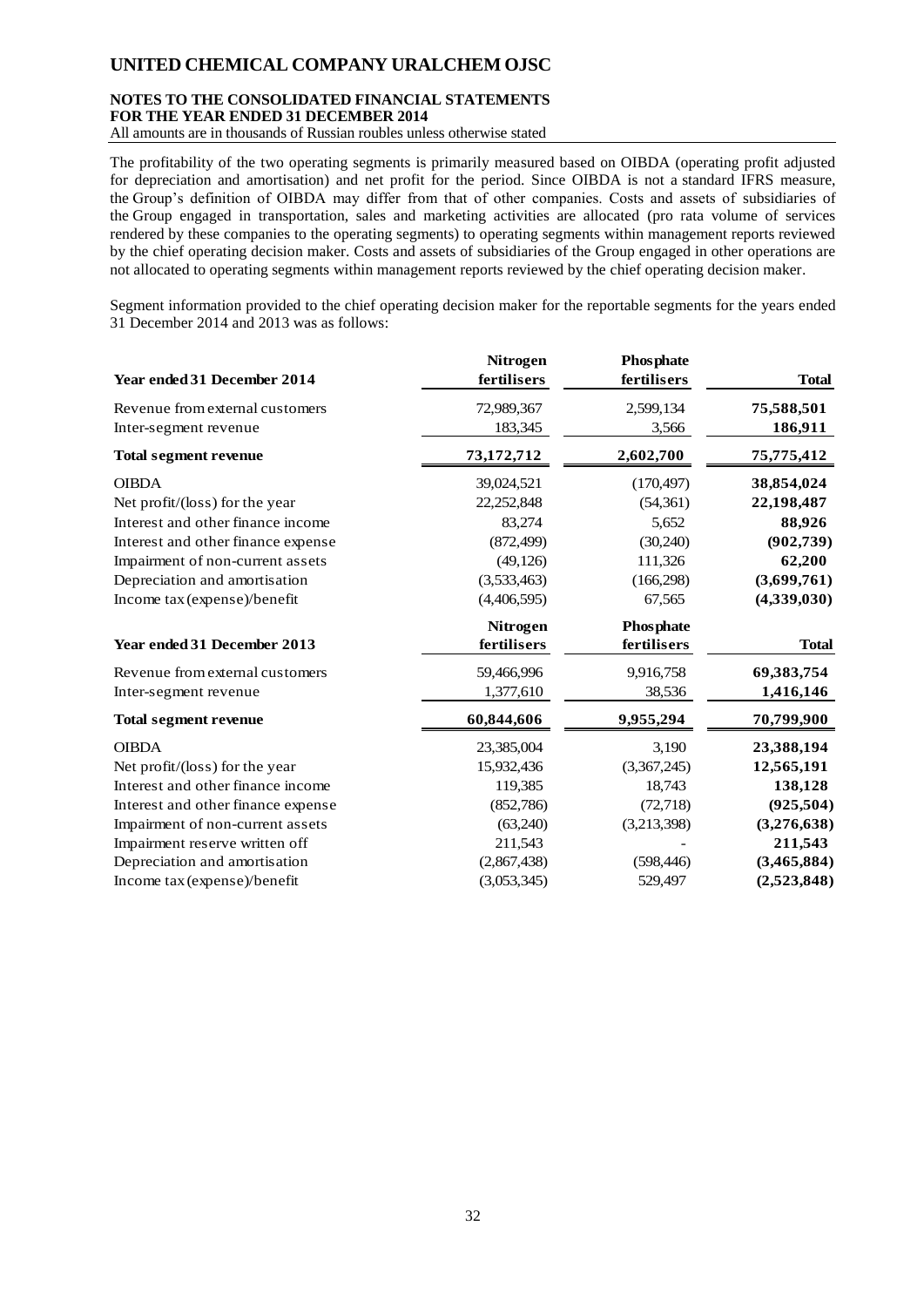#### **NOTES TO THE CONSOLIDATED FINANCIAL STATEMENTS FOR THE YEAR ENDED 31 DECEMBER 2014**

All amounts are in thousands of Russian roubles unless otherwise stated

The total reportable segments revenue is reconciled to consolidated revenue as follows:

| Year ended 31 December 2014                    | <b>Nitrogen</b><br>fertilisers | <b>Phosphate</b><br>fertilisers | <b>Total</b>              |
|------------------------------------------------|--------------------------------|---------------------------------|---------------------------|
| Total segment revenue<br>Inter-segment revenue | 73,172,712<br>(183, 345)       | 2,602,700<br>(3,566)            | 75,775,412<br>(186, 911)  |
| Other revenue                                  |                                |                                 | 2,653,650                 |
| <b>Total consolidated revenue</b>              |                                |                                 | 78,242,151                |
| Year ended 31 December 2013                    | <b>Nitrogen</b><br>fertilisers | <b>Phosphate</b><br>fertilisers | <b>Total</b>              |
| Total segment revenue<br>Inter-segment revenue | 60,844,606<br>(1,377,610)      | 9,955,294<br>(38, 536)          | 70,799,900<br>(1,416,146) |
| Other revenue                                  |                                |                                 | 2,765,728                 |
| <b>Total consolidated revenue</b>              |                                |                                 | 72,149,482                |

During the year ended 31 December 2014, the Nitrogen Fertilisers segment earned approximately RUB 8,550,304 (2013: RUB 8,490,087) of revenue from operations with a single customer, which constituted more than 10% of the Group's consolidated revenue.

The total reportable segment OIBDA is reconciled to consolidated profit before tax as follows:

| Year ended 31 December 2014           | <b>Nitrogen</b><br>fertilisers | <b>Phosphate</b><br>fertilisers | <b>Total</b>   |
|---------------------------------------|--------------------------------|---------------------------------|----------------|
| Segment OIBDA                         | 39,024,521                     | (170, 497)                      | 38,854,024     |
| Segment amortisation and depreciation | (3,533,463)                    | (166, 298)                      | (3,699,761)    |
| Income tax (expense)/benefit          | (4,406,595)                    | 67,565                          | (4,339,030)    |
| Segment (impairment)/reversal of      |                                |                                 |                |
| impairmentof non-current assets       | (49, 126)                      | 111,326                         | 62,200         |
| Segment (expense)/benefit from        |                                |                                 |                |
| financing activities                  | (8,782,489)                    | 103,543                         | (8,678,946)    |
| Segment profit/(loss) for the year    | 22, 252, 848                   | (54,361)                        | 22,198,487     |
| <b>Unallocated items</b>              |                                |                                 |                |
| Depreciation and amortisation         |                                |                                 | (143, 839)     |
| Corporate overheads                   |                                |                                 | (936,008)      |
| Other expenses                        |                                |                                 | (3,097,145)    |
| Interest and other finance income     |                                |                                 | 136,279        |
| Interest and other finance expense    |                                |                                 | (8,926,530)    |
| Share of loss of associates           |                                |                                 | (10,743,788)   |
| Foreign exchange loss from            |                                |                                 |                |
| financing activities                  |                                |                                 | (98, 812, 439) |
| Intersegment operations               |                                |                                 | 2,716,029      |
| Unallocated income tax benefit        |                                |                                 | 17,862,700     |
| Group loss for the year               |                                |                                 | (79, 746, 254) |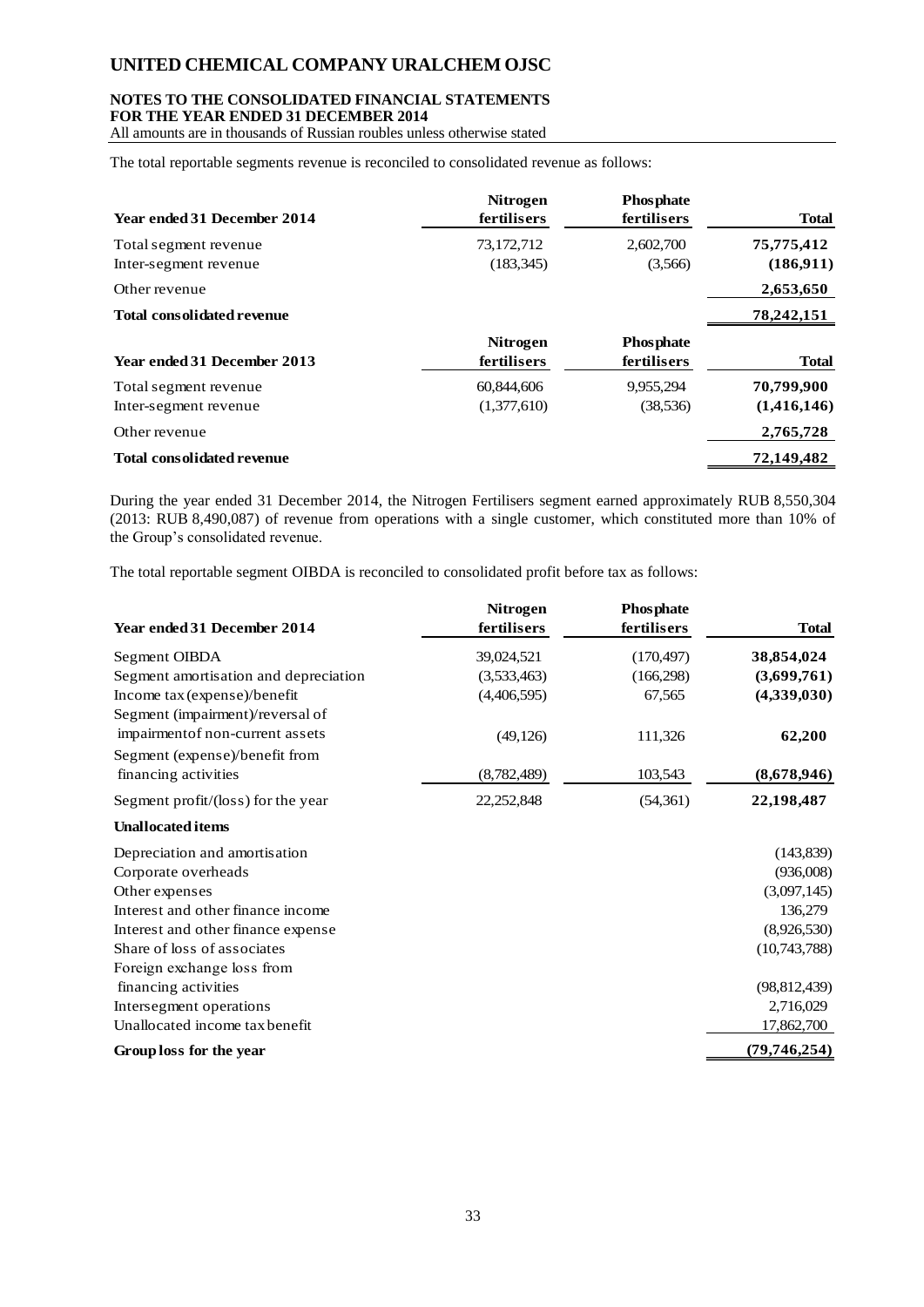#### **NOTES TO THE CONSOLIDATED FINANCIAL STATEMENTS FOR THE YEAR ENDED 31 DECEMBER 2014**

All amounts are in thousands of Russian roubles unless otherwise stated

| Year ended 31 December 2013               | <b>Nitrogen</b><br>fertilisers | <b>Phosphate</b><br>fertilisers | <b>Total</b>  |
|-------------------------------------------|--------------------------------|---------------------------------|---------------|
| Segment OIBDA                             | 23,385,004                     | 3,190                           | 23,388,194    |
| Segment amortisation and depreciation     | (2,867,438)                    | (598, 446)                      | (3,465,884)   |
| Income tax (expense)/benefit              | (3,053,345)                    | 529,497                         | (2,523,848)   |
| Segment expense from impairment           |                                |                                 |               |
| of non-current assets                     | (63,240)                       | (3,213,398)                     | (3,276,638)   |
| Segment expense from financing activities | (1,468,545)                    | (88,088)                        | (1, 556, 633) |
| Segment profit/(loss) for the year        | 15,932,436                     | (3,367,245)                     | 12,565,191    |
| <b>Unallocated items</b>                  |                                |                                 |               |
| Depreciation and amortisation             |                                |                                 | (162, 644)    |
| Corporate overheads                       |                                |                                 | (2,766,192)   |
| Other expenses                            |                                |                                 | (3,051,619)   |
| Interest and other finance income         |                                |                                 | 511,014       |
| Interest and other finance expense        |                                |                                 | (1,636,239)   |
| Share of profit of associates             |                                |                                 | 12,358        |
| Foreign exchange loss from                |                                |                                 |               |
| financing activities                      |                                |                                 | (674, 365)    |
| Intersegment operations                   |                                |                                 | 2,669,127     |
| Unallocated income tax benefit            |                                |                                 | 729,023       |
| Group profit for the year                 |                                |                                 | 8,195,654     |

Sales between segments are carried out at market prices. The revenue from external parties reported to the chief operating decision maker is measured in a manner consistent with that in the consolidated statement of profit or loss.

Total reportable segment assets are reconciled to consolidated assets as follows:

| <b>Nitrogen</b><br>fertilisers | <b>Phosphate</b><br>fertilisers | <b>Total</b> |
|--------------------------------|---------------------------------|--------------|
| 60,321,911                     | 4,939,494                       | 65,261,405   |
|                                |                                 | 17,197,669   |
|                                |                                 | 204,206      |
|                                |                                 | 128,841,859  |
|                                |                                 | 3,133,987    |
|                                |                                 | (426, 681)   |
|                                |                                 | 214,212,445  |
|                                |                                 |              |

| 31 December 2013                 | <b>Nitrogen</b><br>fertilisers | <b>Phosphate</b><br>fertilisers | <b>Total</b> |
|----------------------------------|--------------------------------|---------------------------------|--------------|
| <b>Total segment assets</b>      | 46,800,420                     | 5,157,490                       | 51,957,910   |
| Deferred tax assets              |                                |                                 | 929,403      |
| Current tax assets               |                                |                                 | 430,717      |
| Corporate assets                 |                                |                                 | 131,577,284  |
| Other assets                     |                                |                                 | 5,801,414    |
| Inter-segment assets             |                                |                                 | (608, 161)   |
| <b>Total consolidated assets</b> |                                |                                 | 190,088,567  |

The amounts provided to the chief operating decision maker with respect to total assets are measured in a manner consistent with that in the financial statements.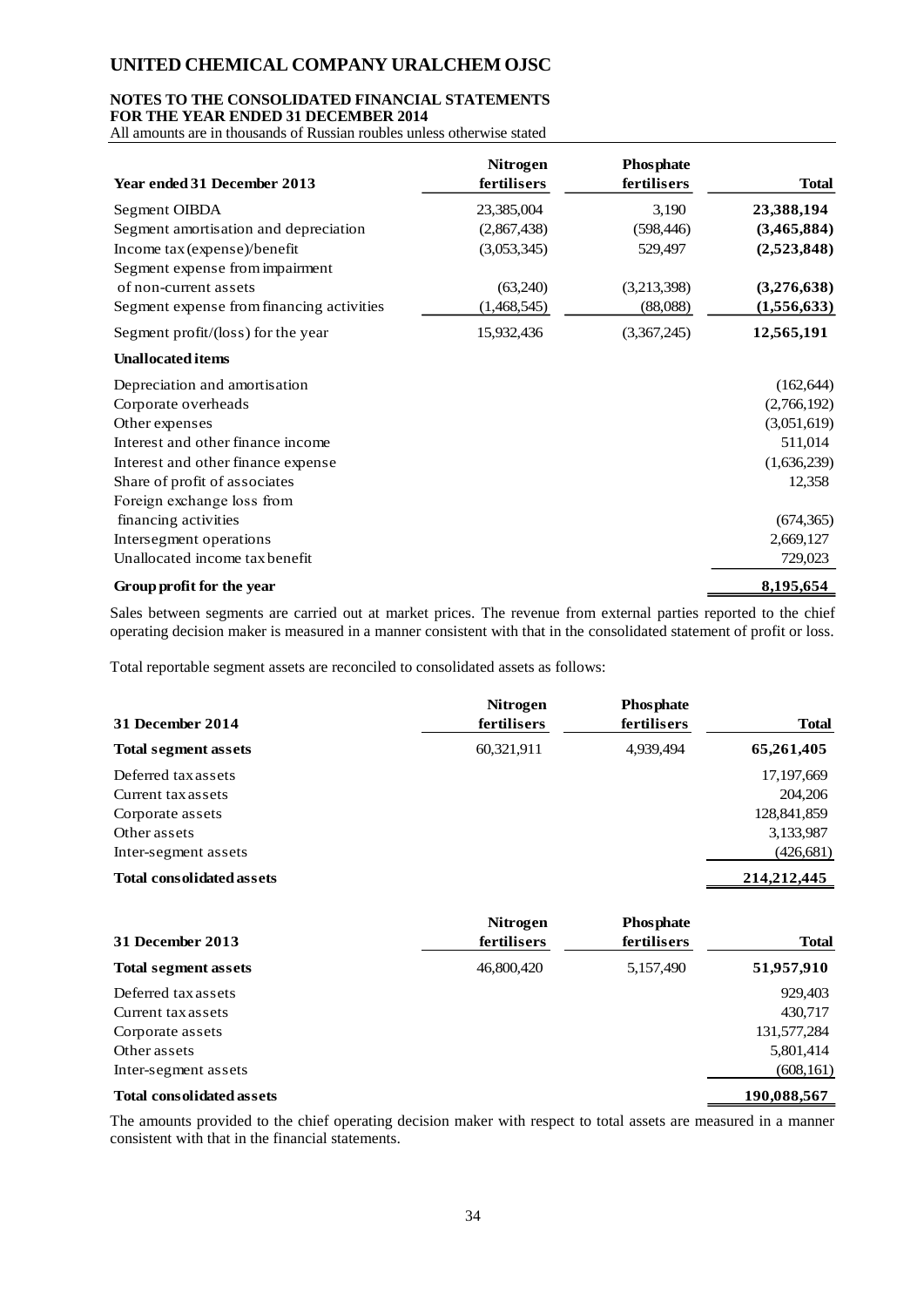### **NOTES TO THE CONSOLIDATED FINANCIAL STATEMENTS FOR THE YEAR ENDED 31 DECEMBER 2014**

All amounts are in thousands of Russian roubles unless otherwise stated

Investments in associates and available-for-sale investments held by the Group are not considered to be segment assets but are rather managed at the corporate headquarters by the strategic investment function.

Additions to non-current assets excluding deferred tax assets, financial instruments and post-employment benefits were as follows:

|                             | <b>Nitrogen</b> | <b>Phosphate</b> |           |
|-----------------------------|-----------------|------------------|-----------|
|                             | fertilisers     | fertilisers      | Total     |
| Year ended 31 December 2014 | 5.480.999       | 213.244          | 5.694.243 |
| Year ended 31 December 2013 | 5.122.319       | 800.393          | 5.922.712 |

Non-current assets other than financial instruments and deferred tax assets are located primarily in the Russian Federation, the location of the Group's major production facilities.

Information about the revenue from external customers attributed to individual countries is not available as the cost to develop it would be excessive. Therefore this information is not disclosed in these consolidated financial statements.

#### **7. SALES OF GOODS**

| Year ended 31 December 2014      | <b>Total</b> | <b>Export</b> | <b>Russian</b><br>Federation | Other CIS<br>countries |
|----------------------------------|--------------|---------------|------------------------------|------------------------|
| Mineral fertilisers              |              |               |                              |                        |
| Nitrogen based fertilisers       | 47,087,257   | 37,458,027    | 8,487,003                    | 1,142,227              |
| Complex fertilisers              | 7,535,474    | 6,336,990     | 531,037                      | 667,447                |
| Phosphate based fertilisers      | 1,355,455    | 484,159       | 504,154                      | 367,142                |
| Ammonia                          | 14,531,617   | 13,399,076    | 1,080,029                    | 52,512                 |
| Explosive grade ammonium nitrate | 2,277,769    | 20,102        | 1,908,254                    | 349,413                |
| Inorganic acids                  | 808,107      |               | 808,107                      |                        |
| Other chemical products          | 1,992,822    | 324,092       | 1,569,003                    | 99,727                 |
| <b>Total</b>                     | 75,588,501   | 58,022,446    | 14,887,587                   | 2,678,468              |
| Year ended 31 December 2013      |              |               |                              |                        |
| Mineral fertilisers              |              |               |                              |                        |
| Nitrogen based fertilisers       | 38,636,814   | 29,700,800    | 7,396,481                    | 1,539,533              |
| Complex fertilisers              | 8,128,889    | 5,595,937     | 1,537,623                    | 995,329                |
| Phosphate based fertilisers      | 6,785,794    | 3,633,944     | 993,787                      | 2,158,063              |
| Ammonia                          | 10,637,431   | 8,667,127     | 1,712,207                    | 258,097                |
| Explosive grade ammonium nitrate | 2,518,753    | 93,079        | 1,975,841                    | 449,833                |
| Inorganic acids                  | 979,300      |               | 979,300                      |                        |
| Other chemical products          | 1,696,773    | 320,514       | 1,327,925                    | 48,334                 |
| <b>Total</b>                     | 69, 383, 754 | 48,011,401    | 15,923,164                   | 5,449,189              |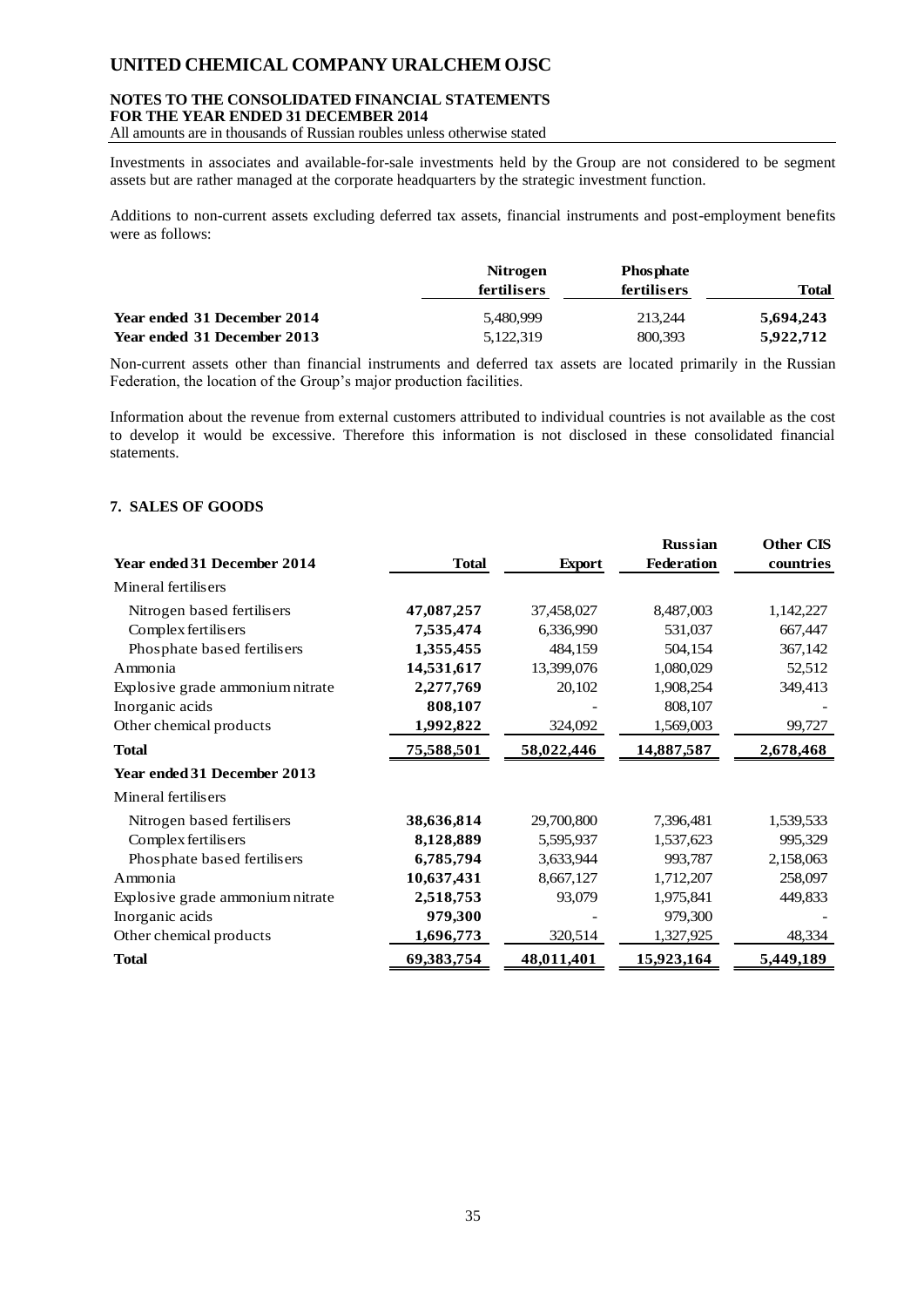### **NOTES TO THE CONSOLIDATED FINANCIAL STATEMENTS** FOR THE YEAR ENDED 31 DECEMBER 2014

All amounts are in thousands of Russian roubles unless otherwise stated

### **8. OTHER SALES**

|                                                | Year ended<br>31 December 2014 | Year ended<br>31 December 2013 |
|------------------------------------------------|--------------------------------|--------------------------------|
| Electricity and heat energy                    | 1,918,372                      | 1,910,512                      |
| Transportation                                 | 119,899                        | 188,912                        |
| Construction, repairs and maintenance services | 60,756                         | 77,631                         |
| Processing of waste water                      | 5,467                          | 6,393                          |
| Other                                          | 549,156                        | 582,280                        |
| <b>Total</b>                                   | 2,653,650                      | 2,765,728                      |

Substantially all other sales were made on the territory of the Russian Federation.

### **9. COST OF SALES**

|                                               | Year ended<br>31 December 2014 | Year ended<br>31 December 2013 |
|-----------------------------------------------|--------------------------------|--------------------------------|
| Raw materials, including:                     |                                |                                |
| Natural gas                                   | 13,722,837                     | 12,833,243                     |
| Apatite                                       | 1,430,957                      | 4,100,180                      |
| Potassium chloride                            | 655,882                        | 1,032,400                      |
| Sulphur                                       | 120,221                        | 622,361                        |
| Other raw materials                           | 2,251,649                      | 2,642,007                      |
| Energy and utilities                          | 4,833,242                      | 4,998,480                      |
| Staff costs                                   | 3,492,206                      | 3,868,064                      |
| Depreciation                                  | 2,653,945                      | 2,729,018                      |
| Repair and maintenance                        | 334,505                        | 429,989                        |
| Change in work in progress and finished goods | (919, 336)                     | (456, 548)                     |
| Other                                         | 801,228                        | 847,737                        |
| <b>Total</b>                                  | 29,377,336                     | 33,646,931                     |

### **10. SELLING AND DISTRIBUTION EXPENSES**

|                               | Year ended<br>31 December 2014 | Year ended<br>31 December 2013 |
|-------------------------------|--------------------------------|--------------------------------|
| Transportation, including:    |                                |                                |
| Railway tariff                | 6,867,695                      | 6,914,707                      |
| Freight and transshipment     | 4,247,265                      | 4,882,017                      |
| Rail cars rent                | 1,407,045                      | 1,328,645                      |
| Other transportation expenses | 390.215                        | 546,133                        |
| Staff costs                   | 1,158,582                      | 1,102,569                      |
| Depreciation                  | 842,775                        | 565,197                        |
| Advertising and marketing     | 22,840                         | 18,421                         |
| Other                         | 1,312,195                      | 1,072,183                      |
| <b>Total</b>                  | 16,248,612                     | 16,429,872                     |
|                               |                                |                                |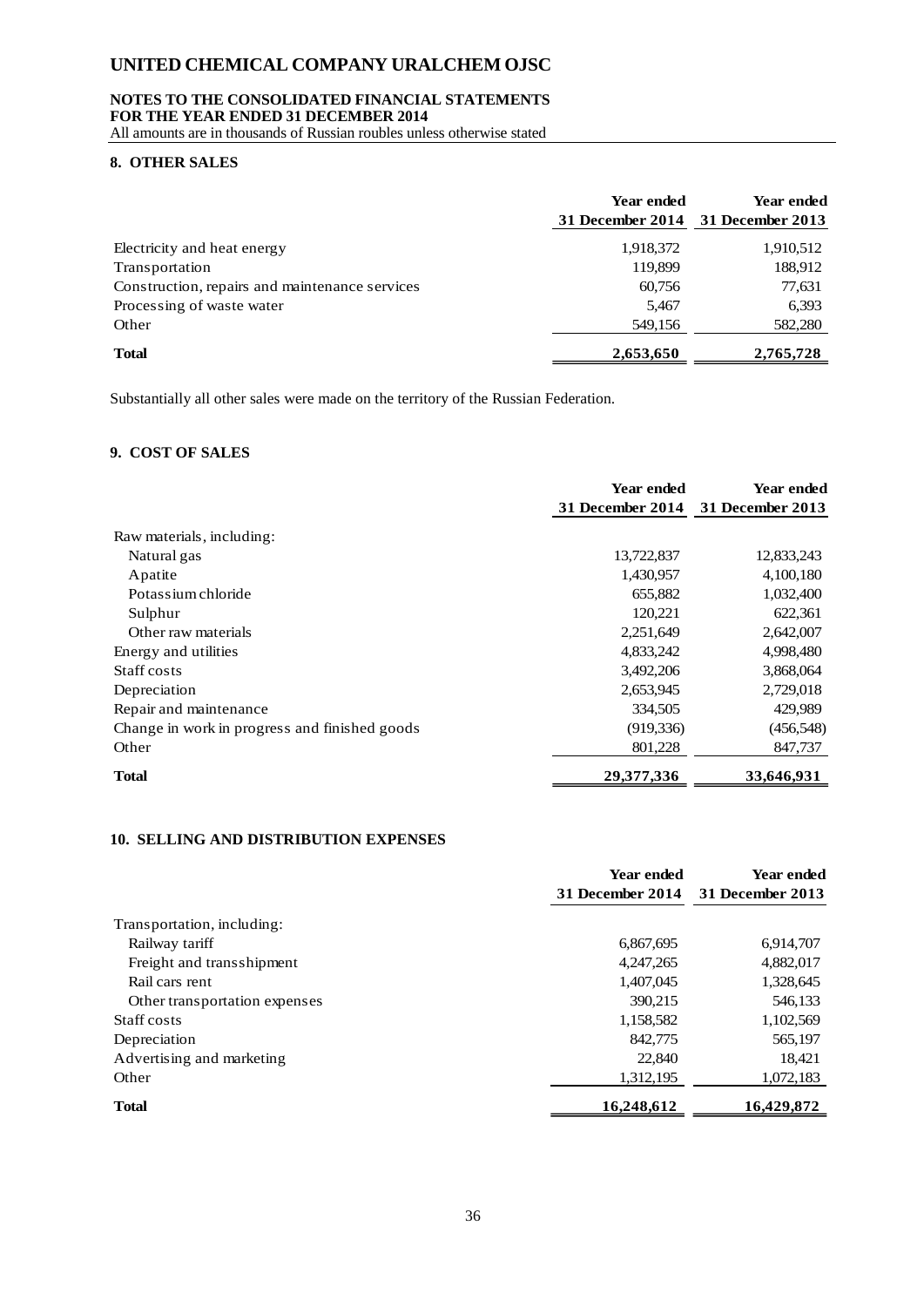### **NOTES TO THE CONSOLIDATED FINANCIAL STATEMENTS** FOR THE YEAR ENDED 31 DECEMBER 2014

All amounts are in thousands of Russian roubles unless otherwise stated

### **11. GENERAL AND ADMINISTRATIVE EXPENSES**

|                                      | Year ended       | Year ended       |
|--------------------------------------|------------------|------------------|
|                                      | 31 December 2014 | 31 December 2013 |
| Staff costs                          | 3,260,658        | 2,916,458        |
| Depreciation                         | 245,301          | 226,032          |
| Audit, legal and consulting services | 497,868          | 511,490          |
| Security                             | 190,727          | 181,448          |
| Rent                                 | 98,125           | 140,607          |
| Bank charges                         | 46,236           | 56,661           |
| Fines and penalties                  | 28,772           | 33,831           |
| Other                                | 852,344          | 948,466          |
| <b>Total</b>                         | 5,220,031        | 5,014,993        |

#### **12. OTHER OPERATING INCOME AND EXPENSES**

|                                                 | Year ended | Year ended                        |
|-------------------------------------------------|------------|-----------------------------------|
|                                                 |            | 31 December 2014 31 December 2013 |
| Other operating income                          |            |                                   |
| Foreign exchange gain on operating activities   | 6,237,133  |                                   |
| Gain on disposal of assets                      | 226,179    |                                   |
| Assets recognized as a result of stock count    | 162,007    | 48,145                            |
| Compensation received on force-major situations | 72,773     |                                   |
| Rent                                            | 20,885     | 49,510                            |
| Gain on disposal of subsidiaries                |            | 35,074                            |
| Other income                                    | 119,193    | 117,357                           |
| <b>Total</b>                                    | 6,838,170  | 250,086                           |
| Other operating expenses                        |            |                                   |
| Charity                                         | 234,558    | 251,252                           |
| Foreign exchange loss on operating activities   |            | 280,725                           |
| Losses incurred due to force-major situations   |            | 76,589                            |
| Fixed costs incurred during idle time           | 207,597    | 59,726                            |
| Reserve for slow-moving inventories             |            | 57,239                            |
| Provision for unfavorable court decision        |            | 13,165                            |
| Other expenses                                  | 86,359     | 75,424                            |
| <b>Total</b>                                    | 528,514    | 814,120                           |

### **13. INTEREST AND OTHER FINANCE INCOME**

|                                       | Year ended | Year ended                        |  |
|---------------------------------------|------------|-----------------------------------|--|
|                                       |            | 31 December 2014 31 December 2013 |  |
| Interest on loans issued and deposits | 116,733    | 151,111                           |  |
| Dividends received                    | 77.565     | 411,248                           |  |
| Other finance income                  | 11.350     | 70,598                            |  |
| <b>Total</b>                          | 205,648    | 632,957                           |  |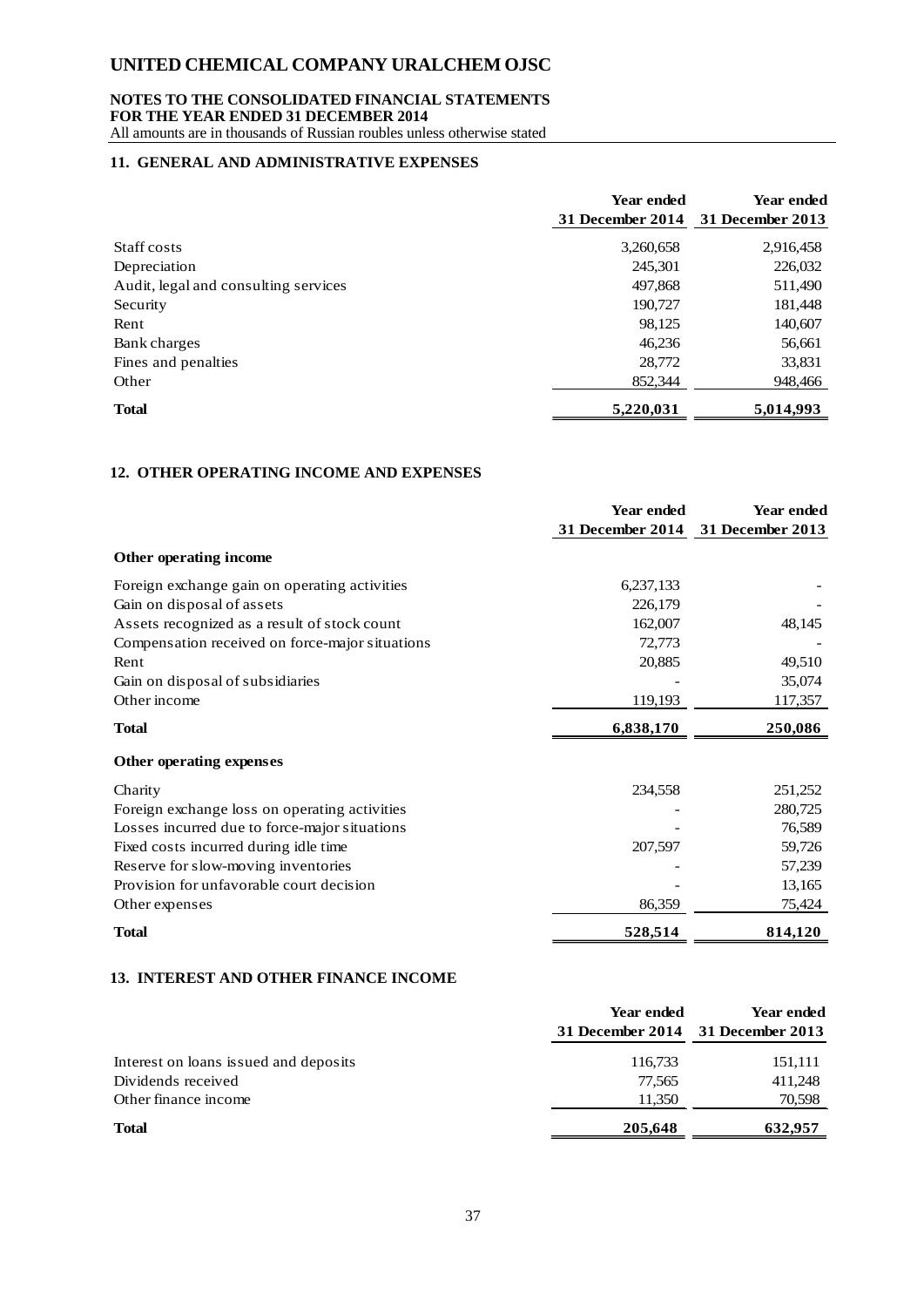### **NOTES TO THE CONSOLIDATED FINANCIAL STATEMENTS FOR THE YEAR ENDED 31 DECEMBER 2014**

All amounts are in thousands of Russian roubles unless otherwise stated

### **14. INTEREST AND OTHER FINANCE EXPENSE**

|                                              | Year ended | Year ended<br>31 December 2014 31 December 2013 |
|----------------------------------------------|------------|-------------------------------------------------|
| Interest on loans and borrowings             | 8,855,251  | 2,056,280                                       |
| Interest on obligations under finance leases | 392,602    | 351,034                                         |
| Impairment of financial assets               | 563,640    | 15,925                                          |
| Other                                        | 17.776     | 551                                             |
| <b>Total</b>                                 | 9.829.269  | 2,423,790                                       |

#### **15. INCOME TAX**

|                            | Year ended   | Year ended                        |  |
|----------------------------|--------------|-----------------------------------|--|
|                            |              | 31 December 2014 31 December 2013 |  |
| Current income tax expense | 3.094.737    | 2,642,494                         |  |
| Deferred tax income        | (16,618,407) | (847, 669)                        |  |
| <b>Total</b>               | (13,523,670) | 1,794,825                         |  |

The corporate income tax rates applicable to the Group's subsidiaries incorporated in the Russian Federation, the primary location of the Group's production entities, varied from 15.0% to 20.0%.

Reconciliation of the statutory income tax, calculated at the rate applicable to the Company according to tax legislation of the Russian Federation to the amount of actual income tax expense is as follows:

|                                                        | Year ended<br>31 December 2014 | Year ended<br>31 December 2013 |
|--------------------------------------------------------|--------------------------------|--------------------------------|
| (Loss)/profit before tax                               | (93,269,924)                   | 9,990,479                      |
| Income tax calculated at 15.83%                        | 14,764,629                     | (1,580,494)                    |
| Effect of different tax rates of subsidiaries          |                                |                                |
| operating in other jurisdictions                       | (524, 286)                     | 120,865                        |
| Tax effect of non-deductible expenses                  | (612,751)                      | (242,994)                      |
| Effect of previously unrecognised and unused tax       |                                |                                |
| losses and deductible temporary differences now        |                                |                                |
| recognised as deferred tax assets                      | 62,816                         |                                |
| Effect of unused tax losses not recognized             |                                |                                |
| as deferred tax assets                                 |                                | (305, 589)                     |
| Tax on dividends from associates                       | (93, 114)                      |                                |
|                                                        | 13,597,294                     | (2,008,212)                    |
| Adjustments recognised in the current year in relation |                                |                                |
| to the current tax of prior years                      | (73, 624)                      | 213,387                        |
| Income tax at effective rate of 14.5%                  |                                |                                |
| $(2013:18.0\%)$                                        | 13,523,670                     | (1,794,825)                    |
|                                                        |                                |                                |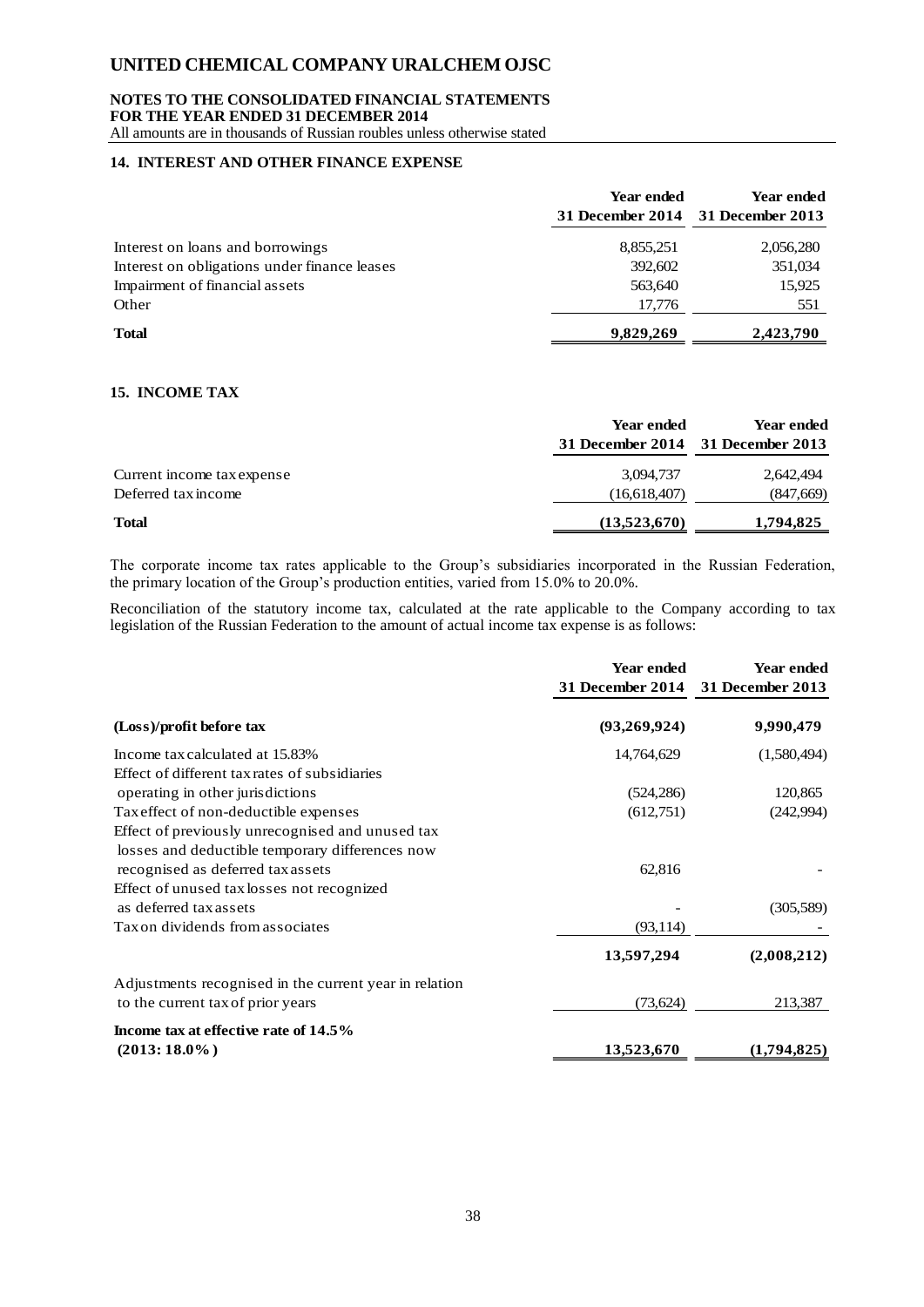### **NOTES TO THE CONSOLIDATED FINANCIAL STATEMENTS FOR THE YEAR ENDED 31 DECEMBER 2014**

All amounts are in thousands of Russian roubles unless otherwise stated

### **16. PROPERTY, PLANT AND EQUIPMENT**

|                                                          | <b>Buildings</b><br>and<br>structures | Machinery,<br>equipment<br>and transport | Other      | Construction<br>in progress | <b>Total</b>   |
|----------------------------------------------------------|---------------------------------------|------------------------------------------|------------|-----------------------------|----------------|
| Cost<br><b>Balance at 31 December 2012</b>               | 11,753,324                            | 25,411,194                               | 1,400,653  | 5,885,561                   | 44,450,732     |
| Additions                                                | 295,351                               | 2,066,758                                | 40,765     | 4,723,601                   | 7,126,475      |
| Transfers                                                | 2,323,093                             | 3,558,793                                | 5,208      | (5,887,094)                 |                |
| Disposals                                                | (152, 713)                            | (1,210,203)                              | (109, 686) | (183, 496)                  | (1,656,098)    |
| Disposal of subsidiaries                                 | (303,749)                             | (194, 672)                               | (2,792)    | (2, 473)                    | (503, 686)     |
| Effect of translation to                                 |                                       |                                          |            |                             |                |
| presentation currency                                    | 98,975                                | 65,173                                   | 2,551      | 114,126                     | 280,825        |
| <b>Balance at 31 December 2013</b>                       | 14,014,281                            | 29,697,043                               | 1,336,699  | 4,650,225                   | 49,698,248     |
| Additions                                                | 247,572                               | 1,870,829                                | 82,042     | 3,586,384                   | 5,786,827      |
| <b>Transfers</b>                                         | 1,713,037                             | 2,309,689                                | 64,763     | (4,087,489)                 |                |
| Disposals                                                | (134, 561)                            | (1,082,078)                              | (26,701)   | (838,911)                   | (2,082,251)    |
| Acquisitions through business                            |                                       |                                          |            |                             |                |
| combinations                                             | 192,399                               | 428,067                                  | 6,744      |                             | 627,210        |
| Effect of translation to                                 |                                       |                                          |            |                             |                |
| presentation currency                                    | 1,013,863                             | 907,004                                  | 42,792     | 5,696                       | 1,969,355      |
| <b>Balance at 31 December 2014</b>                       | 17,046,591                            | 34,130,554                               | 1,506,339  | 3,315,905                   | 55,999,389     |
| <b>Accumulated depreciation</b><br>and impairment losses |                                       |                                          |            |                             |                |
| <b>Balance at 31 December 2012</b>                       | (3,690,178)                           | (10, 213, 378)                           | (414, 415) | (216, 336)                  | (14, 534, 307) |
| Charge for the year                                      | (703, 664)                            | (2,772,672)                              | (43,911)   |                             | (3,520,247)    |
| Impairment loss                                          | (1,687,641)                           | (1,185,605)                              | (18, 313)  | (385,079)                   | (3,276,638)    |
| Eliminated on disposal                                   | 140,763                               | 781,644                                  | 35,219     | 211,543                     | 1,169,169      |
| Eliminated on disposal of                                |                                       |                                          |            |                             |                |
| subsidiaries                                             | 81,665                                | 147,849                                  | 313        |                             | 229,827        |
| Effect of translation to                                 |                                       |                                          |            |                             |                |
| presentation currency                                    | (192)                                 | (732)                                    | (1,086)    |                             | (2,010)        |
| <b>Balance at 31 December 2013</b>                       | (5,859,247)                           | (13,242,894)                             | (442, 193) | (389, 872)                  | (19,934,206)   |
| Charge for the year                                      | (652, 047)                            | (3,032,294)                              | (57,680)   |                             | (3,742,021)    |
| Impairment of non-current                                |                                       |                                          |            |                             |                |
| assets                                                   | 14,403                                | (22, 752)                                |            | 70,549                      | 62,200         |
| Eliminated on disposal                                   | 81,438                                | 898,073                                  | 16,923     | 16,190                      | 1,012,624      |
| Effect of translation to                                 |                                       |                                          |            |                             |                |
| presentation currency                                    | (23,949)                              | (60, 931)                                | (11, 926)  |                             | (96, 806)      |
| <b>Balance at 31 December 2014</b>                       | (6,439,402)                           | (15,460,798)                             | (494, 876) | (303, 133)                  | (22,698,209)   |
| <b>Carrying value</b>                                    |                                       |                                          |            |                             |                |
| At 31 December 2013                                      | 8,155,034                             | 16,454,149                               | 894,506    | 4,260,353                   | 29,764,042     |
| At 31 December 2014                                      | 10,607,189                            | 18,669,756                               | 1,011,463  | 3,012,772                   | 33,301,180     |

The Group revises its investments program on an annual basis. At 31 December 2014, certain objects of construction in progress to the total amount of RUB 49,242 were impaired (2013: RUB 63,136).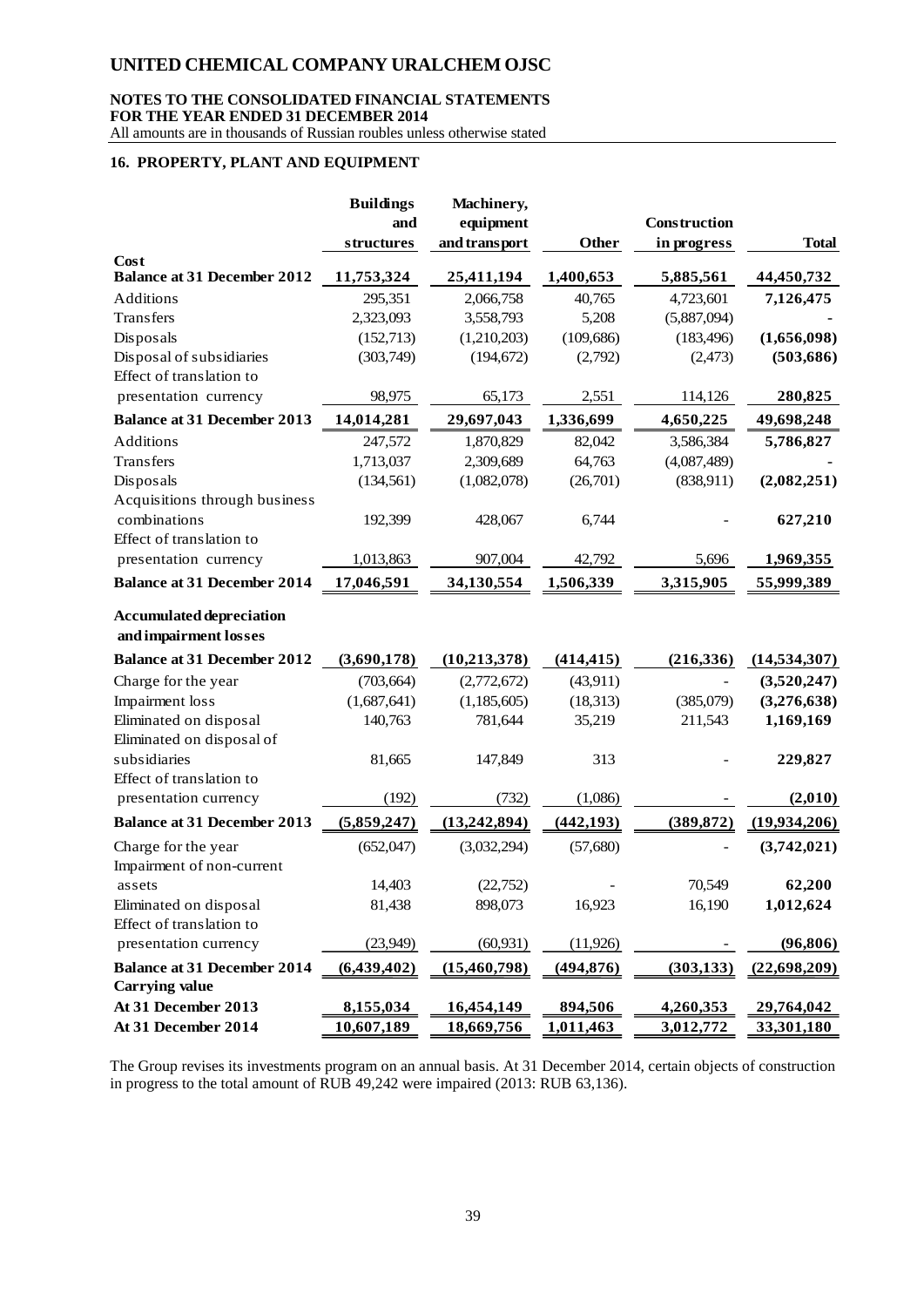#### **NOTES TO THE CONSOLIDATED FINANCIAL STATEMENTS FOR THE YEAR ENDED 31 DECEMBER 2014** All amounts are in thousands of Russian roubles unless otherwise stated

At 31 December 2013, the Group carried out a review of the recoverable amount of the property, plant and equipment used in the Group's phosphate reportable segment. The review led to the recognition of an impairment loss of RUB 3,213,502 thousand which has been recognised in profit or loss. The main factor contributing to the impairment of the relevant cash generating unit was the lack of a stable supply of raw materials used in the production process. During the year 2014 impairment reserve relating to certain objects of property, plant and equipment to the total amount of RUB 111,442 was reversed. Both, in 2014 and 2013, the recoverable amount of the assets has been determined on the basis of their value in use. The discount rate used in measuring value in use was 11% per annum.

As at 31 December 2014, property, plant and equipment included advances paid for acquisition of the property, plant and equipment in the amount of RUB 486,982 (2013: RUB 322,753).

The Group leases certain items of machinery, equipment and transport under a number of finance lease agreements with third parties. As at 31 December 2014, the net book value of leased machinery, equipment and transport was RUB 4,126,902 (2013: RUB 3,235,297). During the year ended 31 December 2014, the Group acquired RUB 1,216,447 of machinery, equipment and transport under a finance lease (2013: RUB 1,447,164). The acquisition represents a non-cash investing and financing activity which is not reflected in the consolidated statement of cash flows.

#### **Assets pledged as collateral**

The carrying value of property, plant and equipment pledged to secure loans and borrowings granted to the Group were as follows (refer to note 27):

|                                    |           | 31 December 2014 31 December 2013 |
|------------------------------------|-----------|-----------------------------------|
| Buildings and structures           | 3,137,900 | 1,444,847                         |
| Machinery, equipment and transport | 2,028,833 | 957,543                           |
| Other assets                       | 107.845   | 16,573                            |
| Construction in progress           | 80,921    | 674,311                           |
| <b>Total</b>                       | 5,355,499 | 3,093,274                         |

#### **17. GOODWILL**

| 31 December 2014 | 31 December 2013 |
|------------------|------------------|
|                  |                  |
| 14,005,677       | 14,005,677       |
| 2,398,152        |                  |
| 16,403,829       | 14,005,677       |
|                  |                  |
| (3,504,277)      | (3,504,277)      |
| (3,504,277)      | (3,504,277)      |
|                  |                  |
| 10,501,400       | 10,501,400       |
| 12,899,552       | 10,501,400       |
|                  |                  |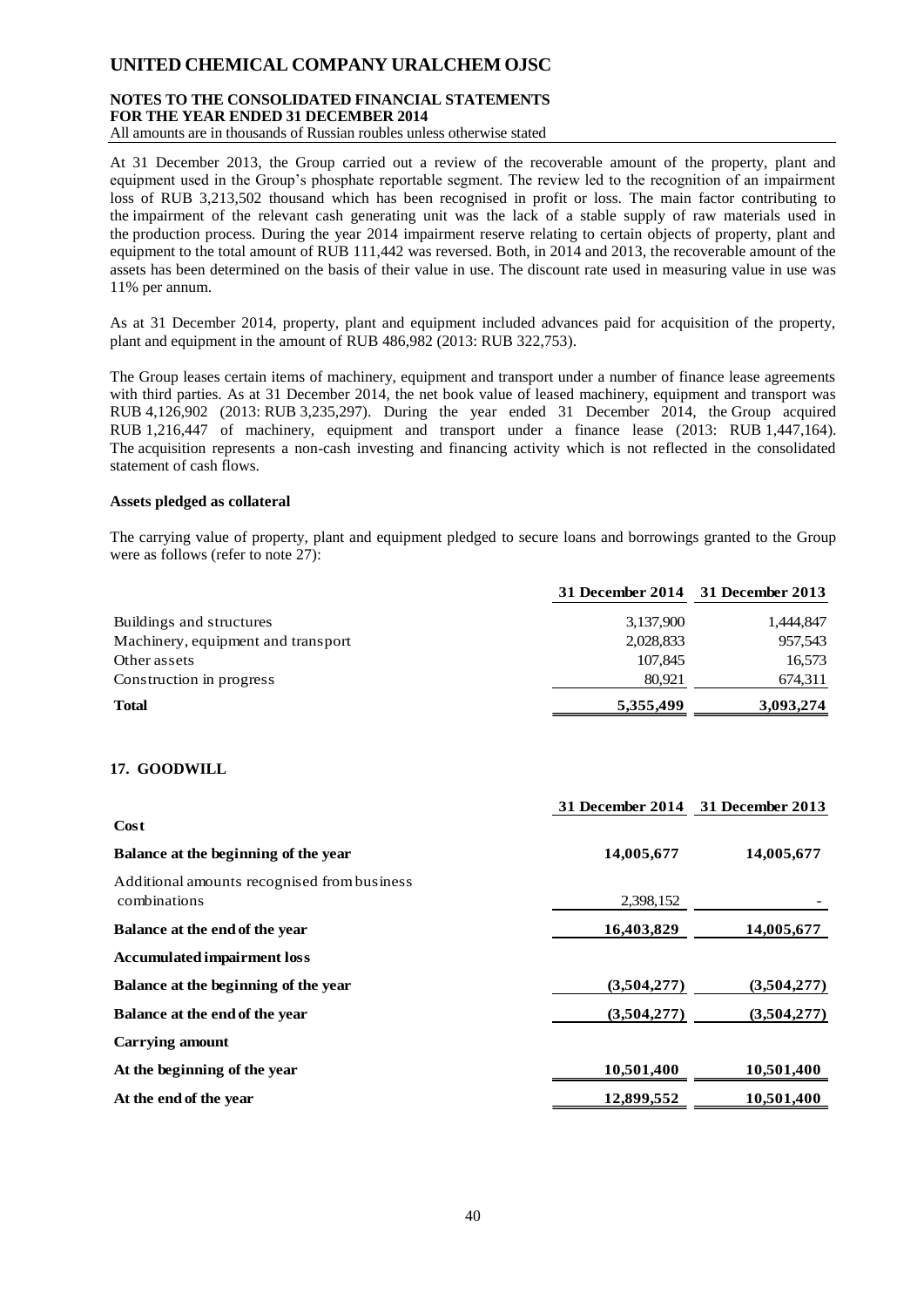#### **NOTES TO THE CONSOLIDATED FINANCIAL STATEMENTS FOR THE YEAR ENDED 31 DECEMBER 2014**

All amounts are in thousands of Russian roubles unless otherwise stated

#### **Allocation of goodwill to cash-generating units**

The carrying amount of goodwill was allocated to the following cash-generating units:

|                      |            | 31 December 2014 31 December 2013 |
|----------------------|------------|-----------------------------------|
| Nitrogen Fertilisers | 12,895,575 | 10,497,423                        |
| Other                | 3.977      | 3.977                             |
| <b>Total</b>         | 12,899,552 | 10,501,400                        |

#### **Annual test for impairment**

For the purpose of impairment testing, the recoverable amount of cash-generating unit was assessed by reference to value in use. Pre-tax cash flow projections were based on budgets approved by the Group. Forecast period is five years. Cash flows beyond the five-year period were extrapolated by using the expected forecasts stated below. Thekey assumptions used by management for value in use determination were as follows:

|                                          |                 | 31 December 2014 31 December 2013 |
|------------------------------------------|-----------------|-----------------------------------|
| Growth rate                              | 3.0%            | 3.0%                              |
| Discount rate                            | 11.0%           | 11.0%                             |
| Raw materials price inflation, per annum | $4.8\% - 7.0\%$ | $3.0\% - 5.1\%$                   |
| Exchange rate (RUR to 1 USD)             | 56.3            | 35.3                              |

These assumptions were used for analysis of each cash-generating unit within the Group's nitrogen and phosphate fertilisers segments.

Management determined budgeted gross margin based on past performance and its expectation of the current market development. The gross margin and raw material price inflation ranges relate to a variety of products produced and raw materials consumed by the cash-generating unit, respectively. The weighted average growth rates used were consistent with the forecasts in industry reports.

### **18. INVESTMENTS IN ASSOCIATES**

|                         |                           |                                    | <b>Effective ownership, %</b> |             |
|-------------------------|---------------------------|------------------------------------|-------------------------------|-------------|
|                         |                           |                                    |                               | 31 December |
| Name of associate       | <b>Principal activity</b> | <b>Principal place of business</b> | 2014                          | 2013        |
|                         | Production of mineral     | Perm region,                       |                               |             |
| Uralkali OJSC (i) (iii) | fertilisers               | <b>Russian Federation</b>          | 19.99                         | 19.99       |
|                         |                           | Karelia.                           |                               |             |
| NPK Karbon-Shungit (ii) | Mining and processing     | <b>Russian Federation</b>          | 49.70                         | 49.70       |
|                         |                           | Moscow region,                     |                               |             |
| ZhDTsekh (ii)           | Other services            | <b>Russian Federation</b>          | 50.00                         | 50.00       |

- (i) On 19 December 2013 the Group acquired 19.99% interest in Uralkali OJSC. Although the Group holds less than 20% in the share capital of the company and it has less than 20% of the voting power at shareholder meetings, the Group exercises significant influence by virtue of the presence of its related parties on the board of the directors of the company. Members of the Board of Directors are subject to reelection on an annual basis.
- (ii) Pursuant to a shareholder agreement, the Company has the right to cast 49.7% and 50.0% of the votes at shareholder meetings of NPK Karbon-Shungit and ZhDTsekh respectively. The Company does not have the power to exercise joint control over ZhDTsekh.
- (iii) As at 31 December 2014, the fair value of the Group's interest in Uralkali OJSC, which is listed on the stock exchanges of London and Moscow, was RUB 76,633,016 based on the quoted market prices available, which is a level 1 input in terms of IFRS 13.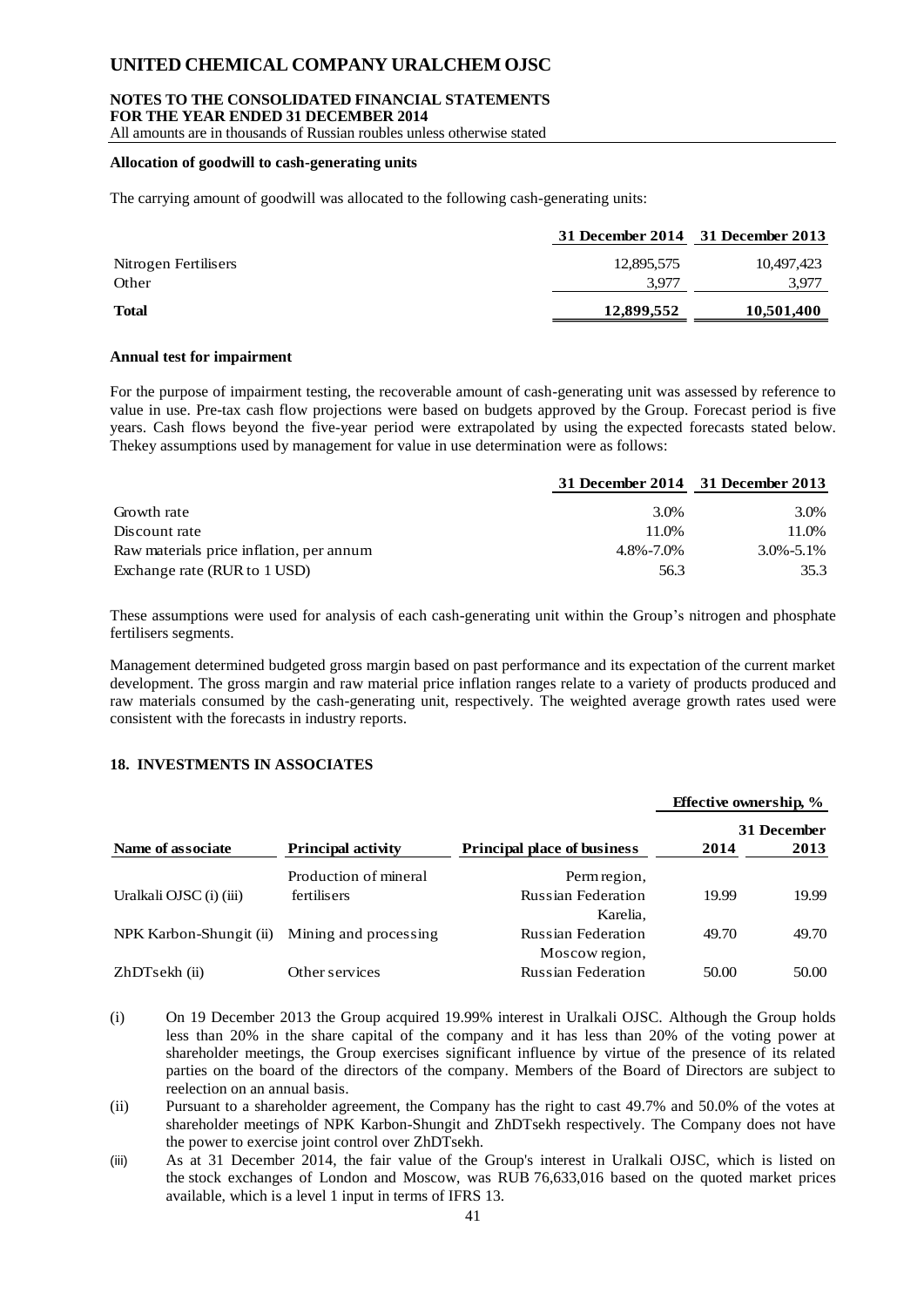### **NOTES TO THE CONSOLIDATED FINANCIAL STATEMENTS FOR THE YEAR ENDED 31 DECEMBER 2014**

All amounts are in thousands of Russian roubles unless otherwise stated

Summarised financial information in respect of Uralkali OJSC is set out below. It represents amounts shown in the associate's financial statements prepared in accordance with IFRSs and adjusted by the Group for equity accounting purposes:

|                         | 31 December 2014 | 31 December 2013 |
|-------------------------|------------------|------------------|
| Current assets          | 181,222,000      | 58,021,758       |
| Non-current assets      | 857, 145, 378    | 875,874,595      |
| Current liabilities     | (50, 478, 000)   | (70,952,422)     |
| Non-current liabilities | (428,431,000)    | (245, 162, 255)  |
| Net assets              | 559,458,378      | 617,781,676      |

|                                                       | Year ended       |  |
|-------------------------------------------------------|------------------|--|
|                                                       | 31 December 2014 |  |
| Revenue                                               | 136,529,000      |  |
| Loss for the period                                   | (53,776,602)     |  |
| Other comprehensive income for the period             | 86.912           |  |
| Total comprehensive loss for the period               | (53,689,690)     |  |
| Dividends received from the associate during the year | (957, 141)       |  |

Reconciliation of the above summarised financial information to the carrying amount of the interest in Uralkali OJSC recognised in the consolidated financial statements:

|                                                               | 31 December 2014 | 31 December 2013 |
|---------------------------------------------------------------|------------------|------------------|
| Net assets of the associate                                   | 559,458,378      | 617,781,676      |
| Proportion of the Group's ownership interest in Uralkali OJSC | 111,714,694      | 123,404,404      |
| Goodwill                                                      | 1.824,004        | 1,824,004        |
| Carrying amount of the Group's interest in Uralkali OJSC      | 113,538,698      | 125,228,408      |

#### **Aggregate information of other associates that are not individually material for the Company:**

|                                           | 31 December 2014 | 31 December 2013 |
|-------------------------------------------|------------------|------------------|
| Balance at the beginning of the year      | 347,492          | 340,105          |
| Share of post-acquisition (loss)/profit   | (11,219)         | 12,358           |
| Dividends received                        | (5,203)          | (4,971)          |
| Balance at the end of the year            | 331,070          | 347,492          |
|                                           | 31 December 2014 | 31 December 2013 |
| Total assets                              | 783,044          | 827,667          |
| <b>Total liabilities</b>                  | (118, 191)       | (129, 858)       |
| <b>Net assets</b>                         | 664,853          | 697,809          |
| Group's share of net assets of associates | 331,070          | 347,492          |
|                                           | Year ended       | Year ended       |
|                                           | 31 December 2014 | 31 December 2013 |
| Group's share of profit of associates     | (11,219)         | 12,358           |

Group's share of total comprehensive income (11,219) 12,358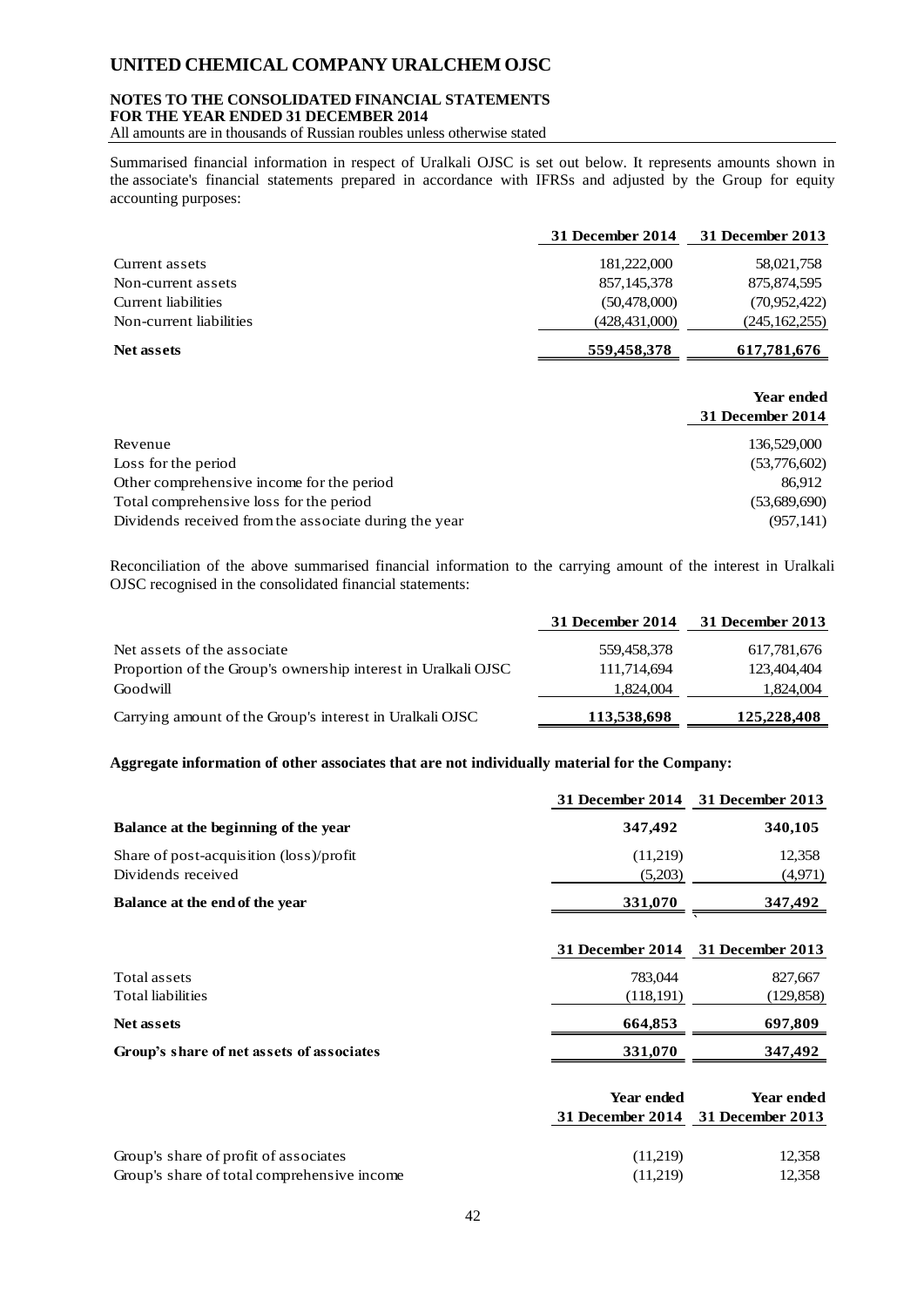#### **NOTES TO THE CONSOLIDATED FINANCIAL STATEMENTS FOR THE YEAR ENDED 31 DECEMBER 2014**

All amounts are in thousands of Russian roubles unless otherwise stated

#### **19. INVENTORIES**

|                                                              |           | 31 December 2014 31 December 2013 |
|--------------------------------------------------------------|-----------|-----------------------------------|
| Inventories expected to be recovered after<br>twelve months  |           |                                   |
| Catalytic agents                                             | 954,057   | 899,796                           |
| Other inventories                                            | 102,620   | 132,912                           |
|                                                              | 1,056,677 | 1,032,708                         |
| Inventories expected to be recovered within<br>twelve months |           |                                   |
| Finished goods                                               | 3,484,074 | 2,590,797                         |
| Raw materials, net of allowance for obsolescence             | 1,805,987 | 1,869,229                         |
| Work in-progress                                             | 259,839   | 219,160                           |
| Goods for resale                                             | 673       | 15,291                            |
|                                                              | 5,550,573 | 4,694,477                         |
| <b>Total</b>                                                 | 6,607,250 | 5,727,185                         |

During the year ended 31 December 2014, the Group recognised a write down of RUB 58,959 to reduce the carrying amount of inventories to net realisable value (2013: RUB 42,512).

At 31 December 2014, raw materials were presented net of allowance for obsolescence of RUB 153,954 (2013: RUB 153,314). During the year ended 31 December 2014, the Group recognised RUB 78,756 (2013: RUB 112,572) and released RUB 78,116 (2013: RUB 62,216) of allowance for obsolescence of raw materials.

Certain inventories were pledged to secure bank loans and borrowings granted to the Group, as follows:

#### **31 December 2014 31 December 2013**

Carrying value of pledged inventories 2,698

#### **20. AVAILABLE-FOR-SALE INVESTMENTS**

In April 2014 the Company acquired three additional shares in Open Joint Stock Company Togliattiazot ("Togliattiazot"). Cash consideration on the transaction was RUB 460,687. Thus, at 31 December 2014, availablefor-sale investments included a 9.97% investment (2013: 9.27%) in Togliattiazot of RUB 5,584,160 (2013: RUB 5,123,473) and other available-for-sale investments of RUB 2,076 (2013: RUB 4,248). The availablefor-sale investments are accounted for at cost as their fair value cannot be reliably measured.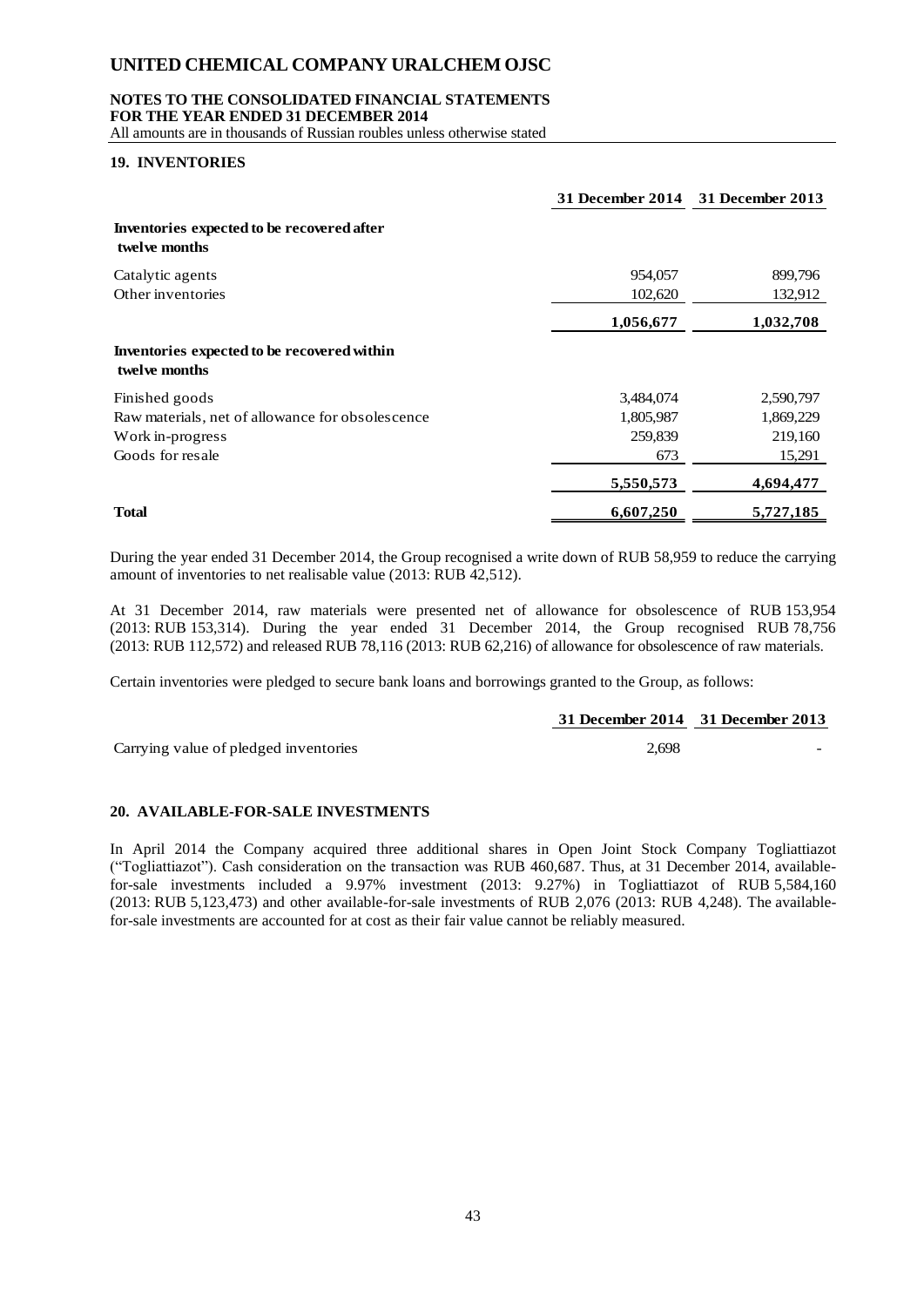#### **NOTES TO THE CONSOLIDATED FINANCIAL STATEMENTS FOR THE YEAR ENDED 31 DECEMBER 2014**

All amounts are in thousands of Russian roubles unless otherwise stated

### **21. OTHER FINANCIAL ASSETS**

|                                 | 31 December 2014 | 31 December 2013 |
|---------------------------------|------------------|------------------|
| Non-current                     |                  |                  |
| Loans issued, at amortised cost | 2,681,723        | 34,192           |
|                                 | 2,681,723        | 34,192           |
| <b>Current</b>                  |                  |                  |
| Loans issued, at amortised cost | 93,630           | 40,160           |
| Other financial assets          | 409              |                  |
|                                 | 94,039           | 40,160           |
| <b>Total</b>                    | 2,775,762        | 74,352           |

As at 31 December 2014, interest rates on loans issued, denominated in RUB, equalled to 14.0% (2013: 12.0%) per annum; on loans issued, denominated in USD, varied from 5.0% to 7.6% per annum.

#### **22. TRADE AND OTHER RECEIVABLES**

|                                          | 31 December 2014 | 31 December 2013 |
|------------------------------------------|------------------|------------------|
| Trade receivables                        | 6,360,664        | 3,231,620        |
| Other receivables                        | 148,851          | 732,124          |
|                                          | 6,509,515        | 3,963,744        |
| Less: allowance for doubtful receivables | (11,361)         | (20,763)         |
| <b>Total</b>                             | 6,498,154        | 3,942,981        |

The average credit period for the Group's customers varies from 30 to 180 days. The Group has provided fully for all receivables over 360 days because historical experience is such that receivables that are outstanding beyond 360 days are generally not recoverable. Before accepting a new customer, the insurer of the Group uses credit policy, agreed with the Group, to assess the potential customer's credit quality and defines credit limits for each individual customer. Credit limits available to customers are reviewed on an annual basis. As at 31 December 2014, the Group's five largest debtors (individually exceeding 8.8% (2013: 5.2%) of total current receivables balance) represented 51.7% (2013: 30,6%) of the outstanding balance of accounts receivable.

Included in the Group's receivables balance at 31 December 2014 were debtors of RUB 18,224 (2013: RUB 61,796) which were past due but not impaired as there has been no change in credit quality and the amounts are still considered recoverable. The Group did not hold any collateral over these outstanding balances. The weighted average age of these receivables was 105 days (2013: 147 days).

Movements in the allowance for doubtful receivables were as follows:

|                                      | Year ended<br>31 December 2014 | Year ended<br>31 December 2013 |
|--------------------------------------|--------------------------------|--------------------------------|
| Balance at the beginning of the year | 20,763                         | 31,898                         |
| Recognised in the income statement   | 13,453                         | 39,686                         |
| Amounts written-off                  | (18, 832)                      | (13,550)                       |
| Amounts recovered during the year    | (4,023)                        | (37,271)                       |
| Balance at the end of the year       | 11,361                         | 20,763                         |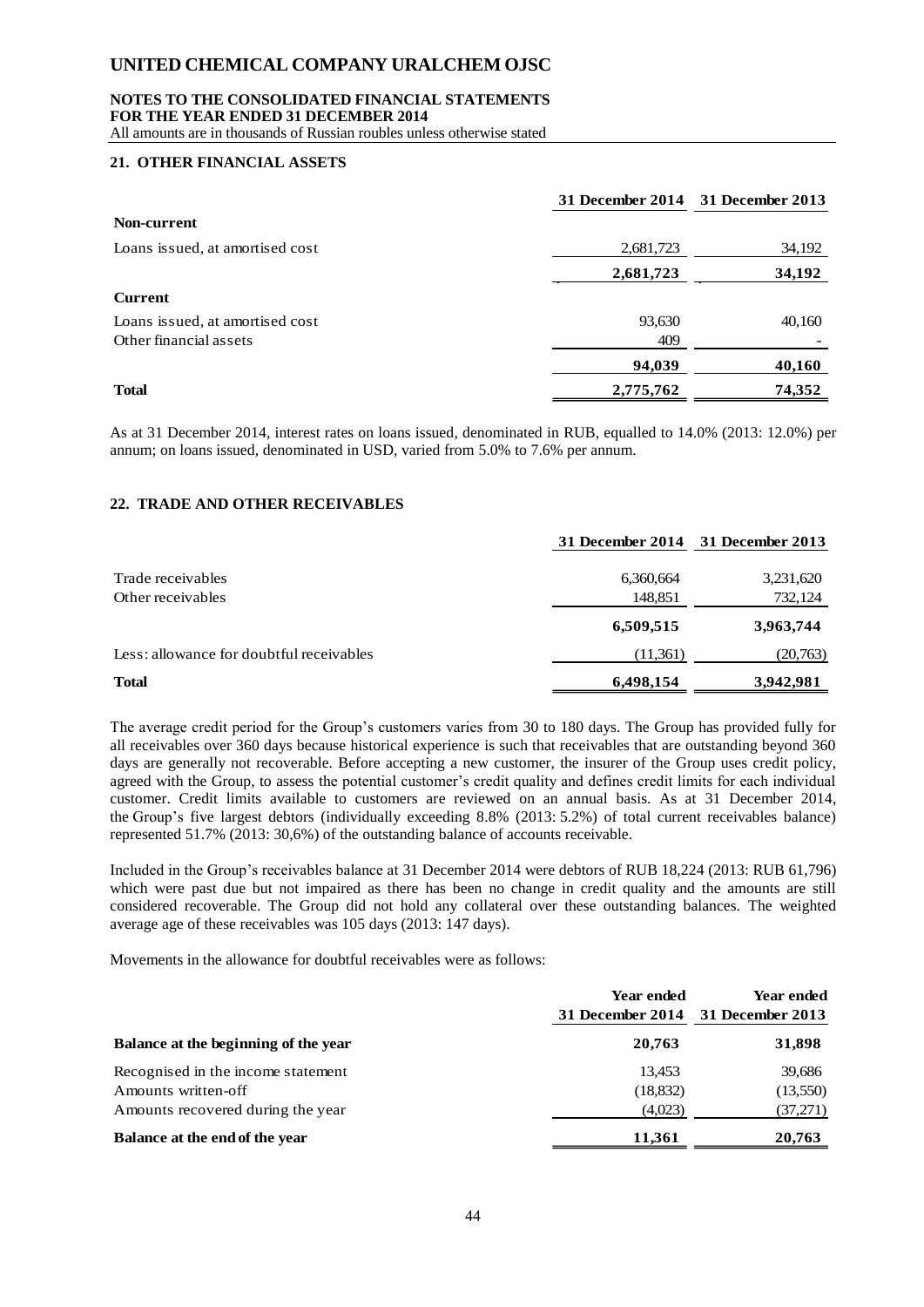#### **NOTES TO THE CONSOLIDATED FINANCIAL STATEMENTS FOR THE YEAR ENDED 31 DECEMBER 2014** All amounts are in thousands of Russian roubles unless otherwise stated

### **23. ADVANCES PAID AND PREPAID EXPENSES**

|                                      |           | 31 December 2014 31 December 2013 |
|--------------------------------------|-----------|-----------------------------------|
| Advances for transportation services | 953.411   | 782,947                           |
| Advances paid for apatite            | 175,913   | 48.946                            |
| Other advances and prepaid expenses  | 313,370   | 325,729                           |
| <b>Total</b>                         | 1,442,694 | 1,157,622                         |

#### **24. OTHER TAXES RECEIVABLE**

|                               |           | 31 December 2014 31 December 2013 |
|-------------------------------|-----------|-----------------------------------|
| Value added tax reimburs able | 2,406,003 | 2,736,499                         |
| Other taxes                   | 39,094    | 28,232                            |
| <b>Total</b>                  | 2.445.097 | 2,764,731                         |

#### **25. CASH AND CASH EQUIVALENTS**

|                                             | 31 December 2014 | 31 December 2013 |
|---------------------------------------------|------------------|------------------|
| Current accounts, including:                |                  |                  |
| USD-denominated                             | 3,002,324        | 909.164          |
| EUR-denominated                             | 776.624          | 524,350          |
| RUR-denominated                             | 519,600          | 389,949          |
| Bank deposits maturing within three months: |                  |                  |
| USD-denominated                             | 5,805,867        | 1,027,697        |
| RUR-denominated                             | 687,000          | 655,500          |
| EUR-denominated                             | 293,874          | 296,801          |
| Other cash and cash equivalents             | 4,571            | 2,077            |
| <b>Total</b>                                | 11,089,860       | 3,805,538        |

At 31 December 2014, interest rates on deposits in VTB Bank, HSBC Bank and Sberbank varied from 0.50% to 15.2% (2013: 0.14% to 6.0%) per annum.

#### **26. EQUITY**

Share capital of the Company amounts to RUB 2,000,000 and is divided into 500,000,000 ordinary shares of the nominal value of 4 RUB each.

#### **Dividends**

The statutory financial statements of the Group entities are the basis for the profit distribution and other appropriations.

#### **Earnings per share**

Earnings per share were calculated by dividing net profit attributable to shareholders of the Company for the years ended 31 December 2014 and 2013 by the weighted average number of ordinary shares in issue during those years.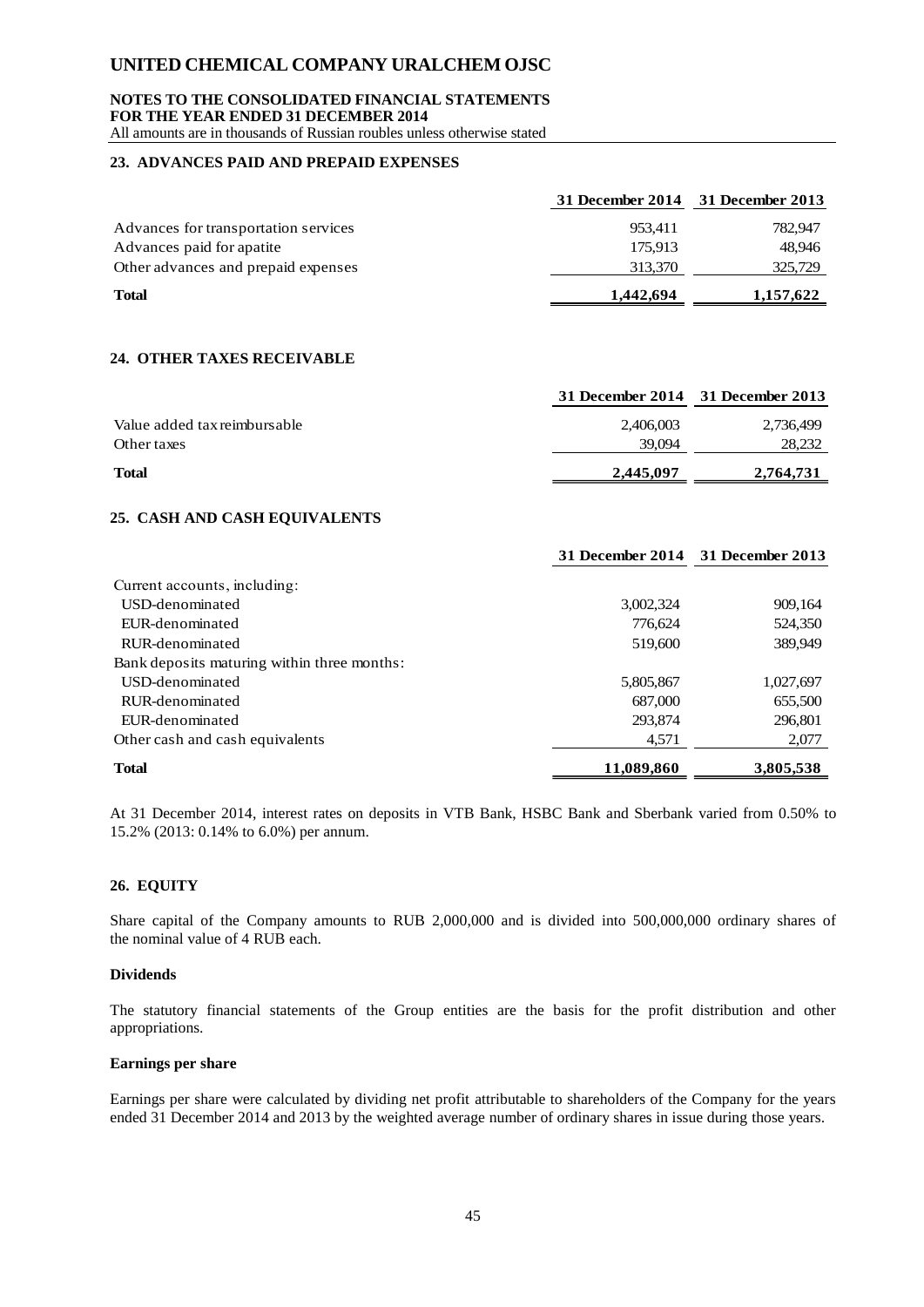### **NOTES TO THE CONSOLIDATED FINANCIAL STATEMENTS FOR THE YEAR ENDED 31 DECEMBER 2014**

### All amounts are in thousands of Russian roubles unless otherwise stated

#### **Share-based payments**

A share-based payment transaction was made as a part of management remuneration based on shareholder's decision (Note 33). Settlements were performed by Uralchem Holding PLC, the shareholder of the Company.

#### **27. LOANS AND BORROWINGS**

|                                                                                             | 31 December 2014 | 31 December 2013 |
|---------------------------------------------------------------------------------------------|------------------|------------------|
| Loans denominated in USD                                                                    | 248,166,802      | 140,889,789      |
| Loans denominated in EUR                                                                    | 5,245,959        | 8,828,125        |
| Loans denominated in RUR                                                                    | 2,786            | 3,672            |
| <b>Total</b>                                                                                | 253,415,547      | 149,721,586      |
| Less: current portion repayable within twelve<br>months and shown under current liabilities | (3,786,100)      | (21,779,882)     |
| Long-term portion of loans and borrowings                                                   | 249,629,447      | 127,941,704      |

#### **Loans denominated in USD**

The loans denominated in USD had a weighted average annual interest rate of 4.8% during the year ended 31 December 2014 (2013: 3,7%) and included several loans at fixed rate varying from 3.1% to 9.0% (2013: from 3.0% to 6.0%) per annum.

In February 2014 the loan payable to Nordea Bank was refinanced with funds obtained under a credit line provided by VTB Capital PLC. The new loan in the amount of RUB 6,920,880 (exchange rate of the Bank of Russia as at 10 February 2014), denominated in USD, matures in the year 2020, with the first repayment scheduled during December 2015. The interest rate is fixed at 4.65% per annum. Commission under the agreement was RUB 127,161 (exchange rate of the Bank of Russia as at 10 February 2014).

In July 2014 loans payable to Sberbank were refinanced with funds obtained under a credit line provided by VTB Capital PLC. The new loan in the amount of RUB 14,015,480 (exchange rate of the Bank of Russia as at 23 July 2014), denominated in USD, matures in 2020, with the first repayment scheduled during December 2015. The interest rate is fixed at 4.65% per annum. Commission under the agreement was RUB 203,032 (exchange rate of the Bank of Russia as at 23 July 2014).

The loans denominated in USD are due in the years 2015 to 2020. Thus, as at 31 December 2014, USDdenominated loans in the amount of RUB 245,763,498 (exchange rate of the Bank of Russia as at 31 December 2014) were secured by 19.99 % of Uralkali OJSC's.

#### **Loans denominated in EUR**

The loans denominated in EUR had a weighted average annual interest rate of 2,9% during the year ended 31 December 2014 (2013: 4,2%) and included the following borrowings:

 RUB 5,245,959 (31 December 2013: RUB 8,655,454) at floating rates linked to Euribor 3m and Euribor 1m varying from 2.7% to 3.7% (31 December 2013: from 2,7% to 3,7%) per annum.

In March 2014 Group reached an agreement with ABLV Bank to obtain a loan in the amount RUB 1,597,563 (exchange rate of the Bank of Russia as at 14 August 2014) denominated in EUR, which matures in March 2019 and with the first repayment scheduled in August 2015 to partially finance the purchase of 55% share in Ventamonjaks. The interest rate is linked to Euribor 6m, Commission under agreement was RUB 13,071 (exchange rate of the Bank of Russia as at 14 August 2014).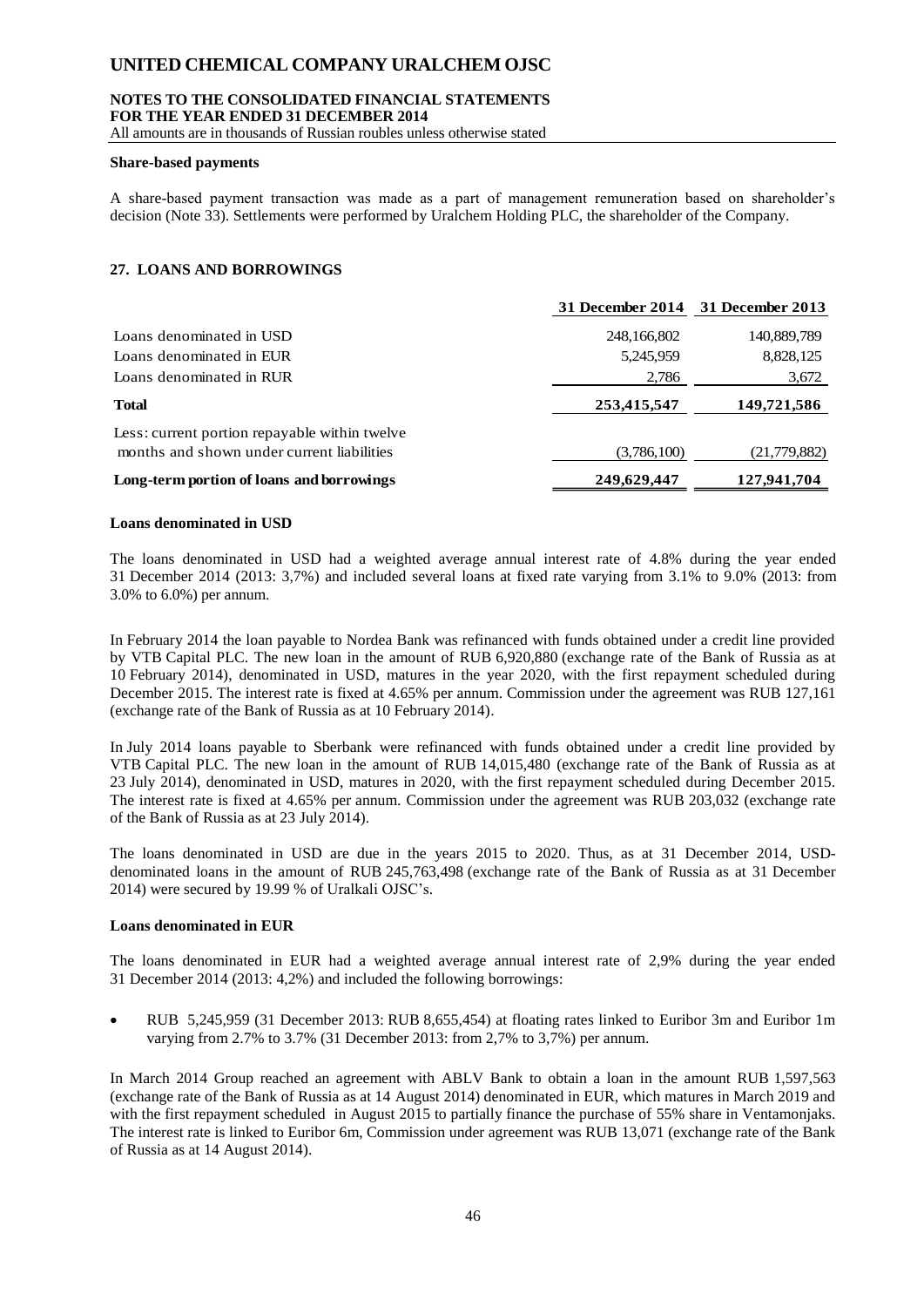### **NOTES TO THE CONSOLIDATED FINANCIAL STATEMENTS FOR THE YEAR ENDED 31 DECEMBER 2014**

All amounts are in thousands of Russian roubles unless otherwise stated

Loans and borrowings were repayable as follows:

|                                                | 31 December 2014 | 31 December 2013 |
|------------------------------------------------|------------------|------------------|
| Due within three months                        | 832,546          | 19,777,295       |
| Due from three to six months                   | 947,542          | 55,454           |
| Due from six to twelve months                  | 2,006,012        | 1,947,133        |
| <b>Current portion of loans and borrowings</b> | 3,786,100        | 21,779,882       |
| Due in the second year                         | 5,151,746        | 2.910.909        |
| Due in the third year                          | 7,879,698        | 2,397,234        |
| Due in the fourth year                         | 12,198,361       | 3,949,779        |
| Due in the fifth year                          | 15,664,617       | 6,119,950        |
| Due thereafter                                 | 208,735,025      | 112,563,832      |
| Long-term portion of loans and borrowings      | 249,629,447      | 127,941,704      |

As at 31 December 2014, the Group's bank loans were subject to restrictive covenants, including but not limited to:

- negative pledge for shares and property pledges;
- limits for material sale of assets and payment of dividends;
- limits for acquisitions of any companies or any shares or securities;
- limits for merger, consolidation or corporate reconstructions;
- limits for loans and guarantees given;
- set-up limits for the amount of cash collections of certain Group subsidiaries that have to be transferred to the accounts at defined banks;
- set-up limits for the annualised "debt and net debt/EBITDA" ratio and other financial covenants.

All loan agreements have acceleration clauses, allowing creditors to increase interest rates and to request early repayment of outstanding amounts in case of non-compliance with these covenants.

As at 31 December 2013, financial covenants on the loans received from Sberbank and Nordea Bank were not observed, thus in the consolidated statement of financial position these loans in the amount of RUB 10,942,789 (exchange rate of the Bank of Russia as at 31 December 2013) and RUB 6,661,917 (exchange rate of the Bank of Russia as at 31 December 2013), respectively, were classified within current liabilities. In December 2013 the Group received credit lines from VTB Capital PLC that could be used to refinance its liability to Sberbank and Nordea Bank.

During year ended 31 December 2014 the Group twice breached the financial covenants on the loans received from VTB Capital PLC:

- in November 2014 after an accident at the mine Solikamsk-2 that caused shares of Uralkali OJSC's fall below the minimum level set in the loan agreement;
- as at 31 December 2014, when value of the assets of the Company was less than its liabilities.

In both cases the Company received waiver letters from VTB Capital PLC, confirming that no Event of Default has occurred.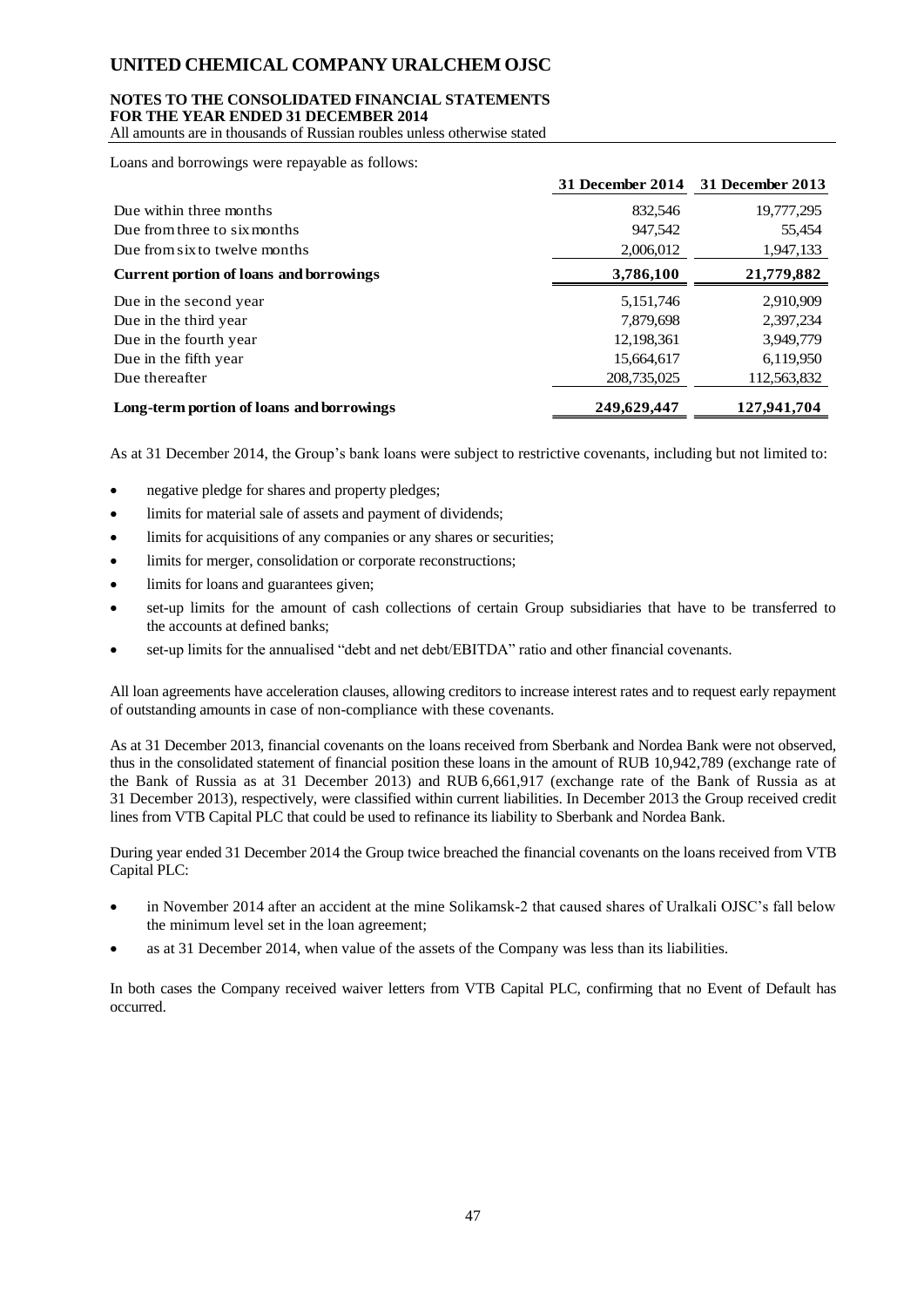#### **NOTES TO THE CONSOLIDATED FINANCIAL STATEMENTS FOR THE YEAR ENDED 31 DECEMBER 2014** All amounts are in thousands of Russian roubles unless otherwise stated

#### **28. OBLIGATIONS UNDER FINANCE LEASES**

The Group leases certain items of machinery, equipment and transport under a number of finance lease agreements (refer to note 16). The average lease term is 89 months. For the year ended 31 December 2014 the weighted average effective annual interest rate was 9.1% (2013: 12,1%). All leases are on a fixed repayment basis and are denominated in USD and RUB (refer to note 36).

|                                                                                        | Minimum lease payments |             |             | <b>Present value of minimum</b><br>lease payments |
|----------------------------------------------------------------------------------------|------------------------|-------------|-------------|---------------------------------------------------|
|                                                                                        |                        | 31 December |             | 31 December                                       |
|                                                                                        | 2014                   | 2013        | 2014        | 2013                                              |
| Due within one year                                                                    | 1,261,371              | 874,705     | 1,185,659   | 815,271                                           |
| Due from two to five years                                                             | 4,046,968              | 2,789,562   | 2,943,553   | 1,891,841                                         |
| Due thereafter                                                                         | 504,836                | 841,866     | 217,581     | 374,040                                           |
|                                                                                        | 5,813,175              | 4,506,133   | 4,346,793   | 3,081,152                                         |
| Less: future finance charges                                                           | (1,466,382)            | (1,424,981) |             |                                                   |
| <b>Present value of lease liabilities</b>                                              | 4,346,793              | 3,081,152   | 4,346,793   | 3,081,152                                         |
| Less: amount due for settlement within one<br>year and shown under current liabilities |                        |             | (1,185,659) | (815,271)                                         |
| Total non-current finance lease liabilities                                            |                        |             | 3,161,134   | 2,265,881                                         |

#### **29. RETIREMENT BENEFIT OBLIGATIONS**

#### **Defined contribution plan**

Social taxes for the year ended 31 December 2014 included contributions to the State Pension Fund in the amount of RUB 1,516,463 (2013: RUB 1,545,364).

At 31 December 2014, outstanding contributions to the State Pension Fund amounted to RUB 127,571 (2013: RUB 104,024).

#### **Defined benefit plans**

The Group operates a number of unfunded defined benefit plans for qualifying employees of subsidiaries located in the Russian Federation. The actuarial valuation of the Group's defined benefit obligations as at 31 December 2014 and 2013 was performed by an independent actuary.

Under these plans a retired employee (or his/her family members) is entitled to the following payments:

- *one-time payment on retirement* varying from RUB 0.500 to RUB 310.200 (2013: varying from 0.5 to 5 times the official minimum monthly salary), depending on the seniority of employee. As at 31 December 2014 the official minimum monthly salary was RUB 5.554 (2013: RUB 5.205);
- *quarterly allowance* varying from RUB 0.125 to RUB 0.705 (2013: from RUB 0.341 to RUB 0.600) for the rest of his/her life;
- *one-time payment upon death* varying from RUB 5.000 to three official minimum monthly salaries (2013: from RUB 4.400 to three official minimum monthly salaries); and
- other payments stipulated in labour agreements such as anniversary payments, disability compensation, etc.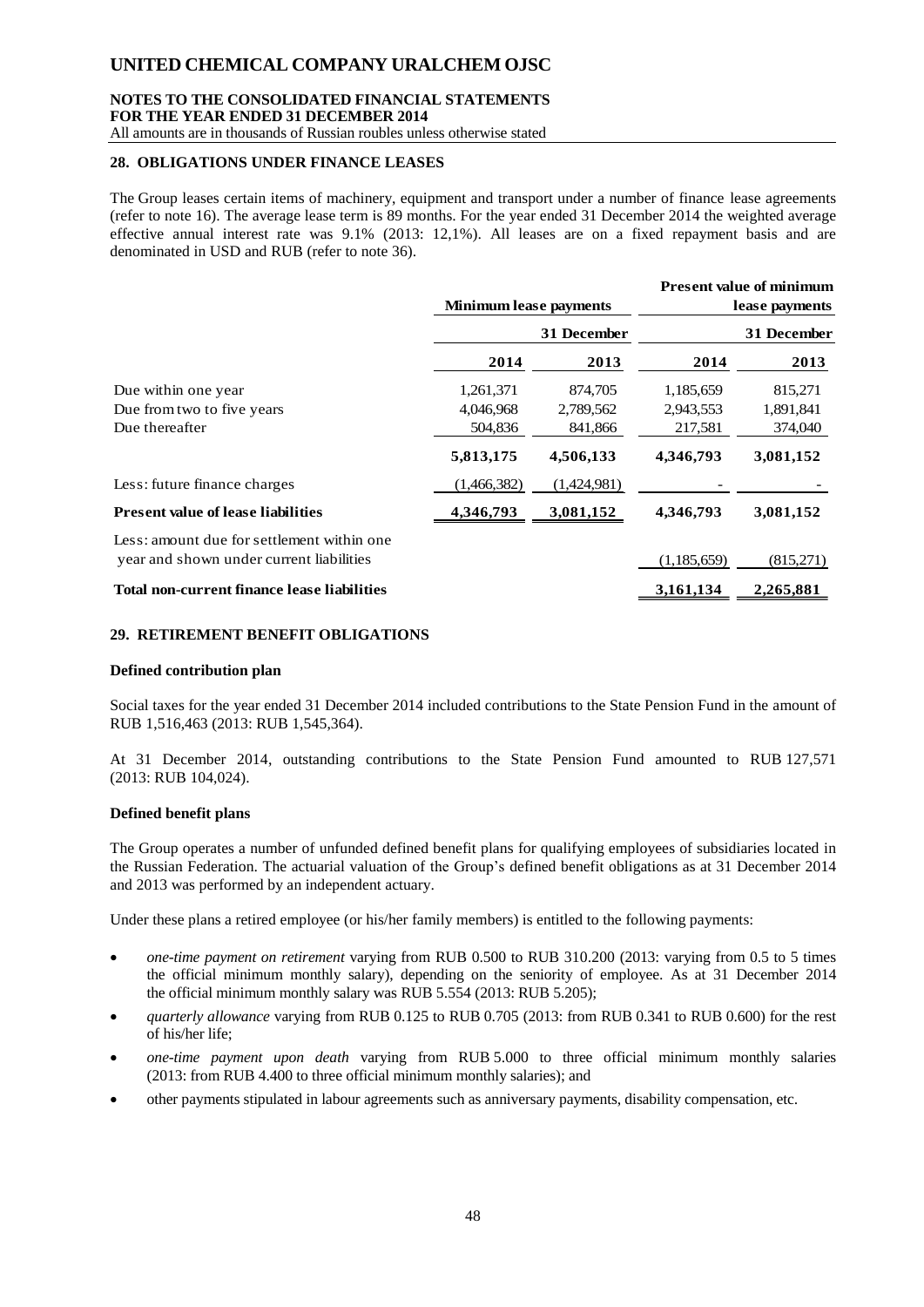#### **NOTES TO THE CONSOLIDATED FINANCIAL STATEMENTS FOR THE YEAR ENDED 31 DECEMBER 2014**

All amounts are in thousands of Russian roubles unless otherwise stated

The principal assumptions used in actuarial valuations were as follows:

|                                         | 31 December 2014 | 31 December 2013 |
|-----------------------------------------|------------------|------------------|
| Discount rate                           | 10.0%            | 7.5%             |
| Expected salary increase                | 9.7%             | 9.2%             |
| Expected pension increase               | $6.0\%$          | 5.0%             |
| Employee turnover rate                  | 5.0%             | 5.0%             |
| Age of retirement                       |                  |                  |
| Male                                    | 55 years         | 55 years         |
| Female                                  | 52 years         | 52 years         |
| Average life expectancy of members from |                  |                  |
| date of retirement                      |                  |                  |
| Male                                    | 20 years         | 20 years         |
| Female                                  | 31 years         | 31 years         |

Amounts recognised in the consolidated statement of profit or loss in respect of these defined benefit plans were as follows:

|                                                              | Year ended<br>31 December 2014 | Year ended<br>31 December 2013 |
|--------------------------------------------------------------|--------------------------------|--------------------------------|
| Interest expense                                             | 34.298                         | 36,185                         |
| Service cost                                                 | (126, 882)                     | 14,049                         |
| Actuarial (gain)/loss recognised in the year                 | (3,274)                        | 4,654                          |
| Total pension costs recognised in the consolidated statement |                                |                                |
| of profit or loss                                            | (95, 858)                      | 54,888                         |

Amounts included in the consolidated statement of financial position in respect of defined benefit plans were as follows:

|                                           | 31 December 2014 31 December 2013 |         |
|-------------------------------------------|-----------------------------------|---------|
| Present value of unfunded defined benefit |                                   |         |
| obligations                               | 327.098                           | 527,245 |
|                                           |                                   |         |

Movements in the present value of the unfunded defined benefit obligations were as follows:

|                                                    | Year ended<br>31 December 2014 | Year ended<br>31 December 2013 |
|----------------------------------------------------|--------------------------------|--------------------------------|
| Balance at the beginning of the year               | 527,245                        | 402,564                        |
| Actuarial loss/(gain) recognised in the year       | (82, 120)                      | 100,397                        |
| Interest expense                                   | 34.298                         | 36,185                         |
| Current service cost                               | 14.497                         | 15,156                         |
| Past service cost                                  | 2,136                          | 374                            |
| Gain on settlements                                | (143, 515)                     | (1,481)                        |
| Liabilities eliminated on disposal of subsidiaries |                                | (2,116)                        |
| Benefits paid                                      | (25, 443)                      | (23, 834)                      |
| Balance at the end of the year                     | 327,098                        | 527,245                        |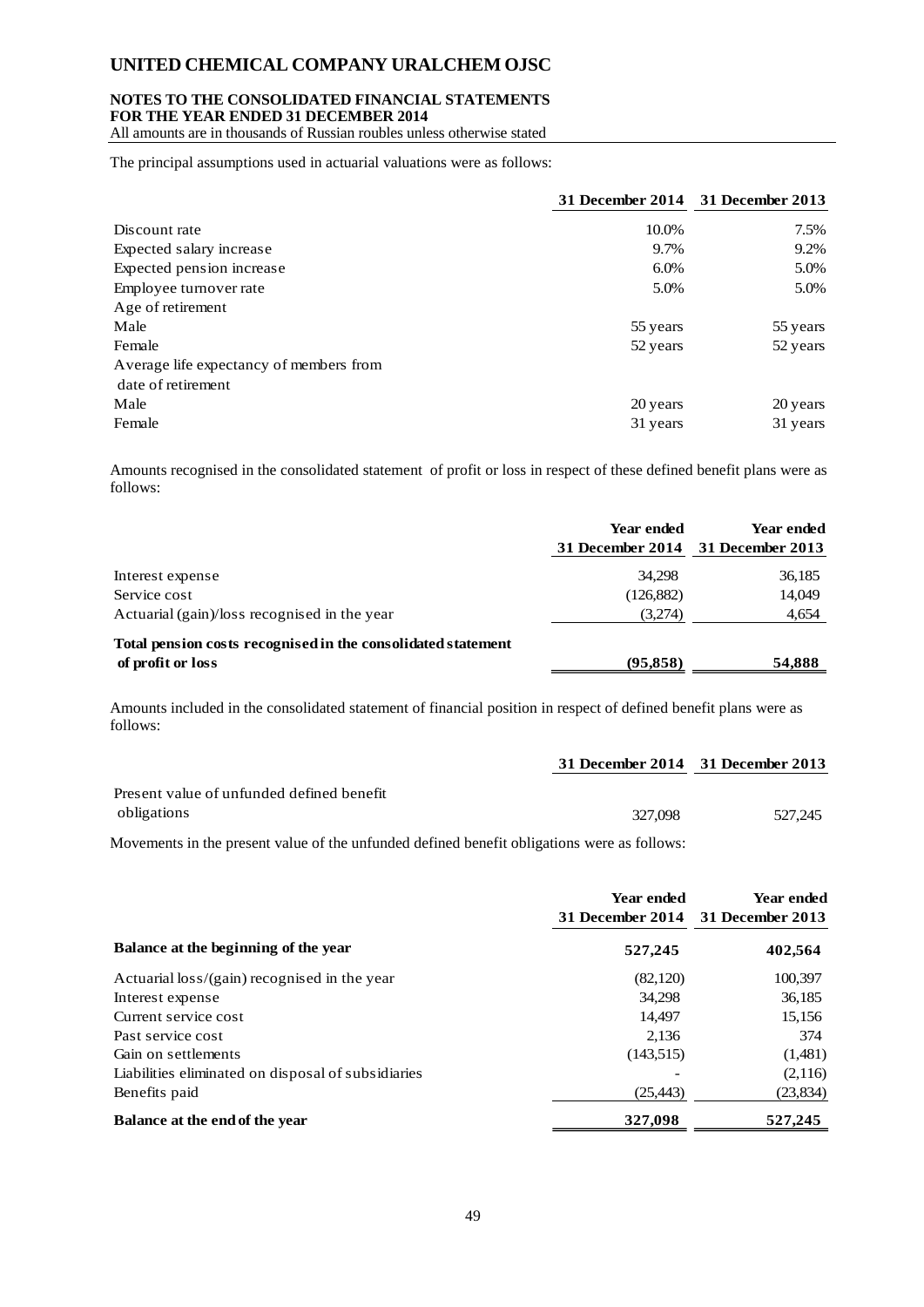### **NOTES TO THE CONSOLIDATED FINANCIAL STATEMENTS FOR THE YEAR ENDED 31 DECEMBER 2014**

All amounts are in thousands of Russian roubles unless otherwise stated

#### **30. DEFERRED TAXES**

|                                  |                   | 1 January<br>2014                          | <b>Acquired</b><br>through<br><b>business</b><br>combina-<br>tions | (Charged)/<br>credited to<br>the statement<br>of profit or<br>loss | 31 December<br>2014 |
|----------------------------------|-------------------|--------------------------------------------|--------------------------------------------------------------------|--------------------------------------------------------------------|---------------------|
| Property, plant and equipment    |                   | (1,650,720)                                | (54,986)                                                           | (438,710)                                                          | (2,144,416)         |
| Inventories                      |                   | 131,709                                    |                                                                    | 302,556                                                            | 434,265             |
| Trade and other receivables      |                   | 30,998                                     |                                                                    | (49,312)                                                           | (18, 314)           |
| Trade and other payables         |                   | 122,383                                    |                                                                    | 6,573                                                              | 128,956             |
| Obligations under finance leases |                   | 588,596                                    |                                                                    | 255,635                                                            | 844,231             |
| Tax loss carried forward         |                   | 79,565                                     |                                                                    | 14,690,589                                                         | 14,770,154          |
| Other                            |                   | (3,664)                                    |                                                                    | 1,851,076                                                          | 1,847,412           |
| <b>Total</b>                     |                   | (701, 133)                                 | (54,986)                                                           | 16,618,407                                                         | 15,862,288          |
|                                  | 1 January<br>2013 | Disposed on<br>disposal of<br>subsidiaries | (Charged)/<br>credited to<br>the statement<br>of profit or<br>loss | (Charged)/<br>credited to<br>other<br>comprehen-<br>sive income    | 31 December<br>2013 |
| Property, plant and equipment    | (2,004,512)       | (52, 649)                                  | 363,311                                                            | 43,130                                                             | (1,650,720)         |
| <b>Inventories</b>               |                   |                                            |                                                                    |                                                                    |                     |
|                                  | 198,362           | (1,448)                                    | (65,205)                                                           |                                                                    | 131,709             |
| Trade and other receivables      | 70,520            | 663                                        | (42, 104)                                                          | 1,919                                                              | 30,998              |
| Trade and other payables         | 123,684           | (221)                                      | 17,906                                                             | (18,986)                                                           | 122,383             |
| Obligations under finance leases | 398,360           | (622)                                      | 190,858                                                            |                                                                    | 588,596             |
| Tax loss carried forward         | 19,998            | (269)                                      | 59,836                                                             |                                                                    | 79,565              |
| Other                            | (231, 641)        | 11,709                                     | 323,067                                                            | (106,799)                                                          | (3,664)             |

At 31 December 2014, the Group had unused tax losses of RUB 14,770,154 (2013: RUB 79,565) available for offset against future profits. Tax losses recognised as deferred tax assets represent mainly foreign exchange losses and interest expenses accrued by the Company which may be utilised against future taxable profit of the Company. The unrecognised tax losses will expire in 2024.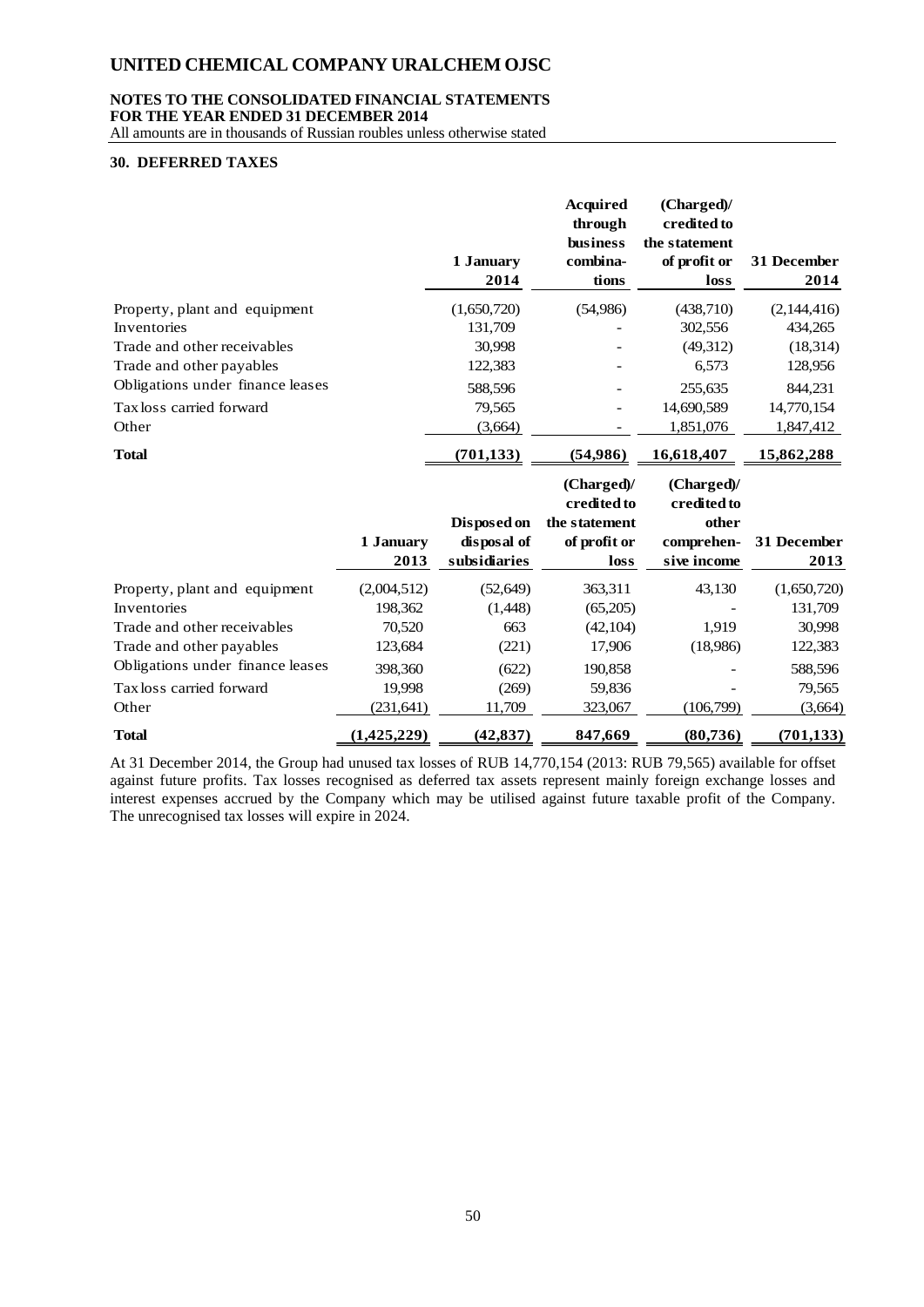### **NOTES TO THE CONSOLIDATED FINANCIAL STATEMENTS FOR THE YEAR ENDED 31 DECEMBER 2014**

All amounts are in thousands of Russian roubles unless otherwise stated

### **31. TRADE AND OTHER PAYABLES**

The average credit period on the purchase of inventories and services in the Russian Federation is 23 days (2013: 20 days).

|                                            |           | 31 December 2014 31 December 2013 |
|--------------------------------------------|-----------|-----------------------------------|
| Trade accounts payables                    | 973,816   | 1,265,499                         |
| Payables for property, plant and equipment | 165,479   | 193,038                           |
| Dividends payable                          |           | 3,475,000                         |
| Other accounts payables                    | 189,977   | 297,138                           |
| <b>Total financial liabilities</b>         | 1,329,272 | 5,230,675                         |
| Provision for unused vacation              | 413,282   | 409,023                           |
| Accrual of performance based bonuses       | 360,118   | 233,650                           |
| Deferred income                            | 202,730   | 91,868                            |
| Unpaid salaries                            | 59,495    | 199,052                           |
| Accrued expenses                           | 101,821   | 129,054                           |
| Provision for unfavorable court decision   |           | 43,865                            |
| <b>Total non-financial liabilities</b>     | 1,137,446 | 1,106,512                         |
| Total                                      | 2,466,718 | 6,337,187                         |

The table below summarises the maturity profile of the Group's trade accounts payable and payables for property, plant and equipment based on undiscounted contractual payments:

|                               |           | 31 December 2014 31 December 2013 |
|-------------------------------|-----------|-----------------------------------|
| Due within three months       | 1,090,558 | 1,379,753                         |
| Due from three to six months  | 1.638     | 10.482                            |
| Due from six to twelve months | 47.099    | 68.302                            |
| <b>Total</b>                  | 1,139,295 | 1,458,537                         |

#### **32. OTHER TAXES PAYABLE**

|                 |         | 31 December 2014 31 December 2013 |
|-----------------|---------|-----------------------------------|
| Social taxes    | 145,193 | 110,830                           |
| Property tax    | 60,809  | 43,390                            |
| Value added tax | 18,150  | 13,286                            |
| Other taxes     | 52,396  | 54,731                            |
| <b>Total</b>    | 276,548 | 222,237                           |

#### **33. RELATED PARTIES TRANSACTIONS AND OUTSTANDING BALANCES**

Related parties include shareholders, entities under common ownership and control with the Group and members of key management personnel. The Group enters into transactions with related parties in the ordinary course of business for the purchase and sale of goods and services and in relation to the provision of financing arrangements to and from its parent company or entities under common ownership.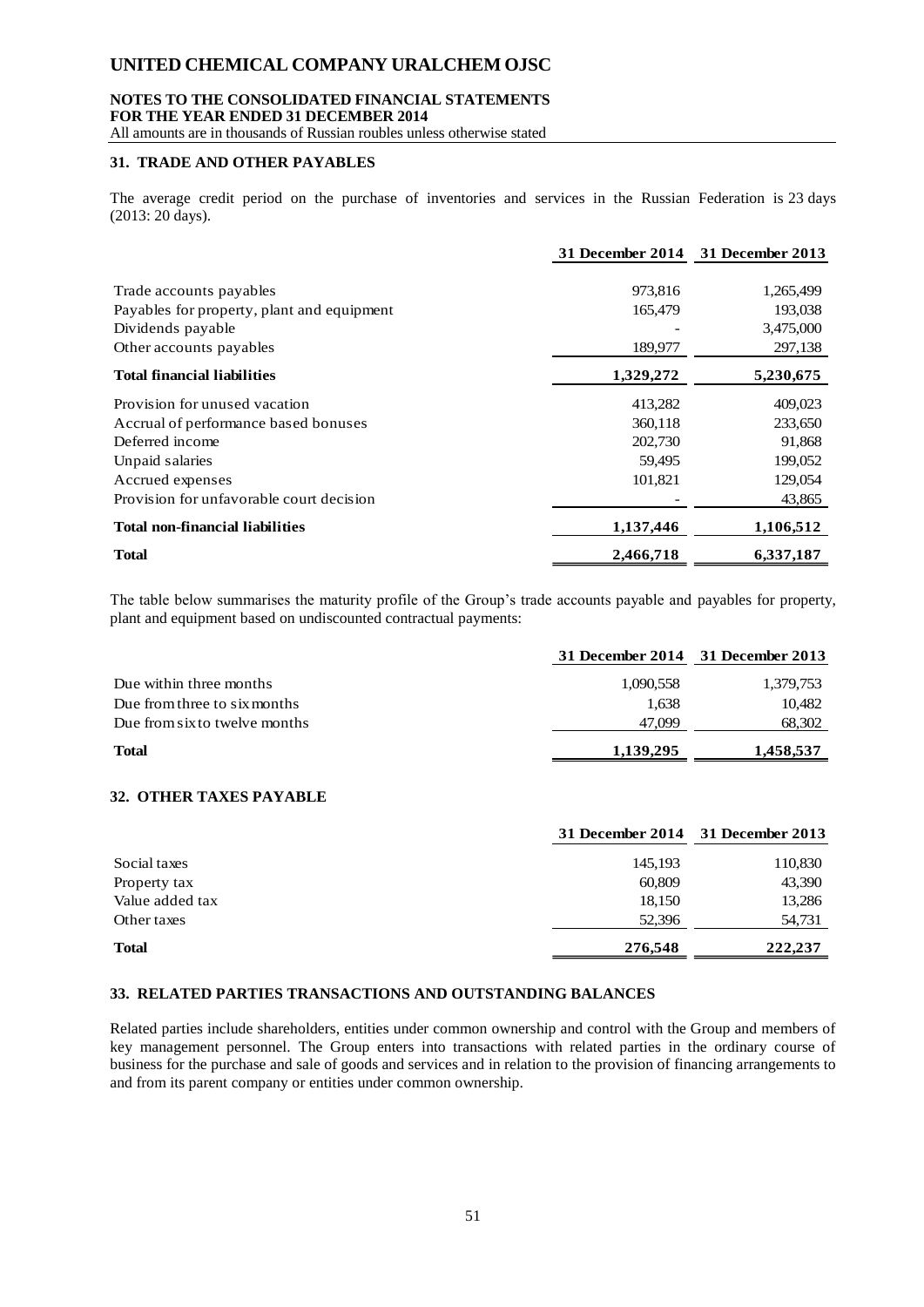#### **NOTES TO THE CONSOLIDATED FINANCIAL STATEMENTS FOR THE YEAR ENDED 31 DECEMBER 2014**

All amounts are in thousands of Russian roubles unless otherwise stated

The Group had the following outstanding balances with related parties:

|                                                               |             | 31 December 2014 31 December 2013 |
|---------------------------------------------------------------|-------------|-----------------------------------|
| <b>Parent company</b>                                         |             |                                   |
| Other receivables                                             | 112         | 553,500                           |
| Loans issued, at amortised cost                               | 2,419,164   |                                   |
| Loans and borrowings                                          | (1,659,405) | (2,321,742)                       |
| Dividends payable                                             |             | (3,475,000)                       |
| Entities under common ownership and control<br>with the Group |             |                                   |
| Trade and other receivables                                   | 202,012     | 185,573                           |
| Advances paid and prepaid expenses                            | 34.891      | 65,921                            |

The Group entered into the following transactions with related parties:

|                                                                | Year ended               | <b>Year ended</b><br>31 December 2014 31 December 2013 |
|----------------------------------------------------------------|--------------------------|--------------------------------------------------------|
| <b>Parent company</b>                                          |                          |                                                        |
| Interest income                                                | 22.793                   | 11,509                                                 |
| Interest expense                                               | (110,691)                | (97, 467)                                              |
| Entities under common ownership and control<br>with the Group  |                          |                                                        |
| Sales of goods and services<br>Purchases of goods and services | 1,975,072<br>(1,072,866) | 1,796,252<br>(589, 644)                                |

#### **Transactions with related parties**

#### *Sale and purchases of goods*

Sales of goods to related parties were made on market terms. Sales of services, which mainly consisted of sales of electricity and heat energy, were made at prices established by the Federal Utility Committee, a government regulator responsible for establishing and monitoring the prices on the utility market in the Russian Federation.

Purchases from related parties which primarily included purchases of raw materials for production of nitrogen fertilisers were made at market prices plus an insignificant premium of 1.0% to 2.0% as reimbursement for operating expenses of those entities.

#### *Dividends paid to shareholders*

During the year ended 31 December 2014 the Group settled its liability to pay out dividends in the amount of RUB 3,475,000.

#### *Dividends received from associated company*

During the year ended 31 December 2014 the Group received dividends from Uralkali OJSC to the total amount of RUB 957,141, including withholding tax of RUB 86,143.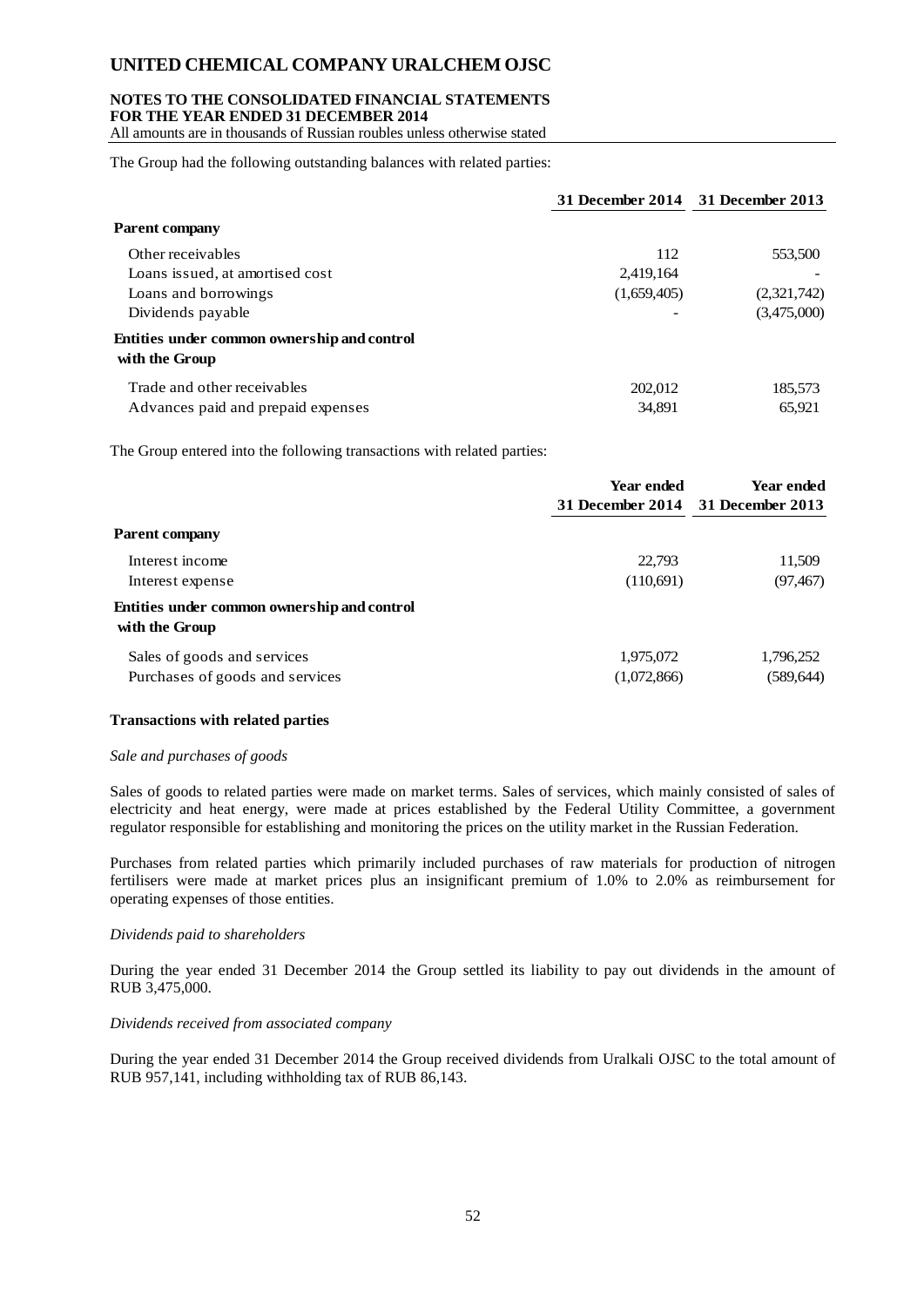### **NOTES TO THE CONSOLIDATED FINANCIAL STATEMENTS FOR THE YEAR ENDED 31 DECEMBER 2014**

All amounts are in thousands of Russian roubles unless otherwise stated

#### **Compensation of key management personnel**

The compensation of key management personnel of the Group for the year ended 31 December 2014 comprised salaries and cash bonuses in the amount of RUB 513,793 (2013: RUB 382,830), social taxes in the amount of RUB 56,005 (2013: RUB 43,678) and share-based payment to management in the amount of RUB 63,485 (2013: RUB 299,769).

#### **34. COMMITMENTS AND CONTINGENCIES**

#### **Purchase of natural gas**

In December 2013, the Group entered into the binding purchase agreements with Gazprom and Novatek, to purchase defined volumes of natural gas.

Future minimum costs under non-cancellable purchase agreements were as follows:

|                            |            | 31 December 2014 31 December 2013 |
|----------------------------|------------|-----------------------------------|
| Due in one year            | 14,913,462 | 15,578,809                        |
| Due from two to five years | 28,069,330 | 41,215,039                        |
| <b>Total</b>               | 42,982,792 | 56,793,848                        |

#### **Capital commitments**

As at 31 December 2014, the Group's contractual capital commitments for acquisition of property, plant and equipment amounted to RUB 692,596 (2013: RUB 479,572).

#### **Operating leases: Group as a lessee**

The Group leases certain machinery, equipment and office premises. The respective lease agreements have an average life of one to five years with no renewal option at the end of the lease term.

Future minimum rental expenses under non-cancellable operating leases were as follows:

|                            |           | 31 December 2014 31 December 2013 |
|----------------------------|-----------|-----------------------------------|
| Due in one year            | 725.634   | 1,164,242                         |
| Due from two to five years | 1,095,944 | 664,123                           |
| <b>Total</b>               | 1,821,578 | 1,828,365                         |

#### **Litigation**

The Group has a number of claims and litigation relating to sales and purchases. Management believes that none of these claims, individually or in aggregate, will have a material adverse impact on the Group.

#### **Taxation contingencies in the Russian Federation**

The Russian Federation currently has a number of laws related to various taxes imposed by both federal and regional governmental authorities, including VAT, corporate income tax, social taxes and other. Laws related to these taxes have not been in force for significant periods, in contrast to more developed market economies; therefore, the government's implementation of these regulations is often inconsistent or non-existent. Accordingly, few precedents with regard to tax rulings have been established. Tax declarations, together with other legal compliance areas (for example, customs and currency control matters), are subject to review and investigation by a number of authorities, which are enabled by law to impose severe fines, penalties and interest charges. These facts create tax risks in Russia that are more significant than typically found in countries with more developed tax systems. Generally, tax declarations remain open and subject to inspection for a period of three years following the tax year.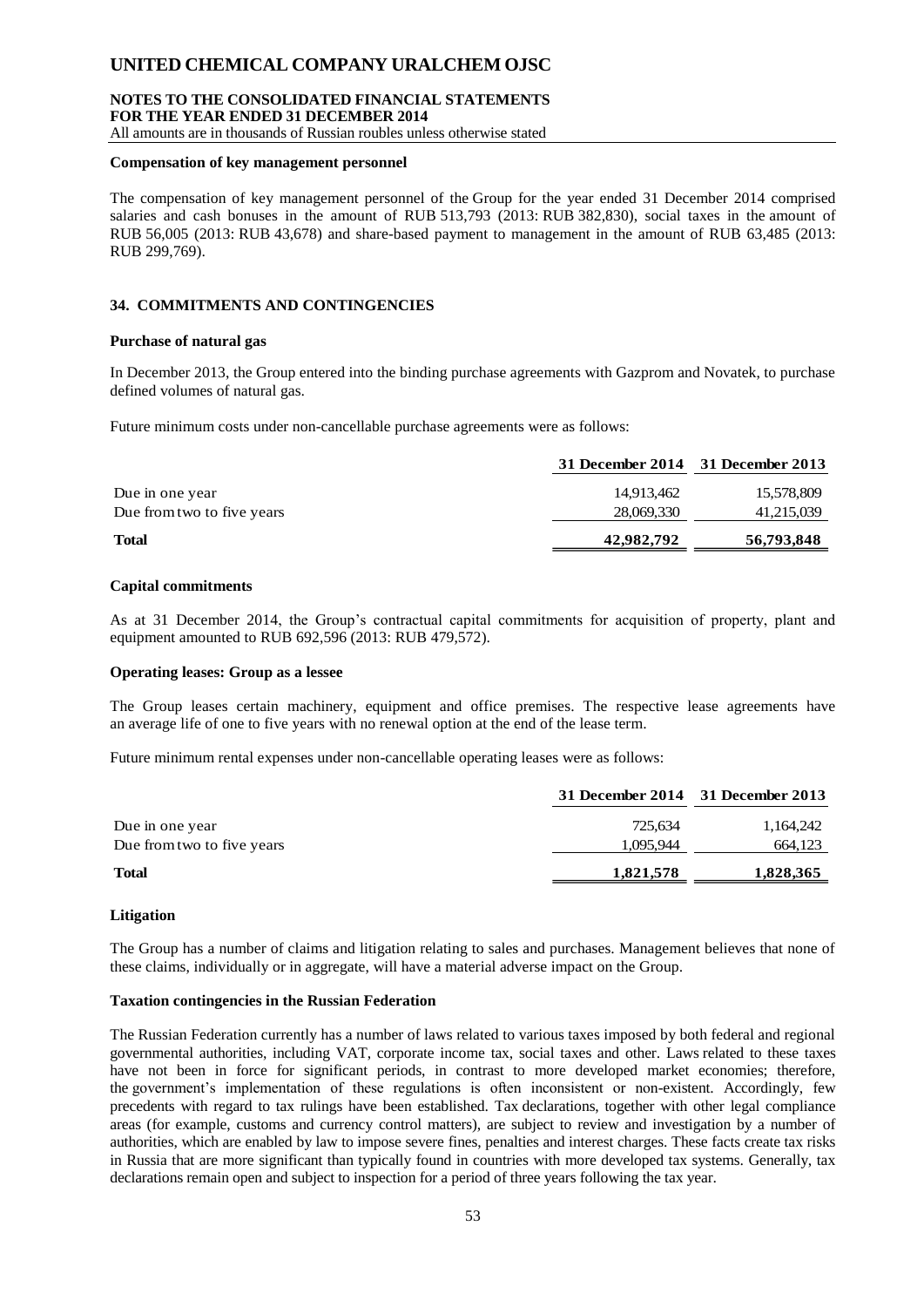#### **NOTES TO THE CONSOLIDATED FINANCIAL STATEMENTS FOR THE YEAR ENDED 31 DECEMBER 2014** All amounts are in thousands of Russian roubles unless otherwise stated

While management believes that it has adequately provided for tax liabilities based on its interpretation of current and previous legislation, the risk remains that tax authorities in the Russian Federation could take different positions with regard to interpretive issues. This uncertainty may expose the Group to additional taxation, fines and penalties that could be significant.

#### **Environmental matters**

The Group is subject to extensive federal, state and local environmental controls and regulations in the regions of the Russian Federation in which it operates. The Group's operations involve the discharge of materials, contaminants and waste water into the environment that could potentially impact on flora and fauna, and give rise to other environmental concerns.

The Group's management believes that its production facilities are in compliance with all current existing environmental legislation in the regions in which it operates. However, environmental laws and regulations continue to evolve.

The Group is unable to predict the timing or extent to which those laws and regulations may change. Such change, if it occurs, may require that the Group modernise technology and upgrade production equipment to meet more stringent standards.

Management of the Group regularly reassesses environmental obligations related to its operations. Estimates are based on management's understanding of current legal requirements and the terms of licence agreements. Should the requirements of applicable environmental legislation change or be clarified and amended, the Group may incur additional environmental obligations.

#### **Russian Federation risk**

Emerging markets such as Russian Federation are subject to different risks than more developed markets, including economic, political and social, and legal and legislative risks. Laws and regulations affecting businesses in Russian Federation continue to change rapidly, tax and regulatory frameworks are subject to varying interpretations. The future economic direction of Russian Federation is heavily influenced by the fiscal and monetary policies adopted by the government, together with developments in the legal, regulatory, and political environment.

Because Russia produces and exports large volumes of oil and gas, its economy is particularly sensitive to the price of oil and gas on the world market, which decreased significantly during 2014. Management is unable to reliably estimate the effects of any further price fluctuations on the Group's financial position.

Starting from March 2014, sanctions have been imposed in several packages by the U.S. and the E.U. on certain Russian officials, businessmen and companies. International credit agencies downgraded Russia's long-term foreign currency sovereign rating with a negative outlook. In December 2014, the Central Bank of the Russian Federation significantly increased its key interest rate, which resulted in growth of interest rates on domestic borrowings. The exchange rate of the Russian Rouble depreciated significantly. These developments may result in reduced access of the Russian businesses to international capital and export markets, capital flight, further weakening of the Ruble and other negative economic consequences.

The impact of further political and economic developments in Russia on future operations and financial position of the Group is at this stage difficult to determine.

### **35. FAIR VALUE OF FINANCIAL INSTRUMENTS**

The fair value of financial assets and liabilities is determined as follows:

- the fair value of financial assets and financial liabilities with standard terms and conditions and traded on active liquid markets are determined with reference to quoted market prices; and
- the fair value of other financial assets and financial liabilities are determined in accordance with generally accepted pricing models based on discounted cash flow analysis using prices from observable current market transactions.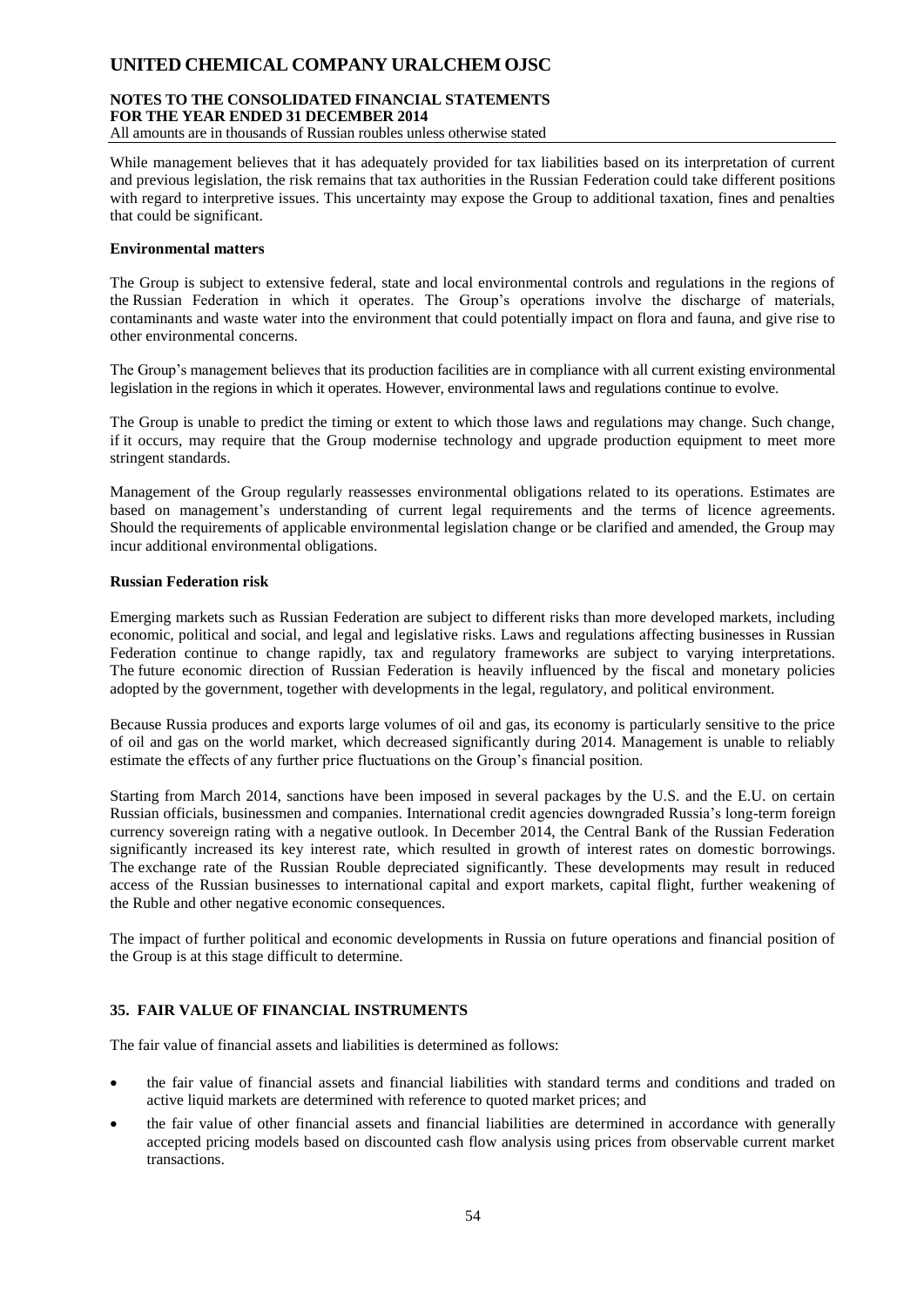#### **NOTES TO THE CONSOLIDATED FINANCIAL STATEMENTS FOR THE YEAR ENDED 31 DECEMBER 2014** All amounts are in thousands of Russian roubles unless otherwise stated

As at 31 December 2014 and 2013, management believed that the carrying value of financial assets, payables and

EUR denominated loans approximated their fair values due to (i) their short-term nature for current financial assets and liabilities, (ii) the fact that interest rates approximate current market rates for similar instrument.

Given the high degree of uncertainty currently existing on Russian capital markets the Group cannot determine what the market rate for the USD denominated loan from VTB would be in a current economic environment and therefore the fair value disclosure for it is not provided as at 31 December 2014.

### **36. FINANCIAL RISK MANAGEMENT**

#### **Capital risk management**

The Group manages its capital to ensure that entities of the Group will be able to continue as a going concern while maximising the return to the shareholders through the optimisation of the Group's debt to equity ratio. Management of the Group reviews the capital structure on a regular basis. Based on the results of this review, the Group takes steps to balance its overall capital structure through the payment of dividends, new share issues as well as the issue of new debt or the redemption of existing debt.

#### **Major categories of financial instruments**

The Group's principal financial liabilities comprise loans and borrowings and trade payables and are related to the category of liabilities at amortised cost. The main purpose of these financial instruments is to raise finance for the Group's operations. The Group has various financial assets such as available-for-sale investments, trade and other receivables and loans issued, cash and cash equivalents and promissory notes.

|                                      | 31 December 2014 31 December 2013 |             |
|--------------------------------------|-----------------------------------|-------------|
| <b>Financial assets</b>              |                                   |             |
| AFS investments                      | 5,586,236                         | 5,127,721   |
| Cash and cash equivalents            | 11,089,860                        | 3,805,538   |
| Loans issued and accounts receivable | 9,273,507                         | 4,017,333   |
| Other financial assets               | 409                               |             |
| <b>Total financial assets</b>        | 25,950,012                        | 12,950,592  |
| <b>Financial liabilities</b>         |                                   |             |
| Loans and borrowings                 | 253,415,547                       | 149,721,586 |
| Obligations under financial leases   | 4,346,793                         | 3,081,152   |
| Trade and other payables             | 1,329,272                         | 5,230,675   |
| <b>Total financial liabilities</b>   | 259,091,612                       | 158,033,413 |

The main risks arising from the Group's financial instruments are foreign currency, interest rate, credit and liquidity risks.

#### **Foreign currency risk**

Currency risk is the risk that the financial results of the Group will be adversely impacted by changes in exchange rates to which the Group is exposed. The Group undertakes certain transactions denominated in foreign currencies.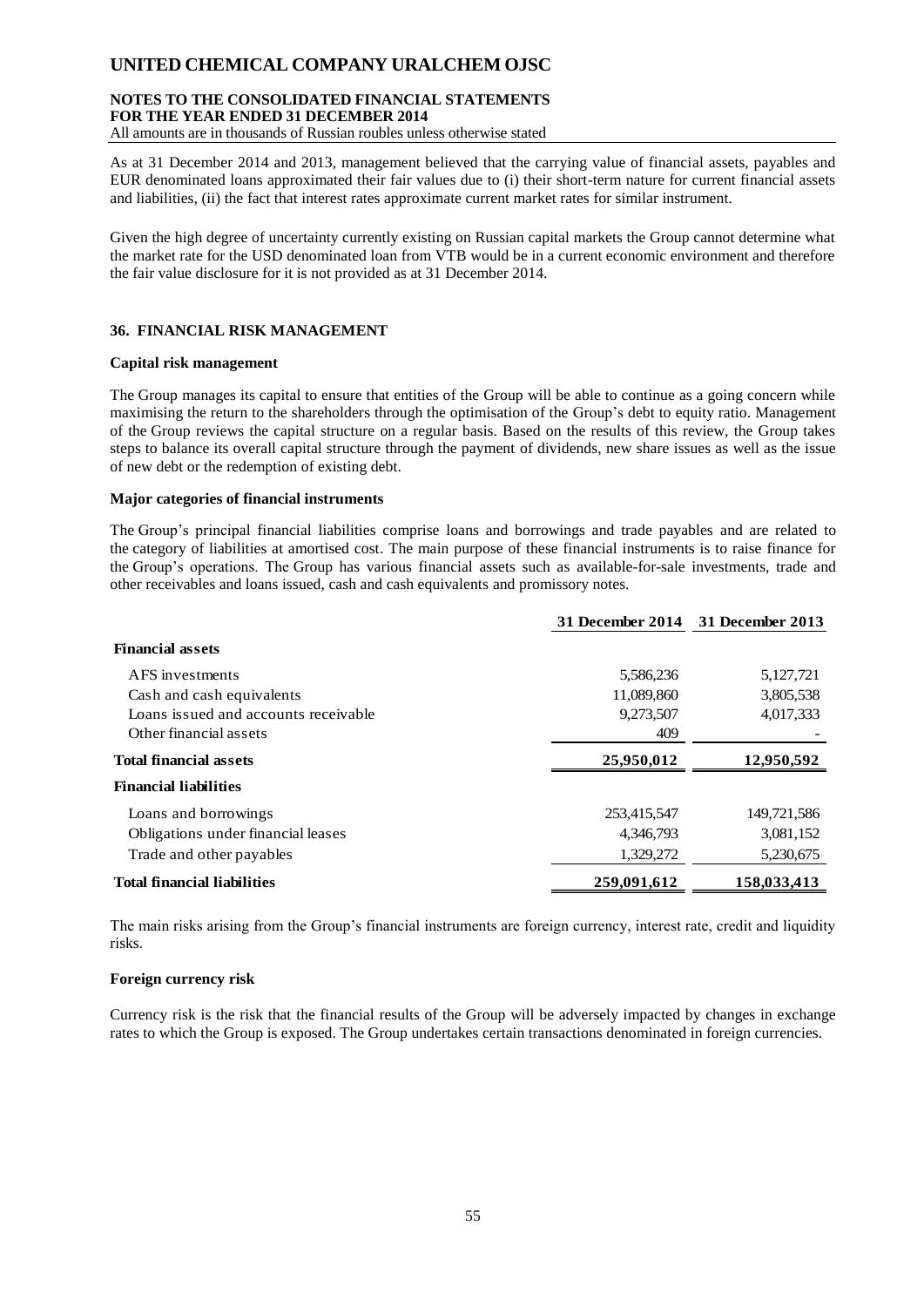### **NOTES TO THE CONSOLIDATED FINANCIAL STATEMENTS FOR THE YEAR ENDED 31 DECEMBER 2014**

All amounts are in thousands of Russian roubles unless otherwise stated

The carrying amounts of the Group's foreign currency denominated monetary assets and liabilities as at 31 December 2014 and 2013 were as follows:

|                                  | <b>USD-denominated</b> |               | <b>EUR-denominated</b> |              |  |
|----------------------------------|------------------------|---------------|------------------------|--------------|--|
|                                  |                        | 31 December   | 31 December            |              |  |
|                                  | 2014                   | 2013          | 2014                   | 2013         |  |
| <b>Assets</b>                    |                        |               |                        |              |  |
| Trade and other receivables      | 2,887,623              | 1,231,140     | $\overline{4}$         | 27,909       |  |
| Other financial assets           | 2,479,469              |               |                        |              |  |
| Cash and cash equivalents        | 8,804,649              | 1,932,526     | 319,392                | 338,365      |  |
| <b>Total assets</b>              | 14,171,741             | 3,163,666     | 319,396                | 366,274      |  |
| <b>Liabilities</b>               |                        |               |                        |              |  |
| Loans and borrowings             | 247, 376, 173          | 140,436,185   |                        | 6,721,615    |  |
| Obligations under finance leases | 2,309,610              | 1,037,224     |                        |              |  |
| Trade and other payables         | 67,559                 | 9,211         | 14,629                 | 4,265,595    |  |
| <b>Total liabilities</b>         | 249,753,342            | 141,482,620   | 14,629                 | 10,987,210   |  |
| <b>Total net liabilities</b>     | (235,581,601)          | (138,318,954) | 304,767                | (10,620,936) |  |

The table below details the Group's sensitivity to the weakening of the Russian Rouble against the US Dollar and the Euro by 30.0%. The analysis was applied to monetary items at the end of the reporting period denominated in currencies different than the respective entity's functional currency. A negative number indicates a decrease in profit where the Russian Rouble weakens against the US Dollar and Euro.

|               |              | USD-impact     |             | <b>EUR</b> -impact |  |
|---------------|--------------|----------------|-------------|--------------------|--|
|               |              | 31 December    | 31 December |                    |  |
|               | 2014         | 2013           | 2014        | 2013               |  |
| (Loss)/Profit | (70,674,480) | (41, 495, 686) | 91,430      | (3,186,281)        |  |

#### **Interest rate risk**

Interest rate risk is the risk that changes in interest rates will adversely impact the value of financial instruments and financial results of the Group. The Group does not use any derivatives to manage interest rate risk exposure.

The table below details the Group's sensitivity to an increase of 1.0% in the Euribor interest rate. The analysis was applied to loans and borrowings based on the assumption that the amount of the liability outstanding as at the end of the reporting period was outstanding for the whole year.

|      | <b>EURIBOR</b> - impact           |        |
|------|-----------------------------------|--------|
|      | 31 December 2014 31 December 2013 |        |
| Loss | 52,460                            | 86.018 |

#### **Credit risk**

Credit risk refers to the risk that a counterparty will default on its contractual obligations resulting in financial loss to the Group. The Group has adopted a policy of only dealing with creditworthy counterparties and obtaining sufficient collateral, where appropriate, as a means of mitigating the risk of financial loss from defaults.

In determining the recoverability of a trade receivable, the Group considers any change in the credit quality of the trade receivable from the date credit was initially granted up to the end of the reporting period.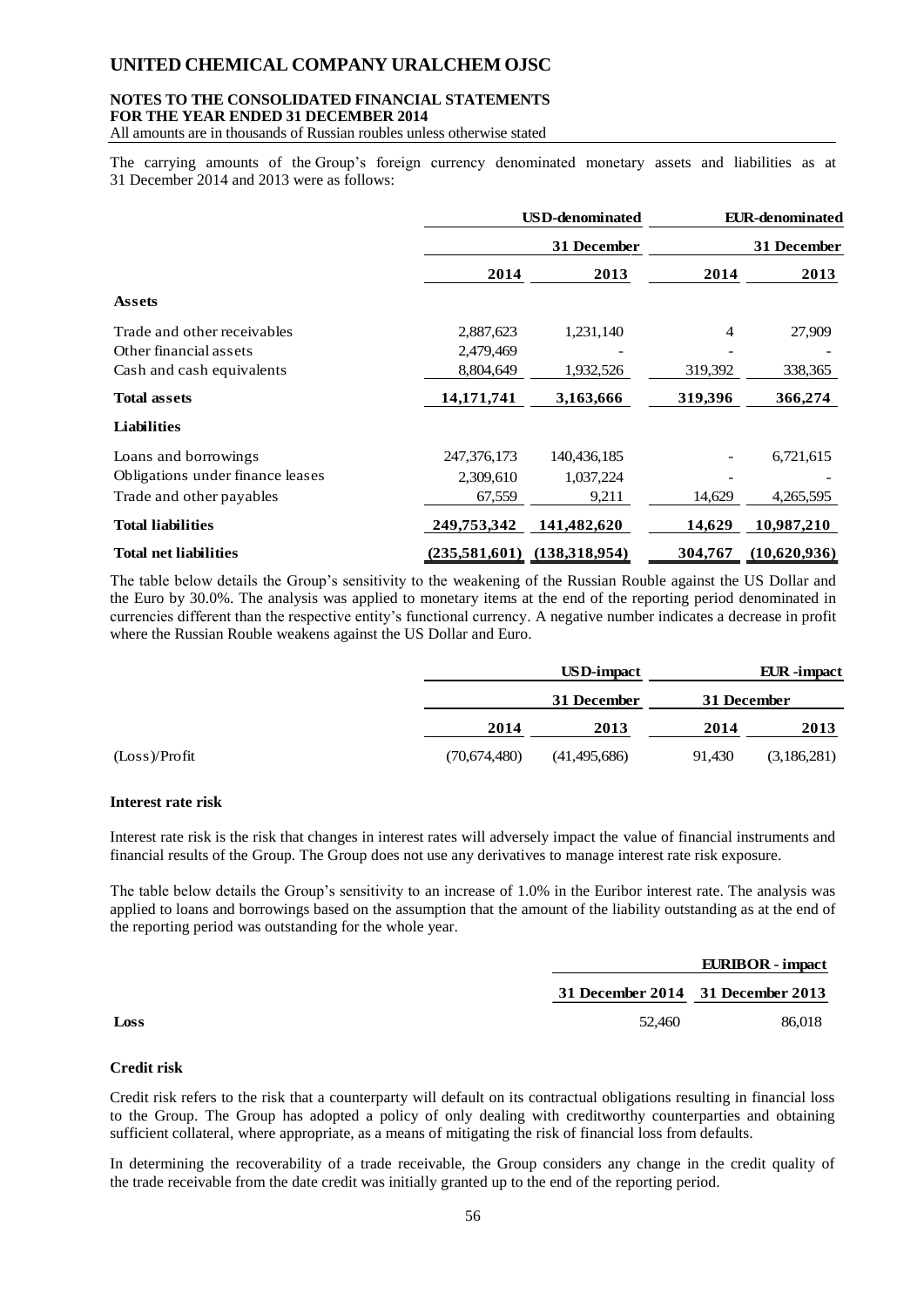### **NOTES TO THE CONSOLIDATED FINANCIAL STATEMENTS FOR THE YEAR ENDED 31 DECEMBER 2014**

All amounts are in thousands of Russian roubles unless otherwise stated

For the year ended 31 December 2014, revenue from the Group's five largest customers constituted over 29.5% of the Group's total revenue (2013: 26.7%). However, the Group is not dependent on these customers because of the existence of a liquid commodity market for the majority of fertilisers and its by-products.

At 31 December 2014, amounts receivable from the Group's five largest customers were RUB 397,017 (2013: RUB 393,082), which represented approximately 6.1% of the total current outstanding balance of accounts receivable (2013: 10.0%).

At the end of the reporting period, there are no significant concentrations of credit risk for loans and receivables. The carrying amount represents the Group's maximum exposure to credit risk for such loans and receivables.

The credit risk on liquid funds is limited because the counterparties are banks with high credit-ratings assigned by international credit-rating agencies.

#### **Liquidity risk**

Liquidity risk is the risk that the Group will not be able to settle all its liabilities as they fall due. The Group's liquidity position is carefully monitored and managed. The Group has a detailed budgeting and cash forecasting process to help ensure that it has adequate cash available to meet its payment obligations.

Presented below is the maturity profile of the Group's financial liabilities (the maturity profile for trade accounts payable and payables for property, plant and equipment is presented in note 31) as at 31 December 2014 and 2013 based on undiscounted contractual payments, including interest payments:

|                               |                                                     |                 |                                                        |                      | 31 December 2014 |
|-------------------------------|-----------------------------------------------------|-----------------|--------------------------------------------------------|----------------------|------------------|
|                               | Fixed rate financial liabilities, at amortised cost |                 |                                                        |                      |                  |
|                               | <b>Finance leases</b>                               |                 |                                                        | Loans and borrowings |                  |
|                               | Principal                                           | <b>Interest</b> | Principal                                              | <b>Interest</b>      |                  |
| Due within three months       | 346,413                                             | 8,462           | 56,724                                                 | 687,761              | 1,099,360        |
| Due from three to six months  | 282,310                                             | 16,119          | 815,747                                                | 26,769               | 1,140,945        |
| Due from six to twelve months | 556,956                                             | 51,111          | 1,607,048                                              | 21,478               | 2,236,593        |
| Due in the second year        | 1,006,708                                           | 185,965         | 4,645,273                                              | 114,158              | 5,952,104        |
| Due in the third year         | 827,777                                             | 270,817         | 7,548,911                                              |                      | 8,647,505        |
| Due in the fourth year        | 566,639                                             | 276,819         | 11,880,254                                             |                      | 12,723,712       |
| Due in the fifth year         | 542,409                                             | 369,834         | 14,355,306                                             |                      | 15,267,549       |
| Due thereafter                | 217,581                                             | 287,255         | 208, 151, 942                                          |                      | 208, 656, 778    |
|                               | 4,346,793                                           | 1,466,382       | 249,061,205                                            | 850,166              | 255,724,546      |
|                               |                                                     |                 | Floating rate financial liabilities, at amortised cost |                      |                  |
| Due within three months       |                                                     |                 | 104,795                                                | 32,334               | 137,129          |
| Due from three to six months  |                                                     |                 | 105,026                                                |                      | 105,026          |
| Due from six to twelve months |                                                     |                 | 303,503                                                |                      | 303,503          |
| Due in the second year        |                                                     |                 | 951,029                                                |                      | 951,029          |
| Due in the third year         |                                                     |                 | 603,067                                                |                      | 603,067          |
| Due in the fourth year        |                                                     |                 | 593,786                                                |                      | 593,786          |
| Due in the fifth year         |                                                     |                 | 1,584,686                                              |                      | 1,584,686        |
| Due thereafter                |                                                     |                 | 967,733                                                |                      | 967,733          |
|                               |                                                     |                 | 5,213,625                                              | 32,334               | 5,245,959        |
| <b>Total</b>                  | 4,346,793                                           | 1,466,382       | 254,274,830                                            | 882,500              | 260,970,505      |